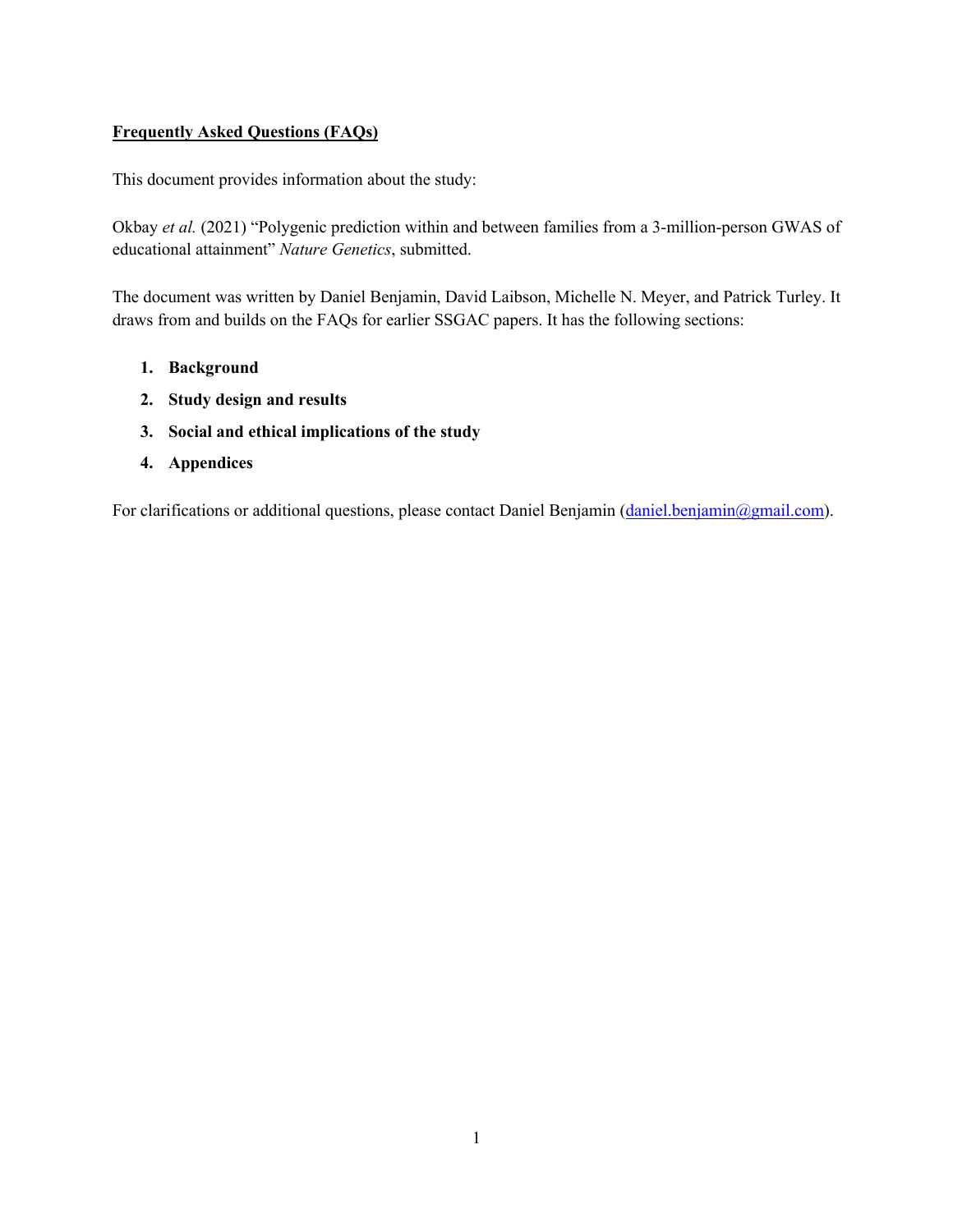# Table of Contents

| 1            |      |                                                                                                            |
|--------------|------|------------------------------------------------------------------------------------------------------------|
|              | 1.1  |                                                                                                            |
|              | 1.2  | The current study focuses on an outcome called "educational attainment." What is educational               |
|              |      |                                                                                                            |
|              | 1.3  |                                                                                                            |
|              | 1.4  | Are the SNPs identified in a GWAS "causal" (i.e., would a change in the SNPs someone has, if everything    |
|              |      |                                                                                                            |
|              | 1.5  | In what sense do the SNPs identified in a GWAS "predict" the outcome of interest? What do you mean         |
|              |      |                                                                                                            |
|              | 1.6  |                                                                                                            |
|              | 1.7  |                                                                                                            |
|              | 1.8  | What was already known about the relationships between genes and educational attainment prior to           |
|              |      |                                                                                                            |
| $\mathbf{2}$ |      |                                                                                                            |
|              | 2.1  | What did you do in this paper? How was the study designed? Why was the study designed in this way?         |
|              |      | 12                                                                                                         |
|              | 2.2  | What are common pitfalls in GWASs? What precautions did you take against them? 13                          |
|              | 2.3  |                                                                                                            |
|              | 2.4  |                                                                                                            |
|              | 2.5  | Why is the polygenic index less predictive in samples of African genetic ancestries than in samples of     |
|              |      |                                                                                                            |
|              | 2.6  |                                                                                                            |
|              | 2.7  |                                                                                                            |
|              | 2.8  |                                                                                                            |
|              | 2.9  |                                                                                                            |
|              | 2.10 | What did you do in the "dominance GWAS" of educational attainment? What did you find? 25                   |
| 3            |      |                                                                                                            |
|              | 3.1  |                                                                                                            |
|              | 3.2  |                                                                                                            |
|              | 3.3  | Does this study show that an individual's level of educational attainment (or any other outcome) is        |
|              |      | determined, or fixed, at conception? Do genes determine the choices we make and who we become? 29          |
|              | 3.4  | Can the polygenic index from this paper be used to accurately predict a particular person's educational    |
|              |      |                                                                                                            |
|              | 3.5  | Can your polygenic index be used for research studies in diverse genetic ancestry populations? 31          |
|              | 3.6  | Should practitioners (e.g., in education or other domains) use the results of this study to make           |
|              |      |                                                                                                            |
|              | 3.7  | Could this kind of research lead to discrimination against, or stigmatization of, people with the relevant |
|              |      | genetic variants? What has been done to help avert the potential harms of this research? 32                |
|              |      |                                                                                                            |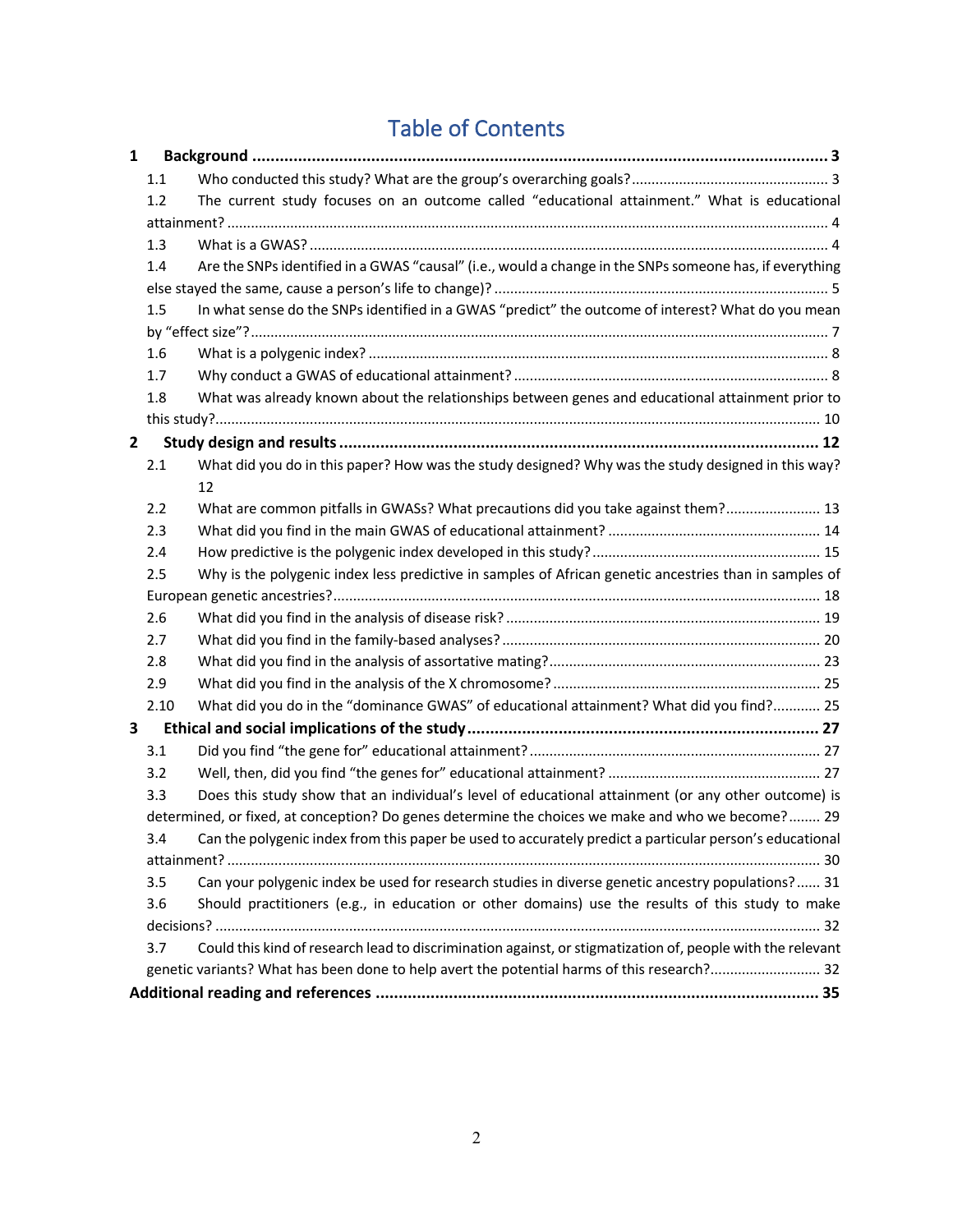### 1 Background

#### 1.1 Who conducted this study? What are the group's overarching goals?

The authors of the study are members of the Social Science Genetic Association Consortium (SSGAC). The SSGAC is a multi-institutional, international research group that aims to identify statistically robust links between genetics and social-science-relevant outcomes. These outcomes include behavior, preferences, and personality. They are traditionally studied by social and behavioral scientists (e.g., economists, psychologists, sociologists) but are often also of interest to health and other researchers.

The SSGAC was formed in 2011 to overcome a specific set of scientific challenges. Most social-scientific outcomes are associated with thousands of genetic differences called single-nucleotide polymorphisms (SNPs, pronounced "snips"). A SNP is a place in the genome where people differ genetically from each other (see FAQ 1.3). Although when you add up thousands of SNPs, their collective predictive power can be meaningful (see FAQs 1.6  $\&$  2.4), we now know that almost every one of these SNPs has an extremely weak association with a particular social-scientific outcome on its own. To identify specific SNPs with such weak associations, scientists must study at least hundreds of thousands of people (to separate weak signals from noise, and thereby avoid finding false positives). One promising strategy for doing this is for many investigators to pool their data into one large study. This approach has borne considerable fruit when used by medical geneticists interested in a range of medical conditions (Visscher *et al.*, 2017). Most of these advances would not have been possible without large research collaborations between multiple research groups interested in similar questions. The SSGAC was formed in an attempt by social scientists to adopt this research model.

The SSGAC is organized as a working group of the Cohorts for Heart and Aging Research in Genomic Epidemiology (CHARGE), a successful medical consortium. (In genetics research, "cohort" is a term that means "dataset.") The SSGAC was founded by three social scientists—Daniel Benjamin (University of California, Los Angeles), David Cesarini (New York University), and Philipp Koellinger (Vrije Universiteit Amsterdam)—who believe that studying SNPs associated with social-scientific outcomes can have substantial positive impacts across many research fields (see FAQ 1.7).

The Advisory Board for the SSGAC is composed of prominent researchers representing various disciplines: Dalton Conley (Sociology, Princeton University), George Davey Smith (Epidemiology, University of Bristol), Tõnu Esko (Molecular Biology and Human Genetics, University of Tartu and Estonian Genome Center), Albert Hofman (Epidemiology, Harvard University), Robert Krueger (Psychology, University of Minnesota), David Laibson (Economics, Harvard University), James Lee (Psychology, University of Minnesota), Sarah Medland (Genetic Epidemiology, QIMR Berghofer Medical Research Institute), Michelle Meyer (Bioethics and Law, Geisinger Health System), and Peter Visscher (Statistical Genetics, University of Queensland).

The SSGAC is committed to the principles of reproducibility and transparency. Prior to conducting studies, power calculations are carried out to determine the necessary sample size for the analysis (assuming realistically small effect sizes associated with individual genetic variants). Whenever possible, we pre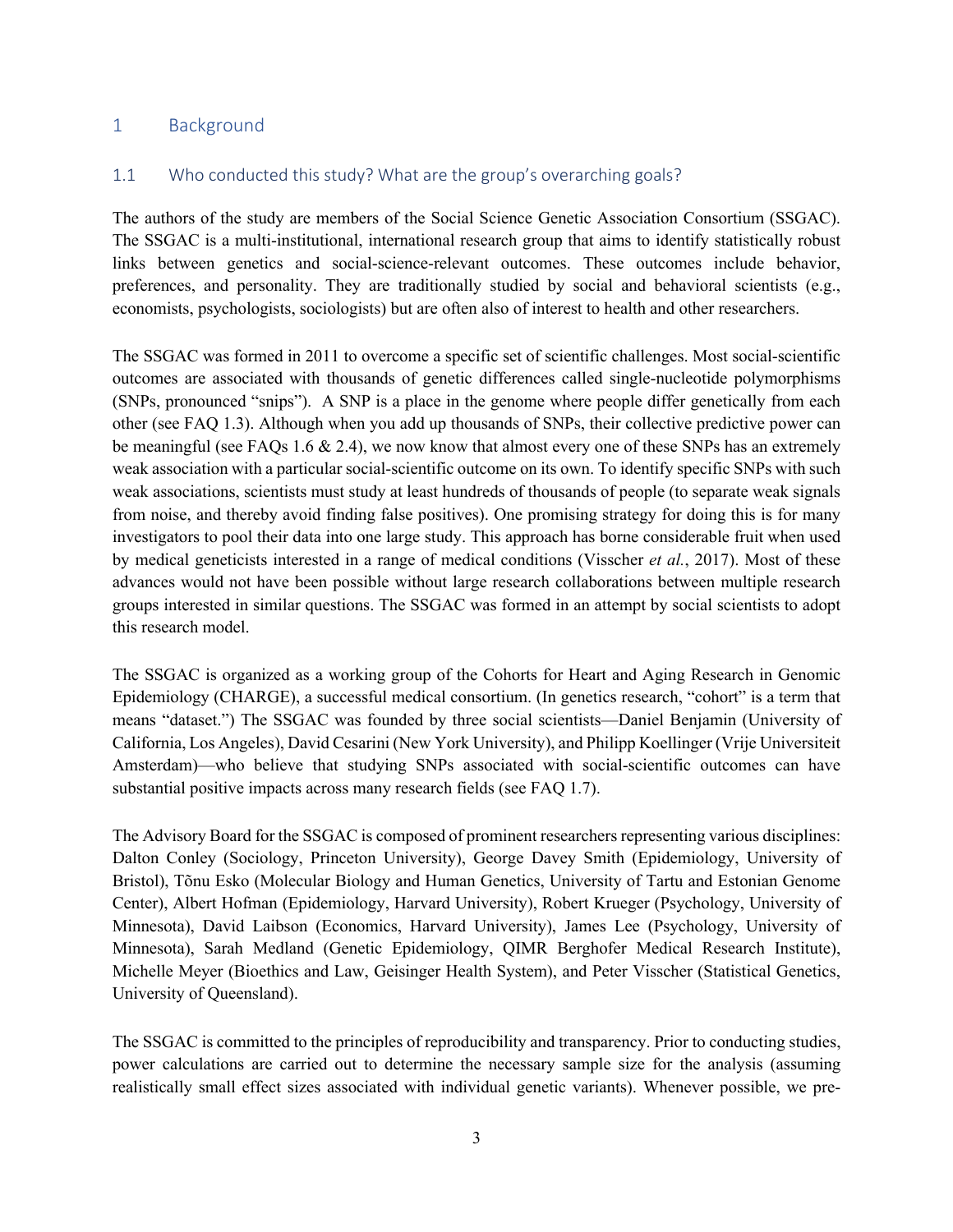register our analyses at OSF (formerly Open Science Framework). Major SSGAC publications are usually accompanied by a FAQ document (such as this one). The FAQ document is written to communicate what was found less tersely and technically than in the paper, as well as to emphasize what can and cannot be concluded from the research findings more broadly and how they should and shouldn't be used. FAQ documents produced for SSGAC publications are available on the SSGAC website.

In addition to educational attainment, SSGAC-affiliated papers have studied subjective well-being, reproductive behavior, risk tolerance, and dietary intake. The SSGAC website contains a list of our research publications, including papers in *Science, Nature, Nature Genetics, Nature Human Behaviour, Proceedings of the National Academy of Sciences, Psychological Science,* and *Molecular Psychiatry*.

# 1.2 The current study focuses on an outcome called "educational attainment." What is educational attainment?

Educational attainment is the number of years of formal education a person has completed, starting with kindergarten or its equivalent. The vast majority of people in our sample are at least age 30; almost all of the people that we study have completed their formal education. Although educational attainment is most strongly influenced by social and other environmental factors (see FAQ 1.8), it is also influenced by thousands of genes. People vary considerably in how much education they complete. Education is recognized throughout the social and biomedical sciences as an important "predictor" (see FAQ 1.5) of many other life outcomes, such as income, occupation, health, and longevity (Ross and Wu, 1995; Cutler and Lleras-Muney, 2010). Educational attainment has also been among the relatively few social-scientific outcomes for which it is feasible to conduct a large-scale genome-wide study, because educational attainment is frequently measured in cohorts, including medical cohorts, due to its robust association with health. The current study is also based on a large sample of research participants of the personal genomics company 23andMe, which asks participants a survey question about educational attainment. A large-scale study is necessary (but not sufficient) to generate scientific findings that are reproducible.

#### 1.3 What is a GWAS?

In a genome-wide association study (GWAS, pronounced JEE-wahs), scientists look across the entire human genome at genetic differences among people to see whether any of these differences are, *on average*, associated statistically with higher or lower levels of some outcome—for instance, more or less cancer, height, or risk tolerance. Typically, and in our studies, such analyses focus on places in the human genome where people commonly differ: so-called single-nucleotide polymorphisms (SNPs). At a given SNP located on a particular copy of a chromosome, each of us has one of the four genetic base pairs (A-T, T-A, C-G, or G-C), which is called an "allele." We inherit one of each chromosome from our biological father and one from our biological mother, so at each SNP, we inherit one allele from each biological parent and hence have two alleles in total. In some cases, we inherit the same allele from each parent, and in other cases, we inherit one allele from one parent and a different allele from the other parent. In a GWAS, researchers look to see whether particular alleles are associated statistically with having more or less of some outcome.

Although there are tens of millions of sites where SNPs are located in the human genome, GWASs typically investigate only SNPs that can be measured (or imputed) with a high level of accuracy. These days, such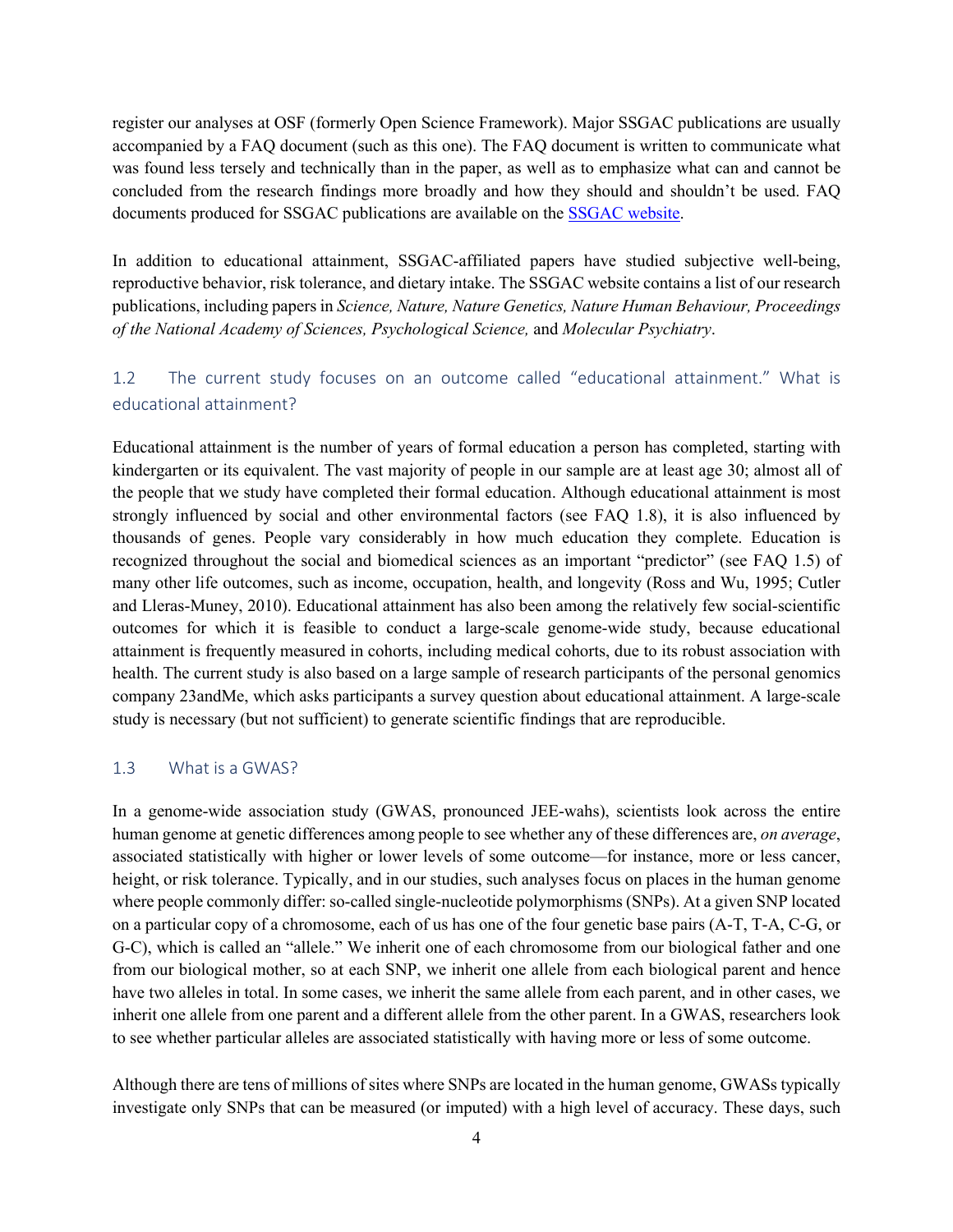procedures usually yield millions of SNPs that together capture most common genetic variation across people.

When the SSGAC conducts a GWAS, every participating cohort uploads the (within-cohort) statistical associations between the outcome—for example, educational attainment—and each SNP that was measured in the genomes of the individuals in the cohort. The cohort-level results do not contain individual-level data—just summary statistics about these within-cohort statistical associations. The SSGAC then combines these cohort results to produce the overall GWAS results. By using existing datasets and combining cohortlevel results, we can study the genetics of  $\sim$ 3 million people at very low cost. The SSGAC publicly shares overall, aggregated results (subject to some Terms of Service; see FAQ 3.7) so that other scientists can build on this work. These publicly available data have already catalyzed many research projects and analyses across the social and biomedical sciences (see FAQ 1.7 for examples).

GWASs have been a successful research strategy for identifying genetic variants associated with many outcomes and diseases, including body height (Wood *et al.*, 2014) , BMI (Locke *et al.*, 2015), Alzheimer's disease (Lambert *et al.*, 2013), and schizophrenia (Ripke *et al.*, 2014). It has also recently been used to identify genetic variants associated with a variety of health-relevant social-science outcomes, such as the number of children a person has (Barban *et al.*, 2016), happiness (Okbay, Baselmans, *et al.*, 2016; Turley *et al.*, 2018), and educational attainment (Rietveld *et al.*, 2013; Okbay, Beauchamp, *et al.*, 2016; Lee *et al.*, 2018).

# 1.4 Are the SNPs identified in a GWAS "causal" (i.e., would a change in the SNPs someone has, if everything else stayed the same, cause a person's life to change)?

GWASs identify alleles that are associated with the outcome and cannot distinguish whether the associations are causal or not. While such an association can arise if a SNP causally influences the outcome, it is not necessarily the case that all associations between SNPs and outcomes are causal. Here are several non-causal reasons why a SNP may be associated statistically (i.e., correlated) with an outcome. First, SNPs are often highly correlated with other, nearby SNPs on the same chromosome. As a result, when one or more SNPs in a region causally influence an outcome (in that particular environment), many *non-causal* SNPs in that region may also be identified as statistically associated with the outcome. When GWAS results are analyzed, researchers typically report results for the SNP in a region that shows the strongest evidence of association. Even if there is a causal SNP, GWASs may not identify that particular SNP. In fact, the causal SNP may not have even been included among the SNPs that were originally measured directly for the study. For example, GWASs that focus on common SNPs would not be able to identify rare or structural genetic differences between people (e.g., deletions or insertions of an entire genetic region) that are causal, but GWASs may identify SNPs that are correlated with these unobserved sources of genetic variation.

Second, at a particular SNP, the frequencies of different alleles might vary systematically across environments. If those environmental factors are not accounted for in the association analyses, some of the associations found may be spurious—that is, the result of coincidence or of a third factor. Consider the well-known example of a GWAS of chopstick use (Lander & Schork 1994; Hamer and Sirota, 2000). Because alleles are, *by chance*, more and less common in different populations, some alleles are more common in people with Asian genetic ancestries. At the same time, for cultural reasons, practices like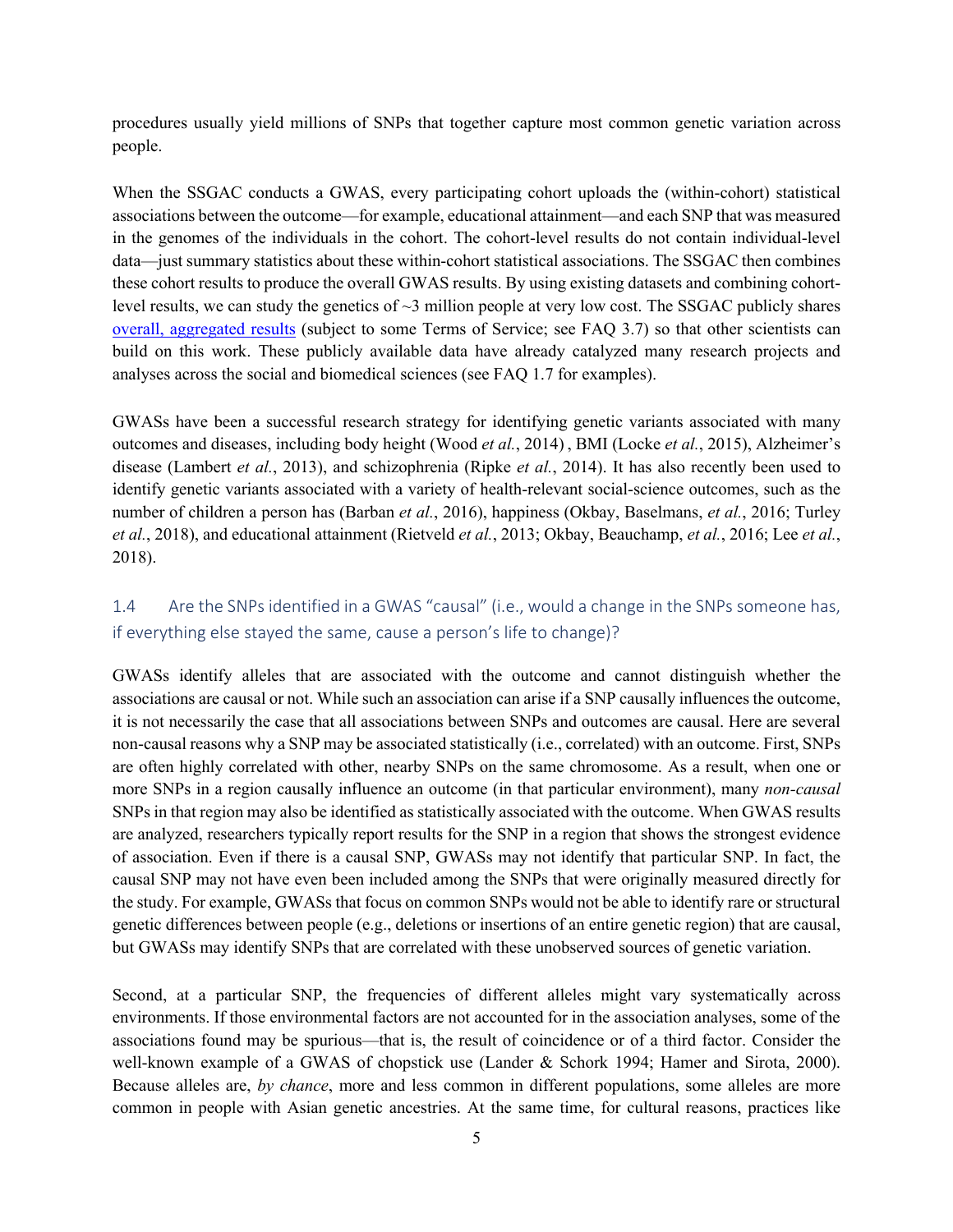chopstick use are often more common in some populations than in others. Both alleles and social outcomes like chopstick use, then, are distributed unevenly among people with different genetic ancestries. As a result, a "chopstick GWAS" would almost certainly find some alleles that are associated statistically with chopstick use, but these associations would be coincidental, and the alleles would not *cause* chopstick use. This is the problem of "population stratification bias" discussed in FAQ 2.2. GWAS researchers have a number of strategies for addressing the challenges posed by population stratification bias (see FAQs 2.7 & 3.5).

Even in studies such as ours that attempt to account for diversity in genetic ancestry, allele frequencies may nonetheless vary systematically with social practices and other environmental factors even *within* a group of people of similar genetic ancestry. For example, an allele that is associated with improved educational outcomes in the parental generation may have downstream effects on parental income and other factors known to influence children's educational opportunities and outcomes (such as neighborhood characteristics). This same allele is likely to be inherited by the children of these parents, creating a correlation between the presence of the allele in a child's genome and the extent to which the child was reared in a specific kind of environment. A recent study of Icelandic families showed that the parental allele that is *not* passed on to the child is still associated with the child's educational attainment, suggesting that GWAS results for educational attainment partly represent these intergenerational pathways (Kong *et al.*, 2018). Our family-based analyses yield results that are consistent with this conclusion (see FAQ 2.7).

There are also cases where a SNP *may* indeed be causal, but not in the way that some people may think when they hear that genes "cause" an outcome. In these cases, SNPs' effects on an outcome may be indirect, so a SNP that may be "causal" in one environment may have a diminished effect or no effect at all in other environments. For example, the nicotinic acetylcholine receptor gene cluster on chromosome 15 is associated with lung cancer (Amos *et al.*, 2008; Hung *et al.*, 2008; Thorgeirsson *et al.*, 2008). From this observation alone we cannot conclude that these genetic variants cause lung cancer through some direct *biological* mechanism. In fact, it is likely that one version of this gene, which is part of the nicotinic acetylcholine receptor gene cluster that affects nicotine metabolism, increases lung cancer risk through effects on smoking behavior. In a tobacco-free environment, it is plausible that many of the associations would be substantially weaker and perhaps disappear altogether. Thus, even *if* we have credible evidence that a specific association is not spurious, it is entirely possible that the SNP in question influences the outcome through channels that most people would call environmental (e.g., smoking). Nearly forty years ago, the sociologist Christopher Jencks criticized the widespread tendency to mistakenly treat environmental and genetic sources of variation as mutually exclusive (see also Turkheimer, 2000). As the example of smoking illustrates, and as Jencks (1980) explains, it is often overly simplistic to assume that "genetic explanations of behavior are likely to be exclusively physical explanations while environmental explanations are likely to be social" (p.723).

In general, a GWAS is just one step in a longer, often complex process of identifying causal pathways, but the results of a large-scale GWAS are a useful tool for that purpose and often lead to novel and important insights (Visscher *et al.*, 2017). In other words, GWAS results provide important signals as to where scientists should invest future in-depth research to understand why the association exists (see also FAQ 3.6).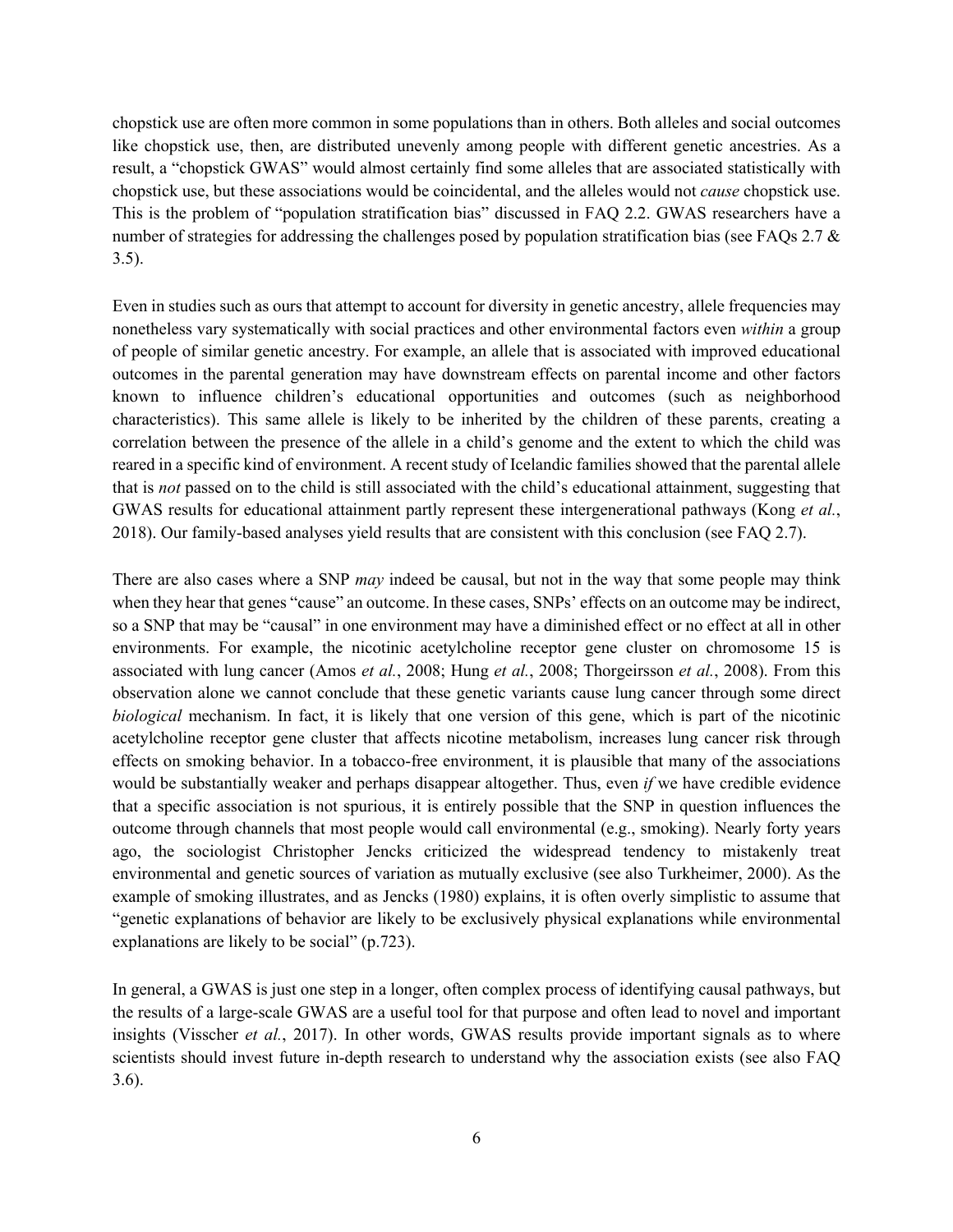# 1.5 In what sense do the SNPs identified in a GWAS "predict" the outcome of interest? What do you mean by "effect size"?

When we and other scientists say that SNPs—and other variables, such as demographics or environmental factors—"predict" certain outcomes, we mean that people with particular alleles will tend—with *some* degree of likelihood, and only *on average*—to complete in the future or to have already completed more formal education, while people who carry other alleles will tend—again with *some* degree of likelihood, and only *on average*—to complete less formal education (see FAQ 1.8).

Our use of "predict" in this sense differs in several important ways from how "predict" is sometimes used in standard language (e.g., outside of social science research papers). First, we do not mean that the presence of an allele guarantees an outcome with certainty, or even with a high degree of likelihood. Rather, we mean that the SNP is, on average across people, associated statistically with an outcome. In other words, on average, people with one allele at that SNP have a higher likelihood of the outcome compared to people with the other allele. Scientists describe a SNP as statistically "predictive" of an outcome even if it has only a *weak* association with the outcome—as is the case, for instance, with every SNP that we identify that is associated with educational attainment.

Second, in standard language, "prediction" usually refers to the future. In contrast, when scientists say that SNPs "predict" an outcome, they mean that they expect to see the association in *other data*. "Other data" means data that aren't part of the current study—regardless of whether those data will be collected in the future or have already been collected. In other words, in social science, it makes perfect sense to ask how well a SNP predicts an outcome that has already occurred, like how many years of education were attained by older adults.

Finally, in standard language, a "prediction" is often an unconditional guess about what will happen. Instead of meaning it unconditionally, scientists mean that they expect to see an association in other data collected—but only if those data will be or were collected in an environment that is approximately the same as the environment in which the original data were collected. In the example given in FAQ 1.4, in which a SNP is associated with lung cancer due to its effect on smoking, we might *not* expect the SNP to be predictive of lung cancer in an environment where cigarettes and other smoked tobacco products are absent.

"Effect size" is a scientific term that refers to the magnitude of the predicted difference in the outcome resulting from having one allele of a SNP as opposed to the other possible allele (see FAQ 2.3). For example, the average SNP identified in the current study is associated with only 1.4 more weeks of school *on average*. (Note that the association might average out to 1.4 weeks of school if, for example, one of the alleles is associated with an additional year of school for 3.5% of people and no additional school for 96.5% of people.) The use of the word "effect" is *not* intended to imply that the strength of the *association* between a SNP and educational attainment is necessarily a measure of the SNP's *causal* effect on educational attainment (see FAQ 1.4).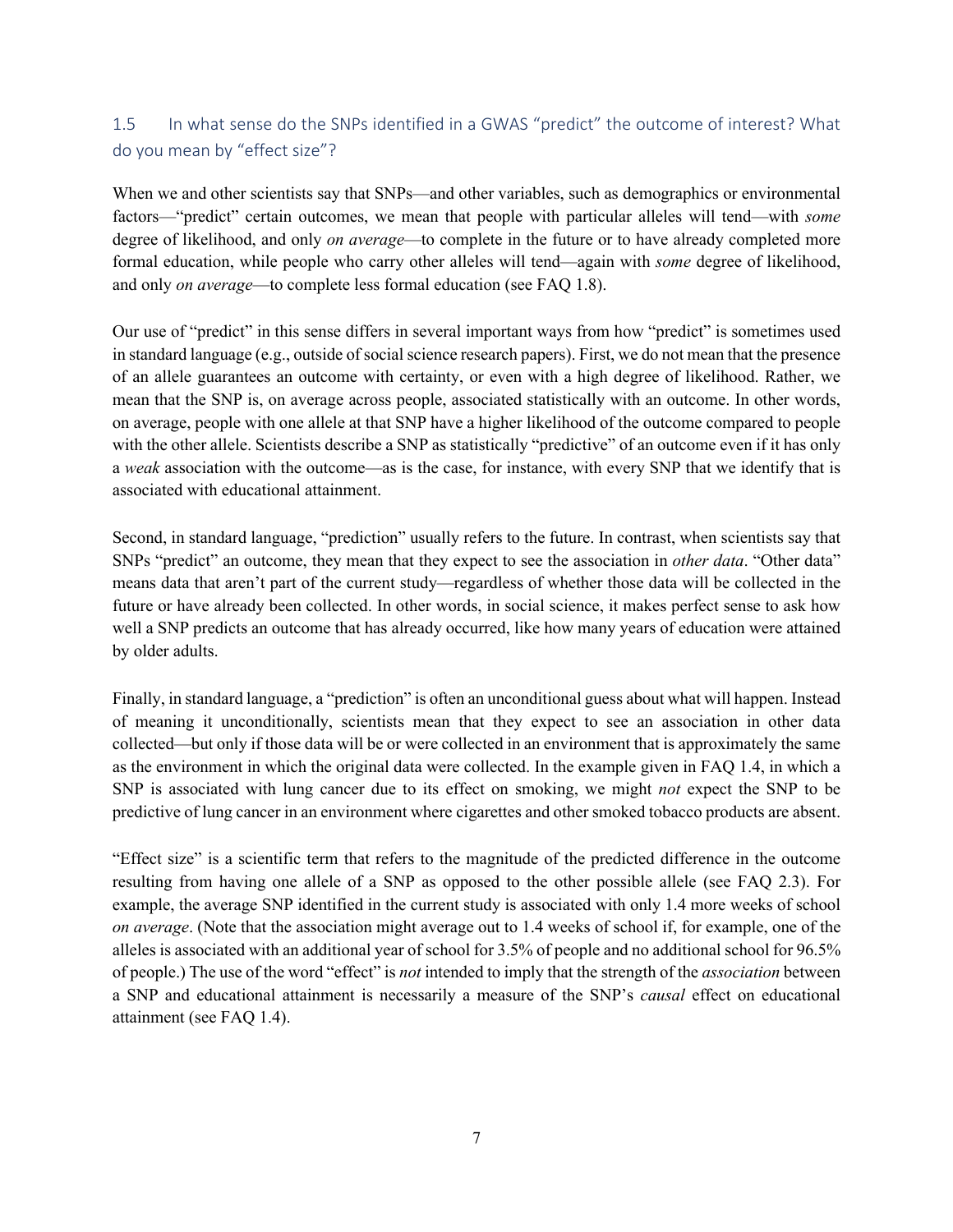#### 1.6 What is a polygenic index?

The results of a GWAS can be used to create a "polygenic index," which sums up the net "effects" (see FAQ 1.5) of many SNPs from across an individual's genome on the GWAS outcome. (We prefer the term "polygenic index" over the more common terms "polygenic score" and "polygenic risk score," because the words "score" and "risk" can convey a value judgment where none is intended.) Because a polygenic index aggregates the information from many SNPs, it can "predict" (see FAQ 1.5) far more of the variation among individuals for the GWAS outcome than any single SNP. (Note, however, that even polygenic indexes are not good predictors of outcomes for one person; see FAQ 2.4.) Often, the polygenic indexes with the most predictive power are those created using *all* the (millions of) SNPs studied in a GWAS. The larger the GWAS sample size, the greater the predictive power (in other, independent samples) of a polygenic index constructed from the GWAS results. More precisely, the GWAS results are used to create a *formula* for constructing a polygenic index based on the effects on the outcome of having each allele. Using this formula, a polygenic index can then be constructed for any individual for whom there is genetic data that includes the SNPs that were used to construct the index. Indeed, some of the value of a GWAS is that the polygenic index it produces can be used in subsequent studies conducted in other samples.

We do not refer to the association between a polygenic index and an outcome as "causal." That is because the polygenic index is composed of many SNPs, and while some of these may be causal, some (or, in principle, all) may not be causal (see FAQ 1.4). Some of the analyses in our paper are designed to quantify *how much* of the predictive power of the polygenic index for educational attainment is due to causal effects of SNPs (see FAQ 2.1).

#### 1.7 Why conduct a GWAS of educational attainment?

We are motivated to conduct this research because we believe it can be fruitful for the social sciences and health research. In addition to the specific findings of our paper, which are discussed in Section 2 of these FAQs, the results of a GWAS of educational attainment also provide inputs for other research. In our view, some of the most valuable uses of the results will be to improve our ability to study the effects of *environments*. Because this may be counterintuitive, we will give a few examples of what we mean

One example is using a polygenic index to *control for*, or hold constant, genetic influences when studying the effect of an environment. Doing so can be important when the study is correlational, but it can be valuable even in a study where the environmental variable is randomly assigned. Suppose researchers are studying the effect of an educational intervention, such as providing free preschool to economically disadvantaged children, on subsequent school achievement. Because a year of preschool is expensive, the sample sizes of such studies have been small (e.g., Weikart and Perry Preschool Project, 1967). In a study where a year of free preschool is randomly given to half of the children participating in the study, control variables are not needed in order to get an estimate of the effect of preschool on average—but control variables, such as gender, age, and parental socioeconomic status, are typically included in order to make the estimate more precise (by removing some of the background "noise" that makes it harder to detect the effect of the intervention). In effect, using the polygenic index as an additional control variable can allow the researchers to learn more from the same-size sample. The value of using the polygenic index as a control depends on how much predictive power it has over the set of other control variables used. In our first GWAS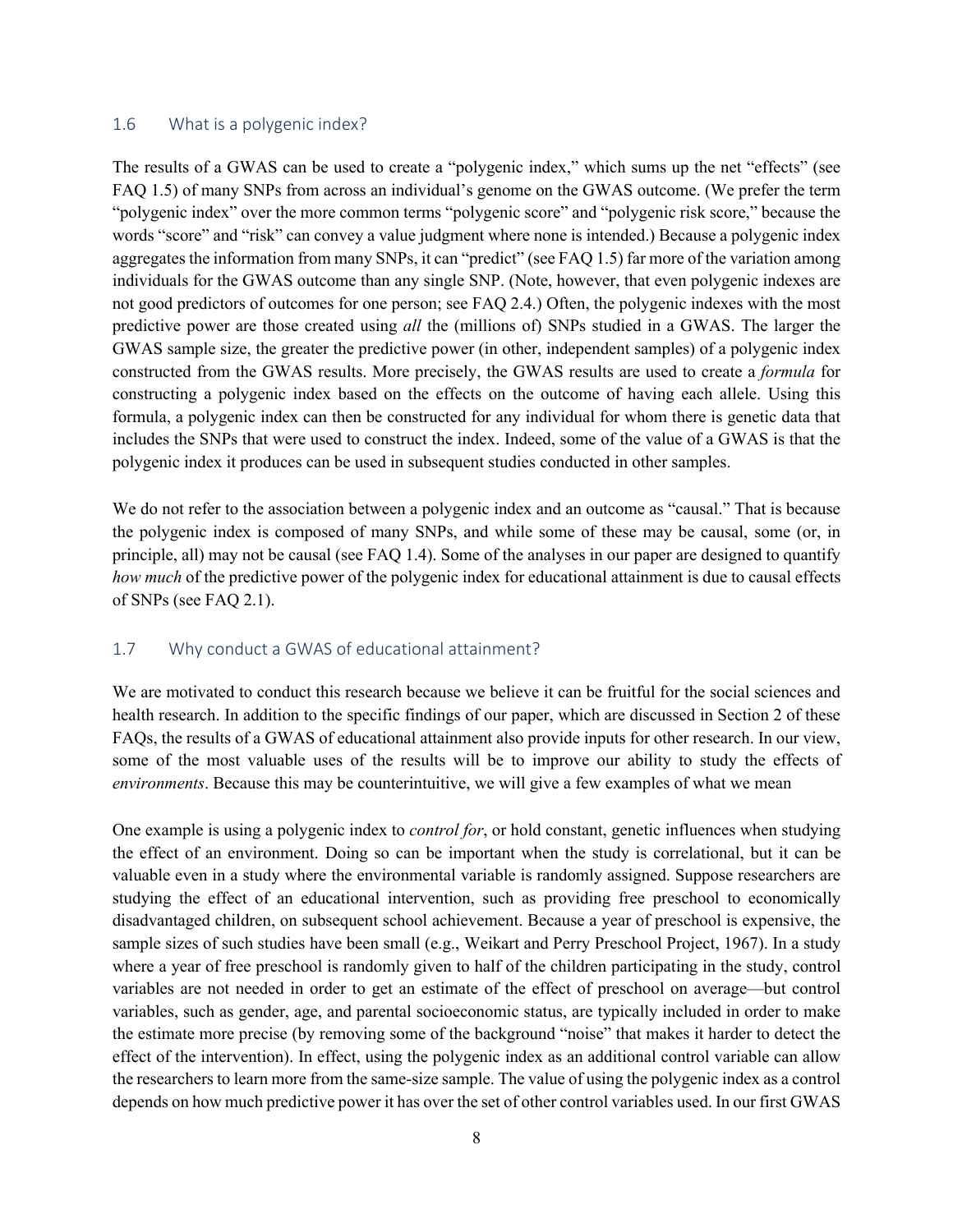of educational attainment (Rietveld *et al.*, 2013, Supplementary Materials section 8), we conducted calculations to quantify these gains. For the purposes of illustration, suppose control variables other than the polygenic index capture 10% of the variation in the outcome, and the polygenic index captures an *additional* 12% of the variation. Then to attain any given level of precision for the estimate of the effect of preschool, including the polygenic index as a control variable reduces the required sample size for the study by 13%. Relative to the cost of providing preschool to additional research participants—for instance, estimated to be \$19,208.61 (in 2010 dollars) per child for the two-year Perry preschool study (Heckman *et al.*, 2010)—genotyping participants can be highly cost effective. (Genotyping currently costs roughly \$30/person, with this cost falling quickly over time.) There are currently only a few examples of polygenic indexes used in this way (e.g., Davies et al. 2018), because polygenic indexes have only recently attained enough predictive power to usefully serve as control variables. We anticipate that this type of application will become widespread in future social-scientific studies.

Another example is using the results of a GWAS of educational attainment to study how parenting and other features of a child's rearing environment influence his or her developmental outcomes. This idea was pioneered in a paper by Kong *et al.* (2018), who studied SNPs identified in one of our earlier GWASs of educational attainment (Okbay, Beauchamp, *et al.*, 2016). Kong et al. showed that the alleles of the mother and father that are *not* transmitted to a child are nevertheless related to the child's outcomes, including the child's educational attainment. Because the child did not inherit these alleles, their association with the child's outcomes cannot be due to genetic influences on the child. Instead, their association with the child's outcomes must be due to their effects on the parents, which in turn affects the environment in which the child is reared. While Kong et al. did not pin down the specific pathways that account for these associations, there are many interesting possibilities that can be explored in future work; for instance, parents with these alleles are more likely to attend school longer and earn higher incomes, which may enable them to provide educational advantages to their children. Kong et al.'s methodology can also be used to address other questions, such as whether the non-transmitted alleles of the mother or father are more strongly with the child's outcomes.

Much more briefly, here are some other examples of how results from our earlier GWASs of educational attainment (Rietveld *et al.*, 2013; Okbay, Beauchamp, *et al.*, 2016; Lee *et al.*, 2018) conducted in much smaller sample sizes (see also FAQ 1.8) have been used:

- examine the genetic overlap between educational attainment and ADHD, schizophrenia, Alzheimer's disease, intellectual disability, cognitive decline in the elderly, brain morphology, and longevity (Pickrell *et al.*, 2016; Riccardo E. Marioni *et al.*, 2016; Warrier *et al.*, 2016; Anderson *et al.*, 2017);
- help us better identify possible genetic subtypes of schizophrenia (Bansal *et al.*, 2017);
- provide insights into the genetics of brain development and function (Lee *et al.*, 2018);
- explore why educational attainment appears to be protective against coronary artery disease (Tillmann *et al.*, 2017) and obesity (van Kippersluis and Rietveld, 2018);
- study why specific SNPs predict educational attainment. For example, it appears that some genetic effects on educational attainment operate through associations with cognitive performance and outcomes such as self-control (Belsky *et al.*, 2016), which in turn affect educational attainment;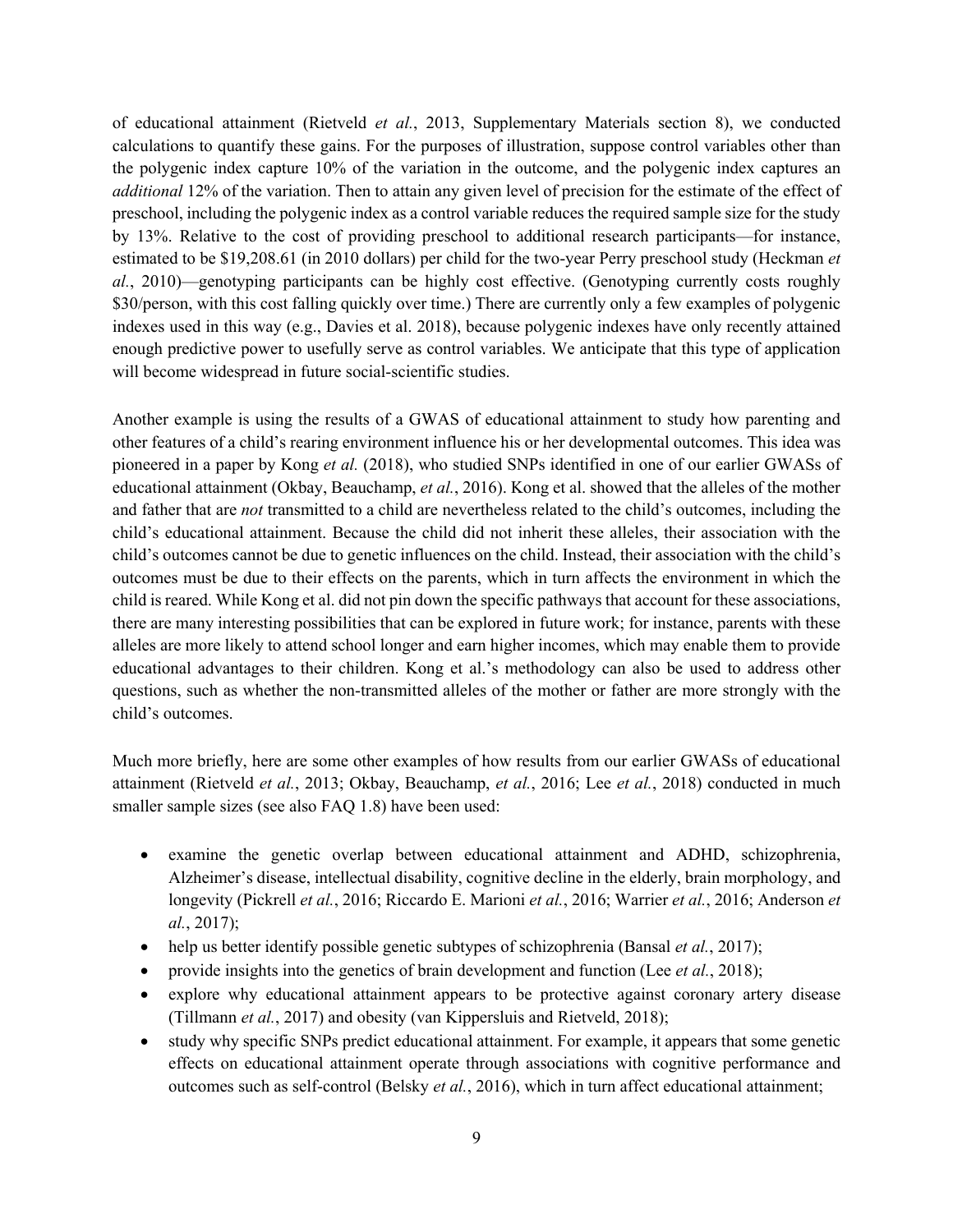- study how the effects of genes on education differ across environmental contexts (Schmitz and Conley, 2017; Barcellos, Carvalho and Turley, 2018; Cheesman *et al.*, 2020); and
- determine the limits of genetic influences and debunk cultural myths about group differences (e.g., between men and women, see FAQs 2.9 & 3.7) (Houmark, Ronda and Rosholm, 2020).

By making the results of our analyses publicly available at https://www.thessgac.org/data, we hope to facilitate this and other valuable work by other researchers.

# 1.8 What was already known about the relationships between genes and educational attainment prior to this study?

Educational attainment is strongly influenced by social and other environmental factors. For example, holding all other influences equal, those who live in communities where education (at least beyond a certain level) is relatively expensive are less likely to obtain a high level of educational attainment. Even when education is free or heavily subsidized, full-time education implies an opportunity cost that not everyone is equally able to bear: some individuals, due to a variety of family or economic circumstances, will face more pressure than others to leave school and enter the work force. More generally, educational outcomes are strongly influenced by environmental factors such as social norms, early-life educational experiences, economic opportunity, and many forms of bias and discrimination that make it harder for some people to succeed or stay in school.

A variety of findings—from twin, family, and GWASs—suggest that genetic factors predict some of the differences across people in their educational attainment (Heath *et al.*, 1985; Silventoinen *et al.*, 2004; Branigan *et al.*, 2013). Studies have found repeatedly that identical twins raised in the same home are substantially more similar to each other in their educational attainment than fraternal twins (or other full siblings) reared together. Full siblings reared together are, in turn, more similar than half siblings reared together who, in turn, are more similar than genetically unrelated siblings reared together (e.g., siblings who are conventionally unrelated, typically because at least one of them is adopted) (Sacerdote, 2007, 2011; Cesarini and Visscher, 2017). The studies have also provided strong evidence that the so-called "common environment" (the environmental factors shared by siblings raised in the same household) can have longlasting effects on educational outcomes. In Sweden, the educational outcomes of adopted (i.e., genetically unrelated) brothers reared in the same households are about as similar as the educational outcomes of full siblings reared in separate homes (Cesarini and Visscher, 2017). A study of Korean-American adoptees finds that adoptees assigned to households where both parents had college degrees were 16 percentage points more likely to attend college than children assigned to families in which neither parent completed college (Sacerdote, 2007).

Research (like the current study) using molecular genetic data—data that measures each person's DNA and can be used to identify differences among people at the molecular level—has similarly estimated that SNPs may jointly predict up to 20% of the variation in educational attainment across individuals (Rietveld *et al.*, 2013). Prior GWASs have begun to identify some of those SNPs. In the SSGAC's first major publication (Rietveld *et al.*, 2013), we conducted a GWAS in a sample of roughly 100,000 people and identified three SNPs that were statistically associated with educational attainment. In 2016, the SSGAC published another GWAS of educational attainment, this time in a sample of around 300,000 people (Okbay, Beauchamp, *et*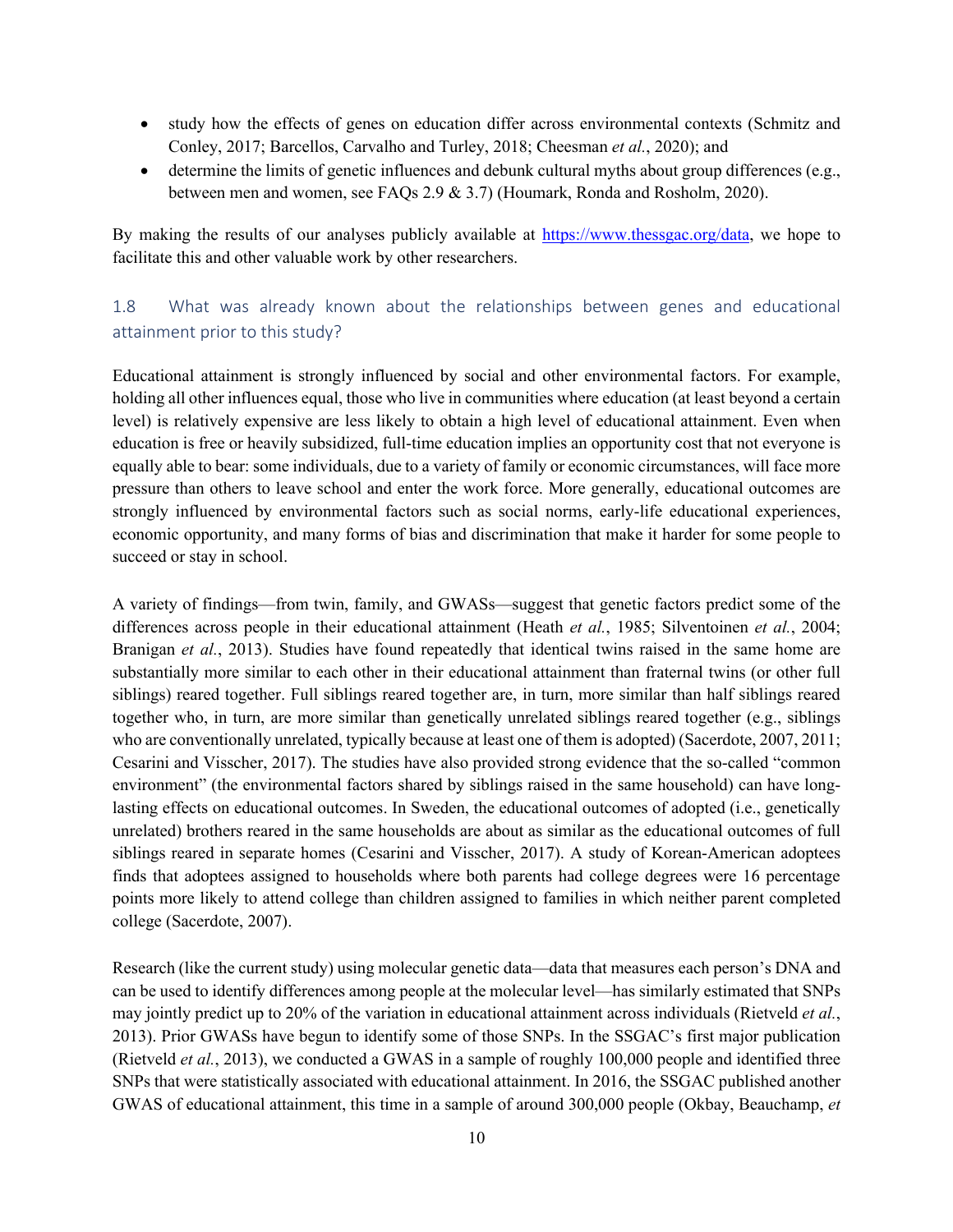*al.*, 2016). We found that 74 SNPs were associated with educational attainment. These included the three SNPs identified in our earlier study (Rietveld *et al.*, 2013). In 2018, the SSGAC published its most recent GWAS of educational attainment in a sample of roughly 1.1 million people (Lee *et al.*, 2018). We found 1,271 SNPs associated with educational attainment, and earlier findings continued to replicate well. All three of these studies involved, at the time they were conducted, the largest sample sizes ever studied for genetic associations with a social-science outcome.

Researchers don't yet know *why* these SNPs are associated with differences in educational attainment. Their predictive power may derive from many different types of mechanisms, some of which would be quite indirect. For example, genetic variation may affect neural functions such as memory. Genetic variation may improve sleep quality (making it easier to subsequently stay awake in boring lectures). Genetic variation can affect personality traits, such as the willingness to listen politely to and follow the instructions of teachers (who aren't always right but nevertheless dictate grades and other outcomes). There may also be even more convoluted pathways. For example, genetic variation can affect one's sociability, which might draw someone into or drive someone out of the particular social environments that exist in higher education.

There were three key takeaways from the SSGAC's prior work:

- (1) A GWAS approach can identify specific SNPs statistically associated with socio-behavioral outcomes if the study is conducted in large enough samples (at least 100,000 people).
- (2) SNPs that are associated with a socio-behavioral outcome such as educational attainment are each likely to have less predictive power than are SNPs that are associated with a biomedical or other physical outcome (Chabris *et al.*, 2015). For example, of the hundreds of SNPs found to be associated with height to date (Wood *et al.*, 2014; Yengo, Sidorenko, *et al.*, 2018), the SNP with the strongest association predicts 0.4% of the variation across individuals in height, whereas the SNP with the strongest association with educational attainment identified to date predicts less than one tenth  $($ <0.04%) as much of the variation in educational attainment (Lee *et al.*, 2018). (The SNPs that have not yet been identified will very likely explain even *less* variance than those that are currently known, since statistical power is greatest for those that explain the most variance; in other words, the largest effect-size SNPs are likely to have been the first ones to have been identified in earlier GWASs.)
- (3) In the samples studied, at least 20% of the variation in educational attainment can in principle be predicted by genetic differences (Rietveld *et al.*, 2013), implying that the genetic associations with educational attainment result from the cumulative effects of at least thousands (and probably millions) of SNPs, not just a few.

These findings from twin, family, and GWASs imply that individuals who carry an allele associated with greater educational attainment will on average complete slightly more formal education than other (similarly environmentally situated) individuals who carry a different allele of the same SNP. Put in population terms, these findings imply that people with particular alleles will tend *on average* to complete more formal education, while people who carry other alleles will tend *on average* to complete less formal education. It is important to emphasize that these associations represent *average tendencies* in a population. Women are, on average, shorter than men. But you likely know many tall women and many short men.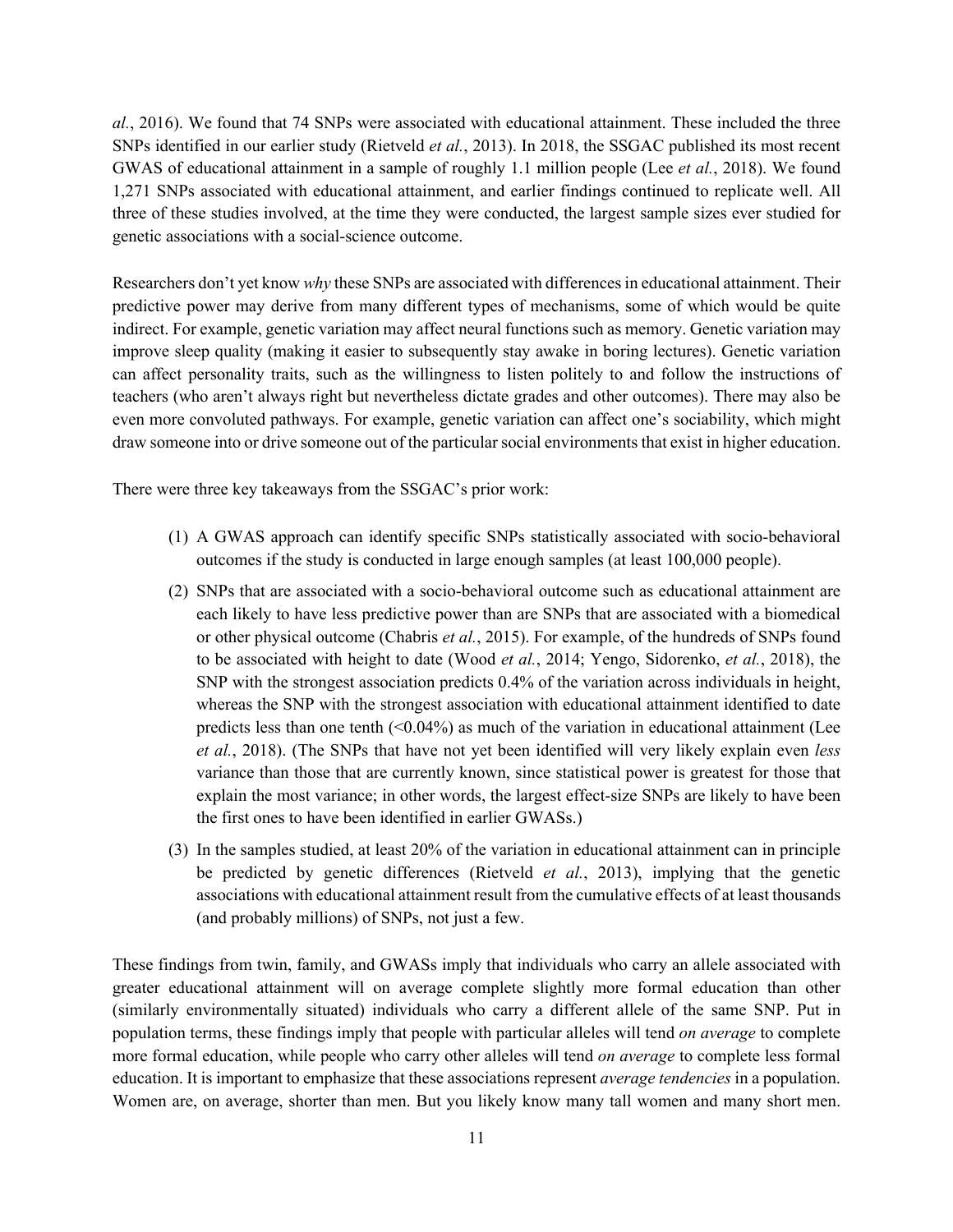Similarly, many individuals with high polygenic indexes for educational attainment will not get a college degree, and vice-versa (see FAQ 3.4). It is also important to recall (from FAQ 1.5) that these average tendencies of alleles on educational outcomes may reflect indirect genetic influences on education that operate through environmental channels, such that a polygenic index that is moderately predictive in one environment may become less predictive or not at all predictive in a very different environment. Polygenic indexes for educational attainment are poor predictors of individual outcomes and sensitive to environments, but increasingly useful tools in social science research (see FAQ 2.4).

### 2 Study design and results

# 2.1 What did you do in this paper? How was the study designed? Why was the study designed in this way?

We conducted a GWAS (see FAQ 1.3) of educational attainment (see FAQ 1.2) in a sample of over 3 million people. The sample size we used in the current study is much larger than that used in previous GWAS of educational attainment (see FAQ 1.8). By constructing a sample of over 3 million, we expected to estimate genetic effects with much greater accuracy than previous studies (with smaller samples). As a result, we expected to identify many more specific SNPs that are associated with educational attainment and to build a more accurate polygenic index.

To construct such a large sample, we started with the data analyzed in our most recent paper (Lee *et al.*, 2018): a GWAS of roughly 300,000 research participants from 69 datasets; a GWAS of roughly 440,000 research participants from the UK Biobank, a large-scale biomedical database and research resource; and a GWAS of roughly 365,000 research participants from the personal genomics company 23andMe. We then replaced the earlier 23andMe sample with an updated GWAS based on roughly 2.3 million 23andMe research participants. This new data increased the combined sample size from about 1.1 million participants to about 3 million participants. All of these datasets have surveyed and genotyped their research participants.

Our study was limited to only the most common type of genetic difference: SNPs (see FAQ 1.3). Like our most recent previous study (Lee *et al.*, 2018) but unlike most other studies, which have analyzed only the autosomes (the non-sex chromosomes), our study also included SNPs on the X chromosome (see FAQ 2.9). Also unlike most other studies (including our own previous work), which have studied only the additive (i.e., linear) effects of SNPs, our study also studied their dominance (i.e., non-linear) effects (see FAQ 2.10). In total, our analyses included approximately 10 million SNPs.

As in other GWASs, our analyses included only individuals of primarily European genetic ancestries. (We say *genetic* ancestries because we are not talking about who someone identifies as their ancestors but, rather, the similarity between someone's genome and the genome of a "reference sample" for a population from prior genetic studies. And throughout these FAQs we refer to European and African genetic *ancestries*, plural, because there is tremendous genetic diversity within each continent, especially Africa.) Such individuals are identified in different ways in different cohorts that participated in our study (depending on, for example, the demographic composition of the country where the individuals live). In all cohorts, though,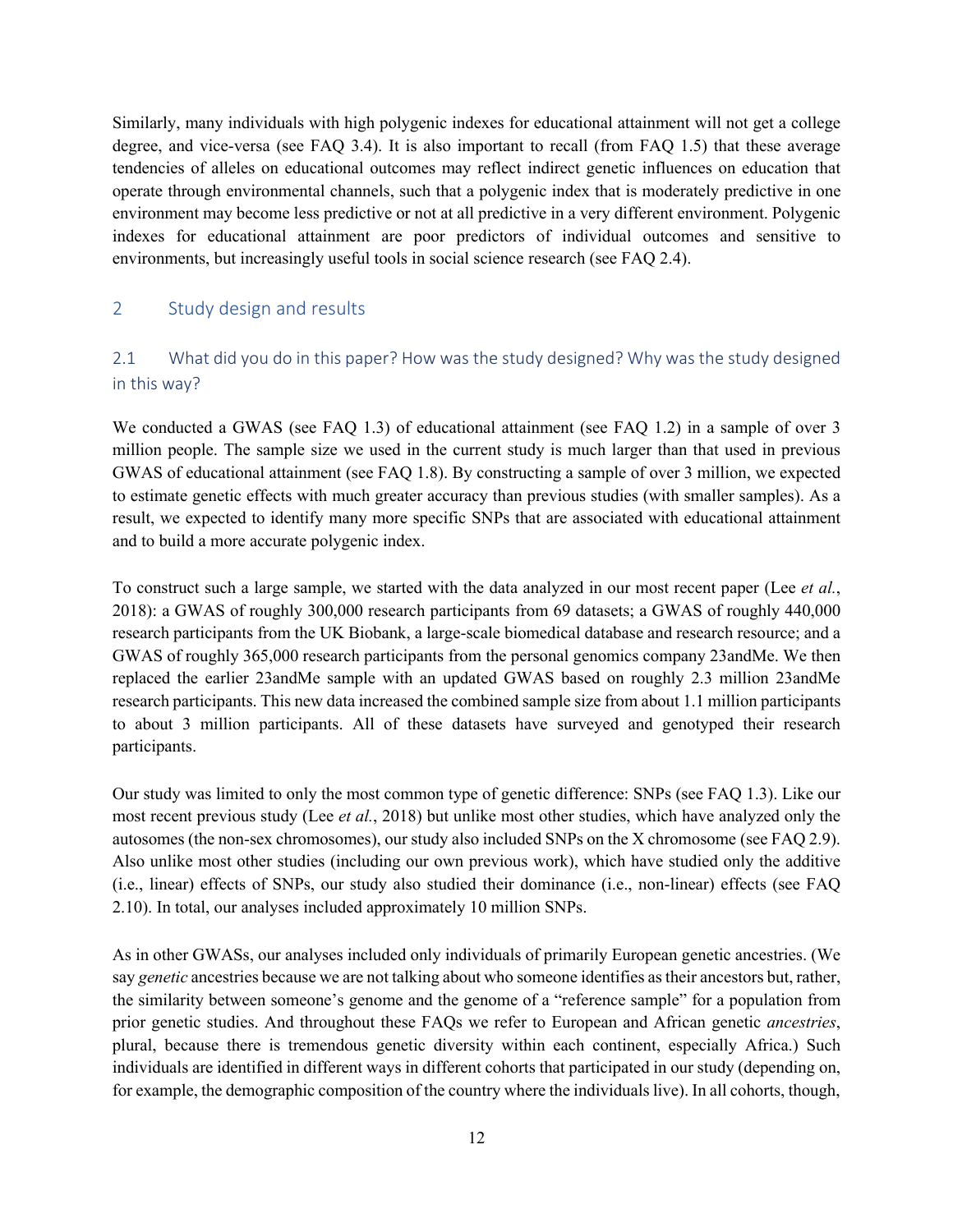statistical summaries of the allele frequencies and allele correlation patterns in people's genomes (see FAQ 2.2), called principal components, are used as part of the procedure. In particular, individuals are only identified as having European genetic ancestries if their principal components are sufficiently similar to those of reference individuals recruited in prior genetic studies, whose ancestors over several generations were all born in a European country. The restriction to European genetic ancestries is needed in order to reduce statistical confounds that otherwise arise from studying populations that include people with different genetic ancestries (see the discussion of population stratification bias in FAQ 2.2; see also FAQs 1.4, 2.7 & 3.5).

In the remainder of the paper, we used the findings from the GWAS for a range of additional analyses that explored (among other things):

- the predictive power of the polygenic index for educational attainment (FAQ 2.4), as well as cognitive performance and high school academic achievement;
- why the polygenic index is less predictive in individuals of African genetic ancestries than in individuals of European genetic ancestries (FAQ 2.5);
- the predictive power of the polygenic index for the risk of various diseases (FAQ 2.6);
- the extent to which the polygenic index's predictive power for educational attainment and other outcomes is due to its correlation with environmental factors rather than to genes, per se (see FAQ 2.7);
- assortative mating based on educational attainment (see FAQ 2.8);
- the effects of SNPs on the X chromosome on educational attainment (FAQ 2.9); and
- the magnitude of "dominance effects" for the effects of SNPs on educational attainment (see FAQ 2.10).

### 2.2 What are common pitfalls in GWASs? What precautions did you take against them?

There are many potential pitfalls that can lead to spurious results in genome-wide association studies (GWASs). We took many precautions to guard against these pitfalls.

One potential source of spurious results is incomplete "quality control" (QC) of the genetic data. To avoid this problem, we use QC protocols from medical genetics research (Winkler *et al.*, 2014). We supplement these protocols by developing and applying additional, more stringent QC filters.

Another potential source of spurious results is a confound known as "population stratification bias." (We discuss a well-known illustration of this confound—a hypothetical GWAS of chopstick use—in FAQ 1.3.) In our study we correct for population stratification bias as much as possible. At the outset, we restrict the study to individuals of European genetic ancestries. As is standard in GWASs, we also control for "principal components" of the genetic data in the analysis; these principal components capture the small genetic differences across genetic ancestry groups within European populations, so controlling for them largely removes the spurious associations arising solely from these small differences.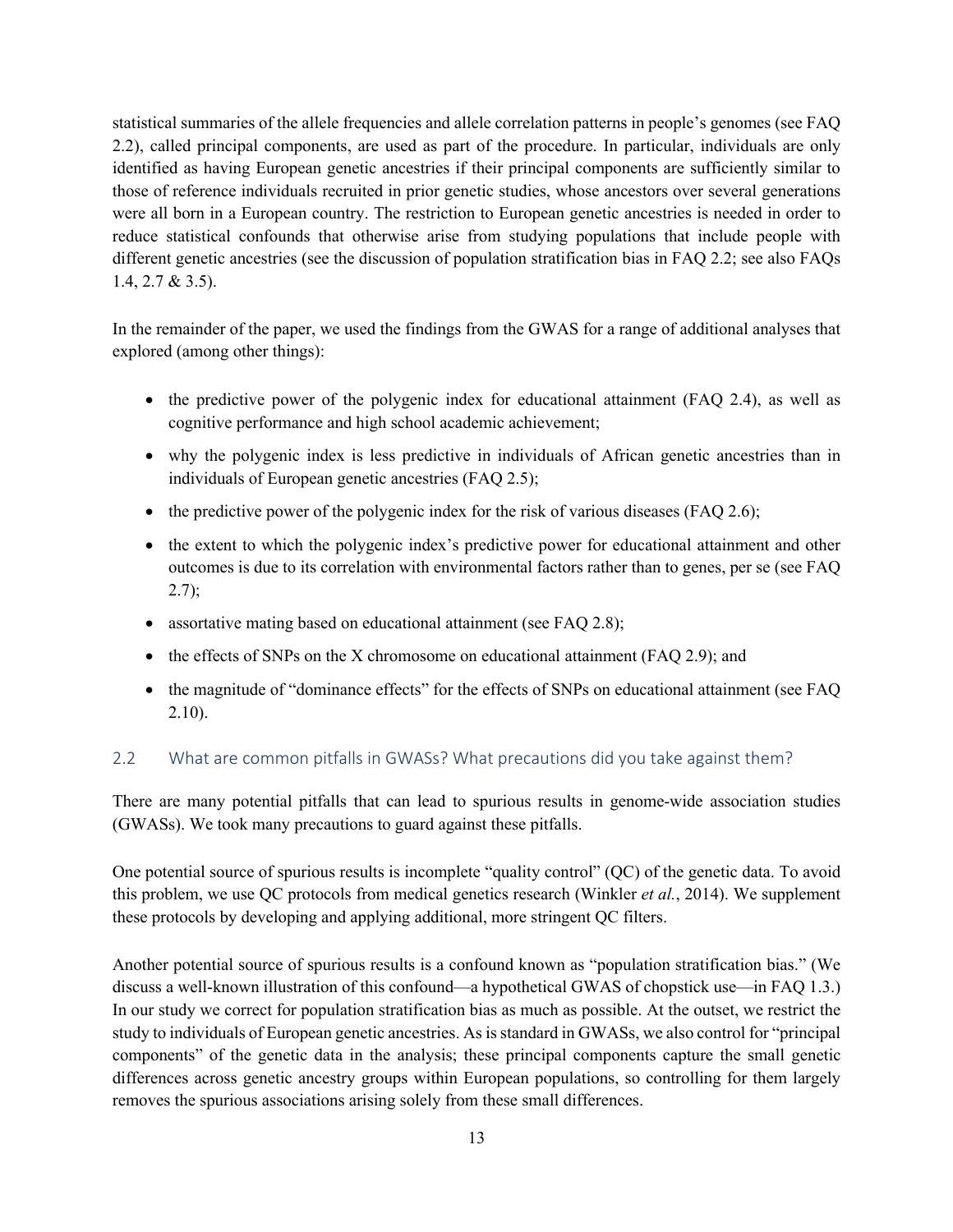After taking these steps to minimize bias stemming from population stratification, we conduct a standard analysis to assess how much population stratification bias still remains in our data after our efforts to minimize it, called LD Score regression (Bulik-Sullivan *et al.*, 2015). The results of this analysis indicate that the biases in our results due to population stratification are small.

The "direct effect" of the polygenic index from our within-family analysis, described in FAQ 2.7, is immune to any remaining population stratification bias. Population stratification bias can only arise when individuals are from different families with different genetic ancestries. By controlling for the polygenic indexes of an individual's parents, we are also controlling for any differences in genetic ancestry across individuals.

### 2.3 What did you find in the main GWAS of educational attainment?

In our sample of roughly 3 million people, we found 3,952 SNPs that were associated with educational attainment (using the standard statistical threshold in GWAS, which adjusts for multiple hypothesis testing). This is a substantial increase from the 1,271 SNPs identified in our last GWAS of around 1 million individuals (Lee *et al.*, 2018), further confirming the importance of large sample size for identifying SNPs associated with socio-behavioral outcomes.

The current study further confirmed the finding from our earlier work that the effects of *individual* SNPs on educational attainment are each extremely small. The median effect size across the 3,952 SNPs was just 1.4 weeks of schooling per allele; even the SNPs with the strongest associations only predicted around 3.5 weeks of additional schooling per allele. Taken together, these 3,952 SNPs accounted for roughly 8% of the variation across individuals in years of education completed.

Here is another way to think about this result. We could use the results for these 3,952 SNPs (not the  $\sim$ 1) million SNPs across entire genome that we discuss in FAQ 2.4) to predict the educational attainment for a new group of people (separate from our discovery sample) whose educational attainment is unknown to us. We could then compare each individual's *predicted* educational attainment to their *actual* educational attainment. If we did so, our results would show that if someone were predicted to complete an above average number of years of schooling (i.e., to be in the top half of educational attainment), that person would have about a 59% chance of actually being in the top half of educational attainment. 59% is better than the 50% odds of making a correct prediction that you would have if you used a coin flip to predict whether someone is in the top or bottom half of educational attainment—but only a bit better. By contrast, a prediction based on a polygenic index that combines the complete set of  $\sim$ 1 million SNPs that we studied (see FAQs 1.6 & 2.4) has more predictive power: about 13% of the variation across individuals. (Even this amount of predictive power still corresponds to having only a 62% chance of correctly guessing whether someone is in the top or bottom half of educational attainment.)

The contrast between the 8% of the variation predicted by the 3,952 SNPs and the 20% estimated to be explained by common SNPs (see FAQ 1.8) implies that there are many other SNPs that have not yet been identified. Even larger sample sizes will be needed to identify them.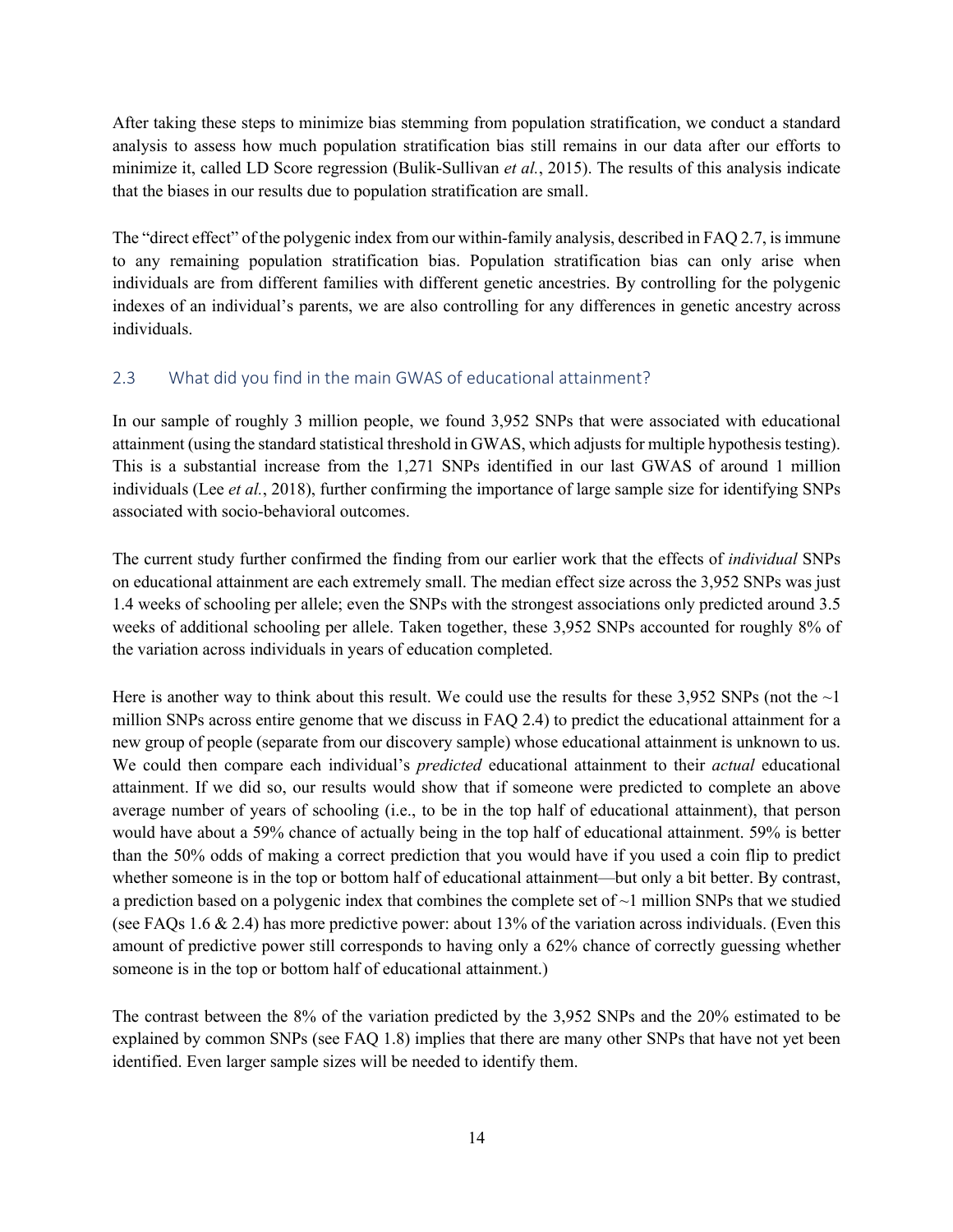It is also important to keep in mind that educational attainment is a complex outcome, and our study focuses on only a tiny piece of the bigger picture. In this paper, we only examine one type of genetic difference (SNPs). Other genetic effects, environmental effects, and their interactions are important topics of active research and of future work by the SSGAC. Such work includes studies of associations between educational attainment and epigenetic marks, i.e., other molecules that attach to a person's DNA over the course of their lifetime and tell their genes to switch "on" or "off" (Linnér *et al.*, 2017).

### 2.4 How predictive is the polygenic index developed in this study?

As discussed in FAQ 1.6, we can create a polygenic index using the GWAS results from around ~1 million SNPs. The polygenic index we construct "predicts" (see FAQ 1.5) around 13% of the variation in education across individuals of European genetic ancestries (when tested in independent data that was not included in the GWAS). This ~1 million SNP polygenic index predicts much more of the variation than does the genetic predictor described in FAQ 2.2, which was based on only 3,952 SNPs. Including all ~1 million SNPs tends to add predictive power because the threshold for significance/inclusion that is used to identify the 3,952 SNPs is very conservative (i.e., many of the other  $\sim$ 1 million SNPs are also associated with educational attainment but are not identified by our study, and on net, it turns out empirically that more signal than noise is added by including them). This study's polygenic index has much more predictive power than polygenic indexes constructed from our earlier three GWASs of educational attainment, because all of those studies had much smaller sample sizes  $(\sim 100,000, \sim 300,000, \text{ and } \sim 1.1 \text{ million individuals, respectively},$ compared with ~3 million individuals in the current study).

Individuals with high polygenic indexes have, *on average*, higher levels of education than those with lower polygenic indexes. In the present study, we found that among the individuals of European genetic ancestries from a U.S. sample of young adults (the National Longitudinal Study of Adolescent to Adult Health), 7% of those with the lowest 10% of polygenic indexes graduated from college, compared with 71% of those with the highest 10% of polygenic indexes. These results show both that polygenic indexes have some predictive power but also that polygenic indexes do not at all pin down individual outcomes: even when polygenic indexes are based on a GWAS of many more people and therefore have even greater predictive power than ours, there will always be many people whose polygenic indexes "predict" lower educational attainment who in fact attain relatively high amounts of education and vice-versa.

As we discuss further in FAQ 3.4, an individual's polygenic index for education (even a polygenic index based on ~1 million SNPs) is still *not* a very accurate prediction of that individual's actual level of education attained. We emphasize that point using Figure 2c in the paper, reproduced here: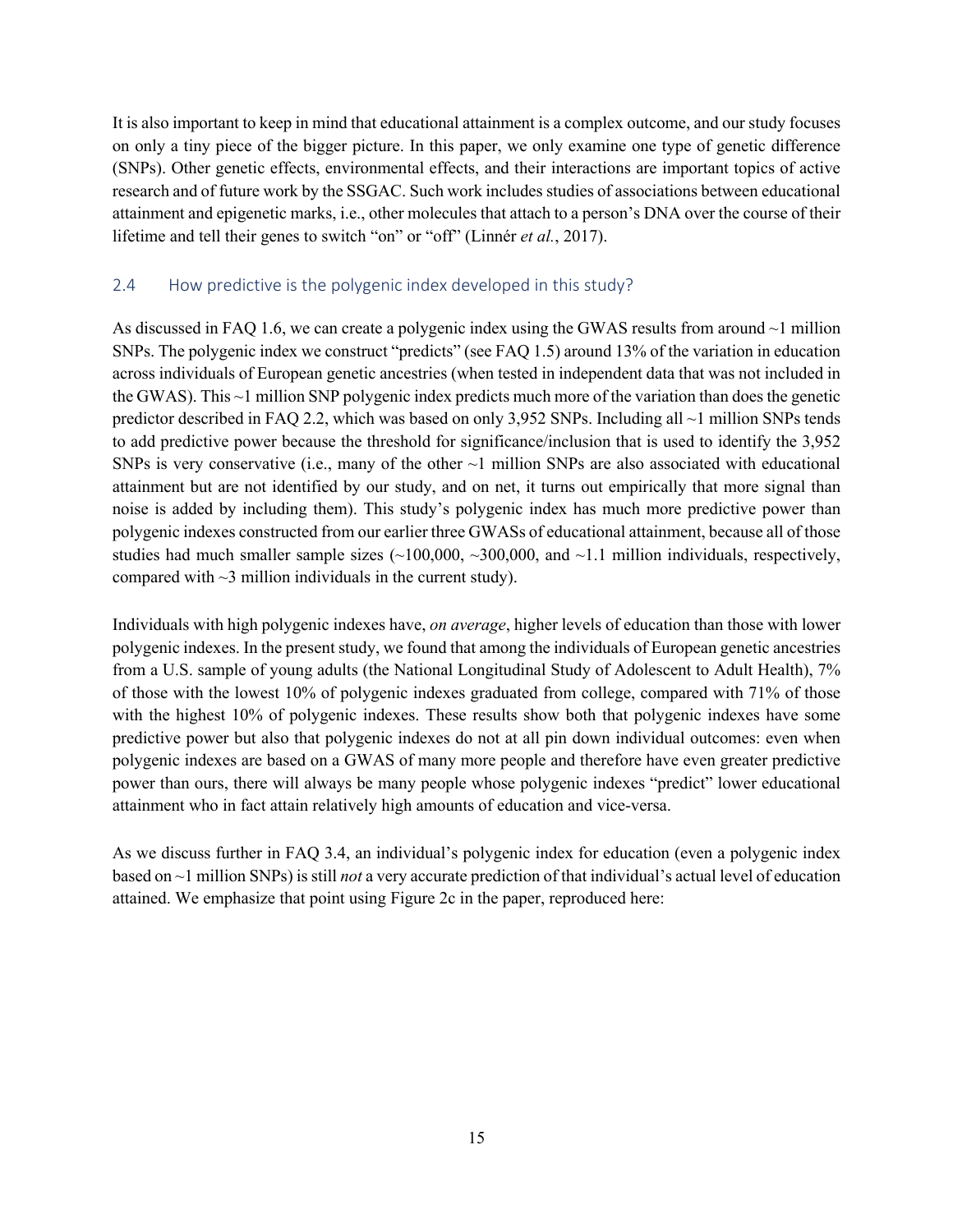

In the figure on the left, each point is an individual of European genetic ancestries from the U.S. sample of younger adults mentioned above (the National Longitudinal Study of Adolescent to Adult Health). In the figure on the right, each point is an individual of European genetic ancestries from a U.S. sample of older adults (the Health and Retirement Study). In both figures, the *x*-axis is the individual's polygenic index, and the *y*-axis is the individual's actual number of years of formal schooling (after converting the level of education to an internationally standardized scale and adjusting for age and sex). The points are jittered slightly from their actual values in order to ensure that points do not lie directly on top of each other. While the figures show that there is a relationship between the polygenic index and the actual amount of an individual's education, they also show that people with the same polygenic index value—points with the same *x*-axis value—vary a great deal in how much education they have. For instance, in both samples, among those with a polygenic index that is one standard deviation below average, individuals range in their actual educational attainment from about 7 years of formal education to about 22 years.

Despite the fact that polygenic indexes are not useful for predicting a particular individual's educational attainment, they are useful for *scientific studies* (including social science, health research, etc.). Such studies are concerned with aggregate population trends and averages rather than with individual outcomes. In particular, because the polygenic index predicts about 13% of the variation across individuals, studies of its association with other variables can be well powered in sample sizes as small as 61 individuals (but not as small as 1 individual!).

Through this lens, the fact that the current study's polygenic index for educational attainment predicts 13% of the variation across individuals in education attained is quite meaningful and rivals the predictive power of other variables commonly used in research—none of which, taken alone, predicts a large amount of variation in a socio-behavioral outcome. For example, in our prior work (Lee *et al.*, 2018) we estimated that household income predicts ~7% of variation in educational attainment and mother's education predicts  $\sim$ 15%. Thus, our index has approached the predictive power of important demographic variables and can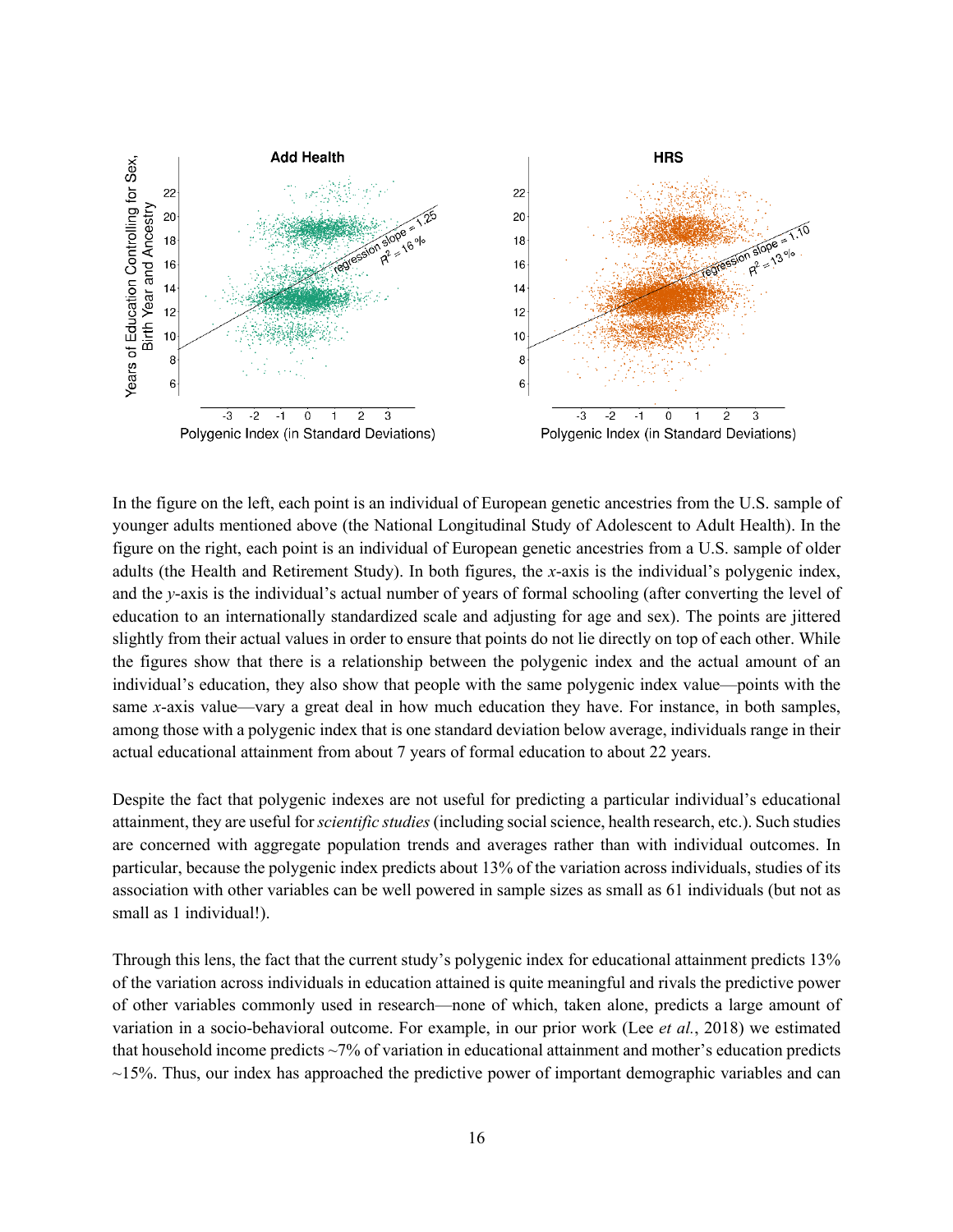be used in similar ways (e.g., to control for genetics as an additional confound when evaluating the effects of environmental differences or interventions).

With a relatively high level of population-level predictive power, the polygenic index we constructed enables other research that is of value to social scientists and health researchers. Such studies are already being conducted with the (less powerful) polygenic indexes from our earlier GWASs of educational attainment (see FAQ 1.7). Our new results will enable many additional applications, such as studies that use the polygenic index in relatively small samples that contain rich health and socio-behavioral data that is expensive to collect (e.g., a randomized controlled trial that studies the effects of subsidizing higher education and uses the polygenic index as a control variable).

A major caveat to all of this is that polygenic indexes developed from GWASs of particular genetic ancestry populations are known to be less predictive when applied to people of any other genetic ancestry (for reasons we discuss in FAQ 2.5). (As noted above in FAQ 2.1, we say *genetic* ancestries because we are not talking about who someone identifies as their ancestors but, rather, the similarity between someone's genome and the genome of a "reference sample" for a population from prior genetic studies. And throughout these FAQs we refer to European and African genetic *ancestries*, plural, because there is tremendous genetic diversity within each continent, especially Africa.) For example, studying polygenic indexes for various health outcomes derived from GWAS participants of European genetic ancestries, Martin *et al.*, (2017) and Duncan *et al.* (2019) found that, on average across the polygenic indexes, the predictive power for the outcomes was roughly 20-30% as large in samples of African genetic ancestries as it was in samples of European genetic ancestries.

Our educational attainment polygenic index, like most other polygenic indexes, was developed with participants of European genetic ancestries (because currently most genotyped people are of European genetic ancestries, and very large numbers of people are needed to create meaningful polygenic indexes). We illustrate and quantify the attenuation in predictive power for individuals of African genetic ancestries, populations for which previous work has found that the attenuation is especially large. Specifically, we examined the predictive power of our educational attainment polygenic index in the samples of African genetic ancestries of our two prediction datasets, HRS and Add Health. The polygenic score explained 12.0% and 15.8% of the variance among the participants of European genetic ancestries in the HRS and in Add Health, respectively. By contrast, the polygenic index explained far less in the participants of African genetic ancestries: 1.3% and 2.3%, respectively. Thus, when applied to those of African genetic ancestries, the polygenic index has only 10-15% of the predictive power in has with those of European genetic ancestries. (In our previous GWAS of educational attainment, we also tested the predictive power of the polygenic index in a sample of HRS participants with African genetic ancestries (who may or may not have additional genetic ancestries). We similarly found that the earlier polygenic index had predictive power only 11% as large as the predictive power in the European genetic ancestries sample.) Thus, our results suggest that the drop-off in predictive power for the polygenic index for educational attainment is especially large, relative to polygenic indexes for other outcomes.

Unfortunately, this attenuation of predictive power means that for most populations, many of the benefits of a polygenic index will be postponed until large GWAS studies are conducted using samples from these populations. Currently, most large, genotyped samples are of European genetic ancestries. We prioritize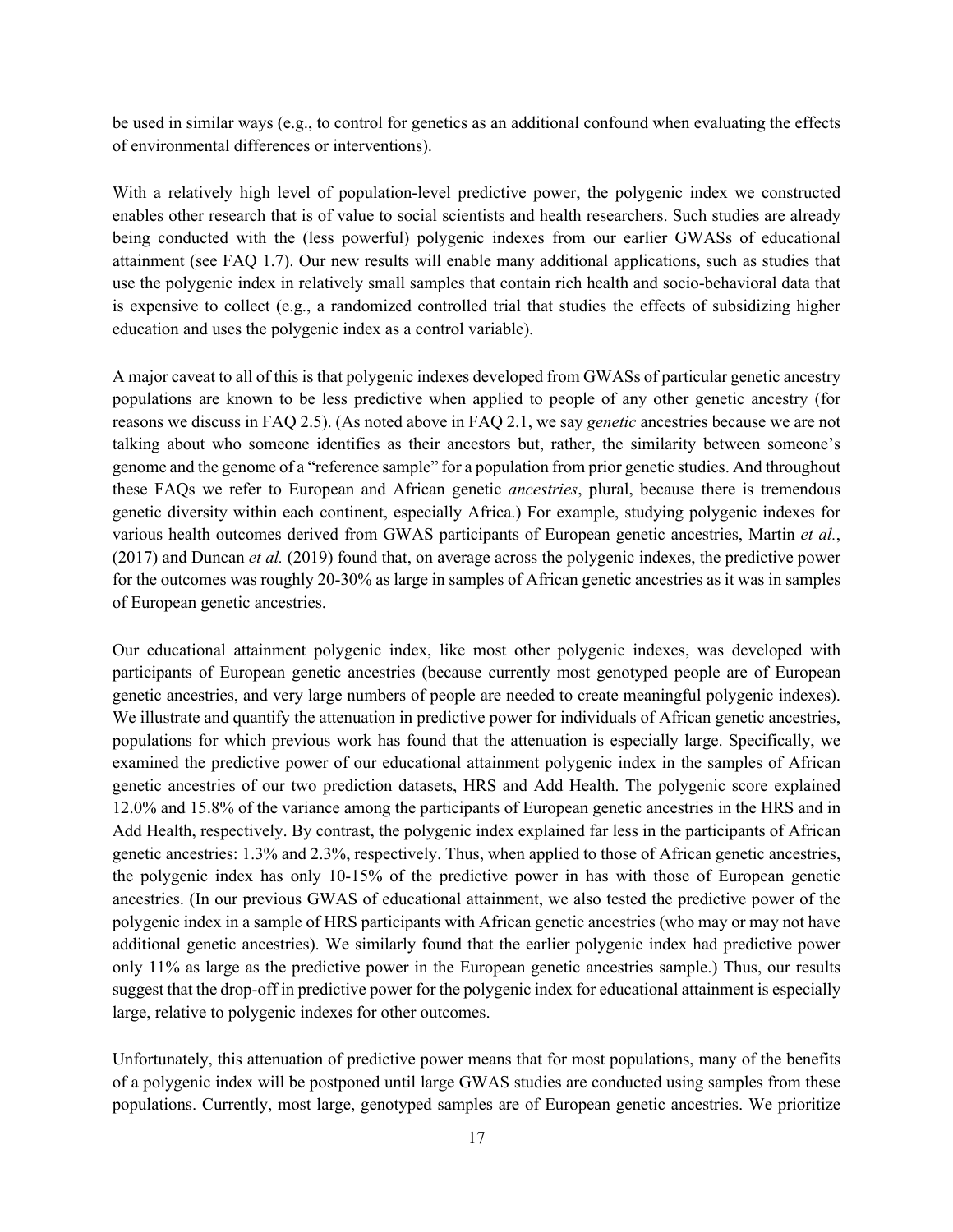GWASs of samples of other genetic ancestries, but cannot implement this analysis until large enough samples of these populations have been genotyped and are made available to the research community.

# 2.5 Why is the polygenic index less predictive in samples of African genetic ancestries than in samples of European genetic ancestries?

As noted above in FAQ 2.4, we expect attenuated predictive power when applying a polygenic index developed with participants from *any* particular genetic ancestry populations to people of any other genetic ancestry, and we illustrated this attenuation in samples of participants of African genetic ancestries. We conducted additional analysis in order to shed some light on *why* the polygenic index is less predictive in participants of African genetic ancestries than in samples of European genetic ancestries. We study the main potential reasons, which fall into two categories.

The first category is primarily about environmental factors. In this category, there are two main explanations of the reduced predictive power in samples of African genetic ancestries. First, genetic factors as a whole might simply matter relatively less for predicting educational attainment in samples of African genetic ancestries because environmental factors matter relatively more. In that case, the polygenic index—which captures some of these genetic factors—would similarly predict less well in the samples of African genetic ancestries. Second, there are gene-environment interactions (see FAQ 3.2). Since the samples of African genetic ancestries face different environments on average than do the samples of European genetic ancestries—for instance, racist expectations for classroom performance, poorer access to educational resources, and other average socio-economic circumstances that can affect the ability to succeed or remain in school—the associations between SNPs and educational attainment could be different in those of African genetic ancestries than in those of European genetic ancestries. If so, the SNP weights that produce a predictive polygenic index in populations of European genetic ancestries will turn out to be suboptimal weights for prediction in African-genetic-ancestry populations.

The second category can be thought of as purely genetic reasons. In this category, there are also two main explanations of the reduced predictive power in samples of African genetic ancestries (to use our example). First, purely by chance, particular alleles are more or less common in populations with different genetic ancestries. Much of the predictive power of the polygenic index comes from the (positive or negative) weights it puts on alleles that are relatively common in populations of European genetic ancestries. Because many of these alleles are not as common in populations of African genetic ancestries, the polygenic index will have less predictive power in those populations. Second, populations also differ from each other in their linkage disequilibrium (LD) patterns, i.e., their correlation structure across SNPs (see FAQs 2.2 & 3.5). A given SNP may be associated with educational attainment because the SNP is in LD (i.e., correlated) with a SNP elsewhere in the genome that causally affects education (see FAQ 1.6). If the strength of the correlation is greater in one genetic ancestry group than in another, then the size of the association will be larger in that genetic ancestry group. The fact that there are differences across genetic ancestry groups in the set of associated SNPs and their effect sizes means that the weights for constructing polygenic indexes in individuals of European genetic ancestries (FAQ 1.4) would be the "wrong" weights for individuals of other genetic ancestries.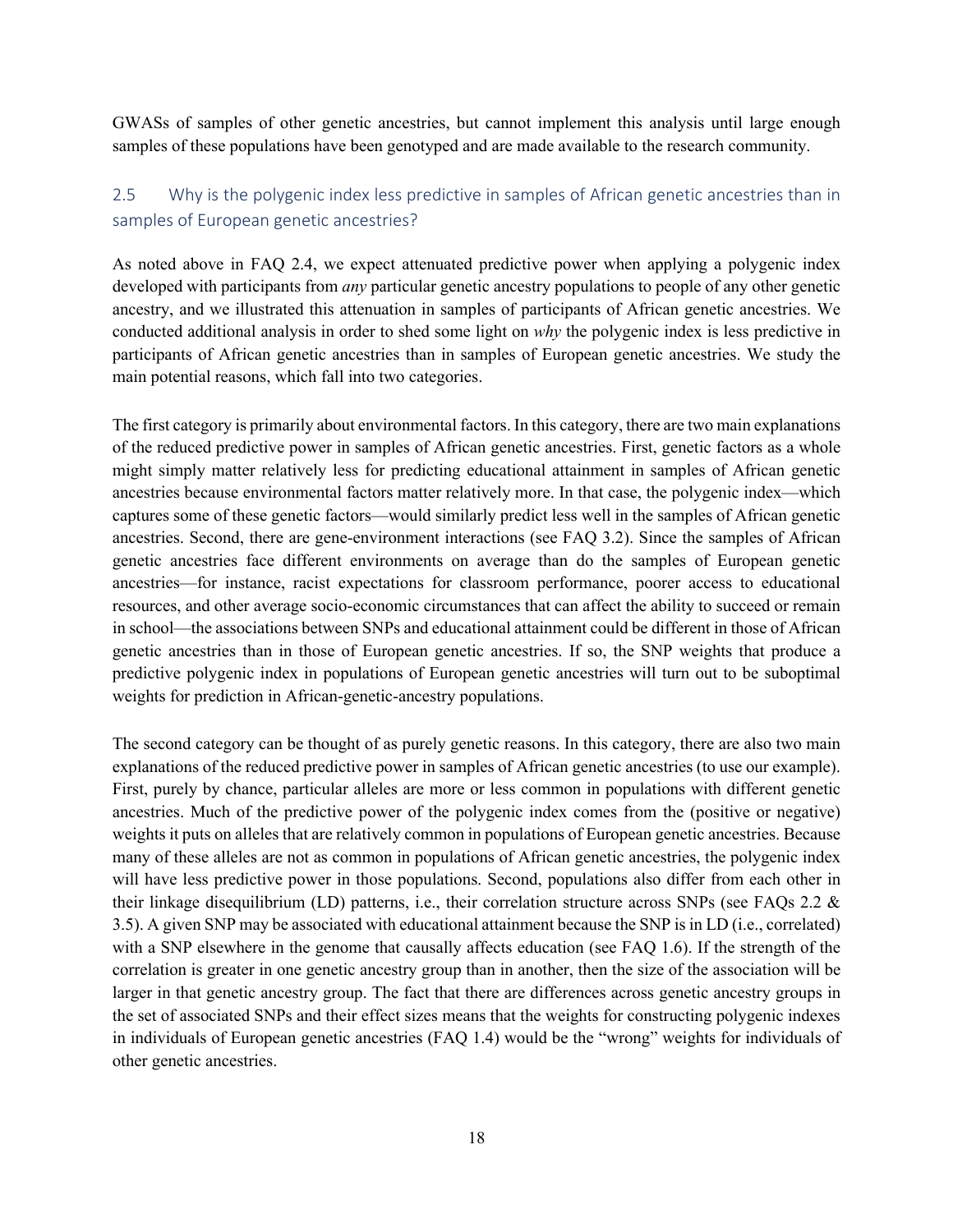The first category of explanations is difficult for us to directly assess given the data we have, but in our paper, we directly evaluated the second category of explanations and used those results to indirectly assess the first category. Geneticists have conducted in-depth studies of the genetic differences across genetic ancestry groups in allele frequencies and LD. This makes it possible for us to assess how much the polygenic index's predictive power would be expected to be reduced in samples of African genetic ancestries based on these factors alone. The paper that developed the methodology for this analysis applied it in the UK Biobank dataset and studied height, BMI, HDL and LDL cholesterol, triglycerides, asthma, type 2 diabetes, and hypertension (Wang *et al.*, 2020). We also used the UK Biobank in order to enable us to compare educational attainment to these other phenotypes.

We find that, based on the second category of explanations, we would expect the predictive power for educational attainment to be 35% as large in samples of African genetic ancestries than in samples of European genetic ancestries. This is *much* larger than the 10-15% we actually find in our U.S.-based samples (see FAQ 2.4). We conclude that the first category of explanations—the environmental factors is therefore likely to be important. Moreover, the discrepancy between the actual predictive power in samples of African genetic ancestries and the predictive power expected based on the second category of explanations is larger for educational attainment than for the phenotypes studied by Wang *et al.* (2020), suggesting that the environmental factors are more important for educational attainment.

For a number of reasons, this analysis of ours is only suggestive. One reason is that the UK Biobank sample of African genetic ancestries likely includes a higher fraction of immigrants to the UK than does the sample of European genetic ancestries, and individuals who completed some or all of their schooling outside the UK education system are less comparable. However, we believe our analysis points toward one direction for future work to understand why the polygenic index is less predictive in people of different genetic ancestries.

#### 2.6 What did you find in the analysis of disease risk?

In addition to studying how accurately the polygenic index predicts educational attainment, we also examined how accurately it could predict some common diseases. Prior work, including our own, has found that the SNPs that predict educational attainment overlap with those that predict health outcomes, including Alzheimer's disease, bipolar disorder, ADHD, schizophrenia, coronary artery disease, and longevity (Okbay, Beauchamp, *et al.*, 2016; Pickrell *et al.*, 2016; Riccardo E Marioni *et al.*, 2016; Warrier *et al.*, 2016; Anderson *et al.*, 2017; Tillmann *et al.*, 2017). However, the polygenic index for educational attainment has not been used as a predictor of such outcomes.

We studied ten common diseases, including asthma, arthritis, migraine, depression, and several related to heart disease (such as Type 2 diabetes and heart attack). We chose diseases that themselves have been the focus of large-scale GWASs. Thus, we could compare the predictive accuracy of our polygenic index for educational attainment with disease-specific polygenic indexes from those GWASs. For these analyses, we used a sample of roughly 440,000 individuals from the UK Biobank (the number of individuals with each disease varied depending on the disease).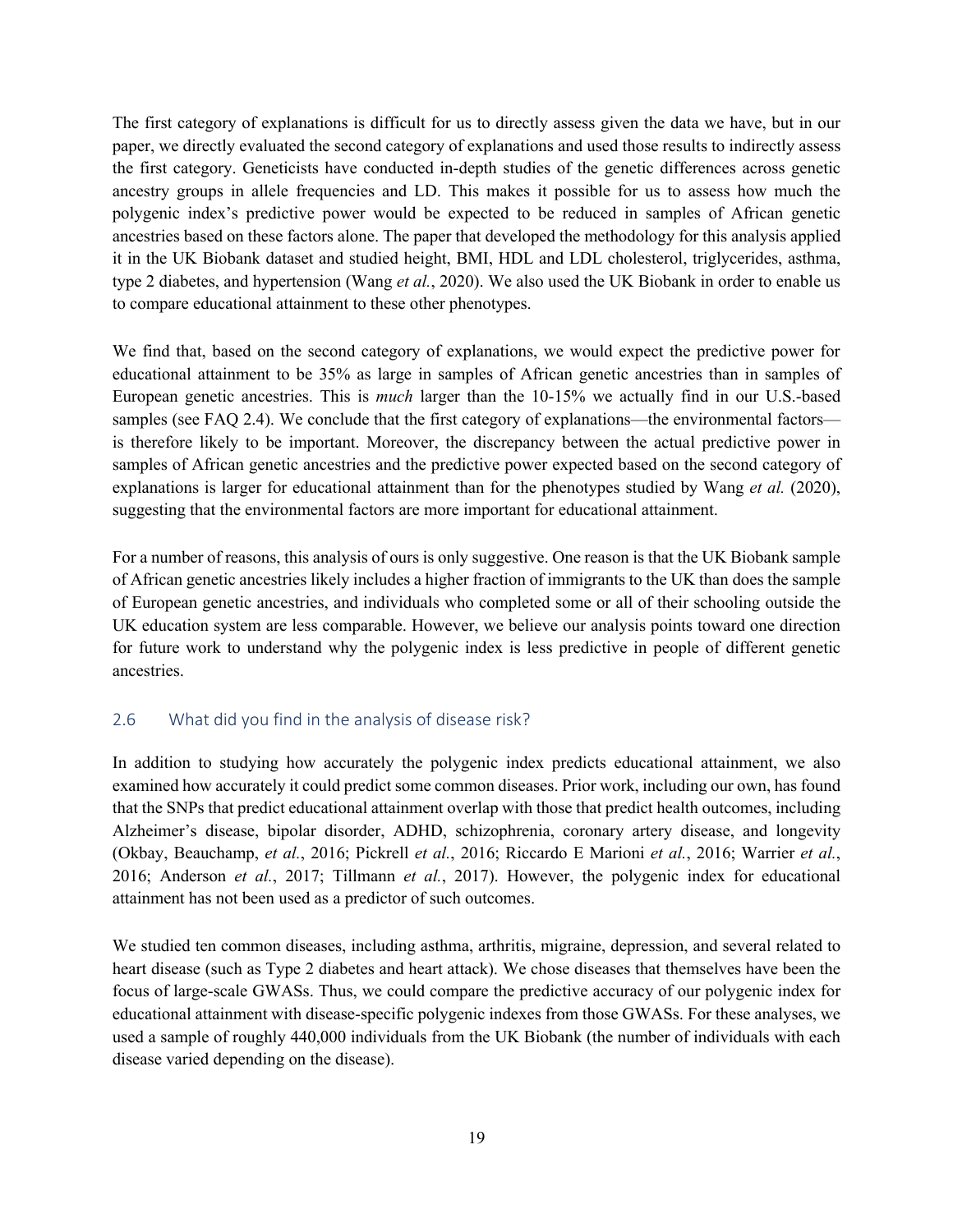The main result from these analyses is that, on average across the diseases, predicting disease risk using *both* the polygenic index for educational attainment *and* the disease-specific polygenic index increases predictive accuracy by roughly 50%, relative to using only the disease-specific polygenic index. On average, a disease-specific polygenic index predicts roughly 1.2% of the variation across individuals, whereas a disease-specific polygenic index together with the polygenic index for educational attainment jointly predict roughly 1.8% of the variation. This finding points to the potential value of the polygenic index for educational attainment for medical and epidemiological research. However, we highlight that the actual amounts of predictive power are small, much smaller than the roughly 13% for predicting educational attainment itself (see FAQ 2.4). We also note that genes are estimated to have a stronger influence (relative to environmental influences) on many complex diseases than they do on educational attainment; the primary reason that the educational attainment polygenic index has much greater predictive power than these disease polygenic indexes is that the GWASs that created the disease polygenic indexes are to date much smaller than our educational attainment GWAS.

#### 2.7 What did you find in the family-based analyses?

Our family-based analyses involve looking at how predictive the polygenic index for educational attainment is once we control for the educational attainment polygenic indexes of the individual's parents. Doing this allows us to better understand some of the sources of the predictive power of the polygenic index. There are three categories of sources of predictive power, listed here along with conventional names for these sources used in the literature:

- Direct genetic effects: Some SNPs (that are either included in the polygenic index or correlated with SNPs that are included) may have an effect on characteristics of an individual, such as cognitive skills and personality, that in turn may influence educational attainment. These effects may be mediated by environmental factors (e.g., a child who likes reading will be more likely to pursue that interest in school if the child lives in a society where reading is valued in school).
- Gene-environment correlation: The polygenic index is correlated with environmental factors that affect educational attainment. For example, a person's polygenic index is correlated with the polygenic indexes of that person's biological parents. Rearing parents' polygenic indexes affect the environment in which the person grows up. For example, if the parents are more educated, they are likely to earn higher incomes and live in a neighborhood with well-funded schools (where local funding matters), which may provide educational advantages to their child. (Another source of gene-environment correlation is "population stratification," in which certain genetic variants are more common in certain genetic ancestries, e.g., English versus Scottish. This can generate "population stratification bias" if having those genetic ancestries is also associated with cultural influences that affect educational attainment. However, population stratification bias should be largely reduced by the "quality control" procedures of our GWAS; see FAQ 2.2.)
- Assortative mating: Having a higher polygenic index is correlated with having other SNPs that are also associated with greater educational attainment. Assortative mating on educational attainment refers to the fact that, on average, there is a tendency for people to marry and have children with other people who have a similar amount of education (see FAQ 2.8). Consequently, people who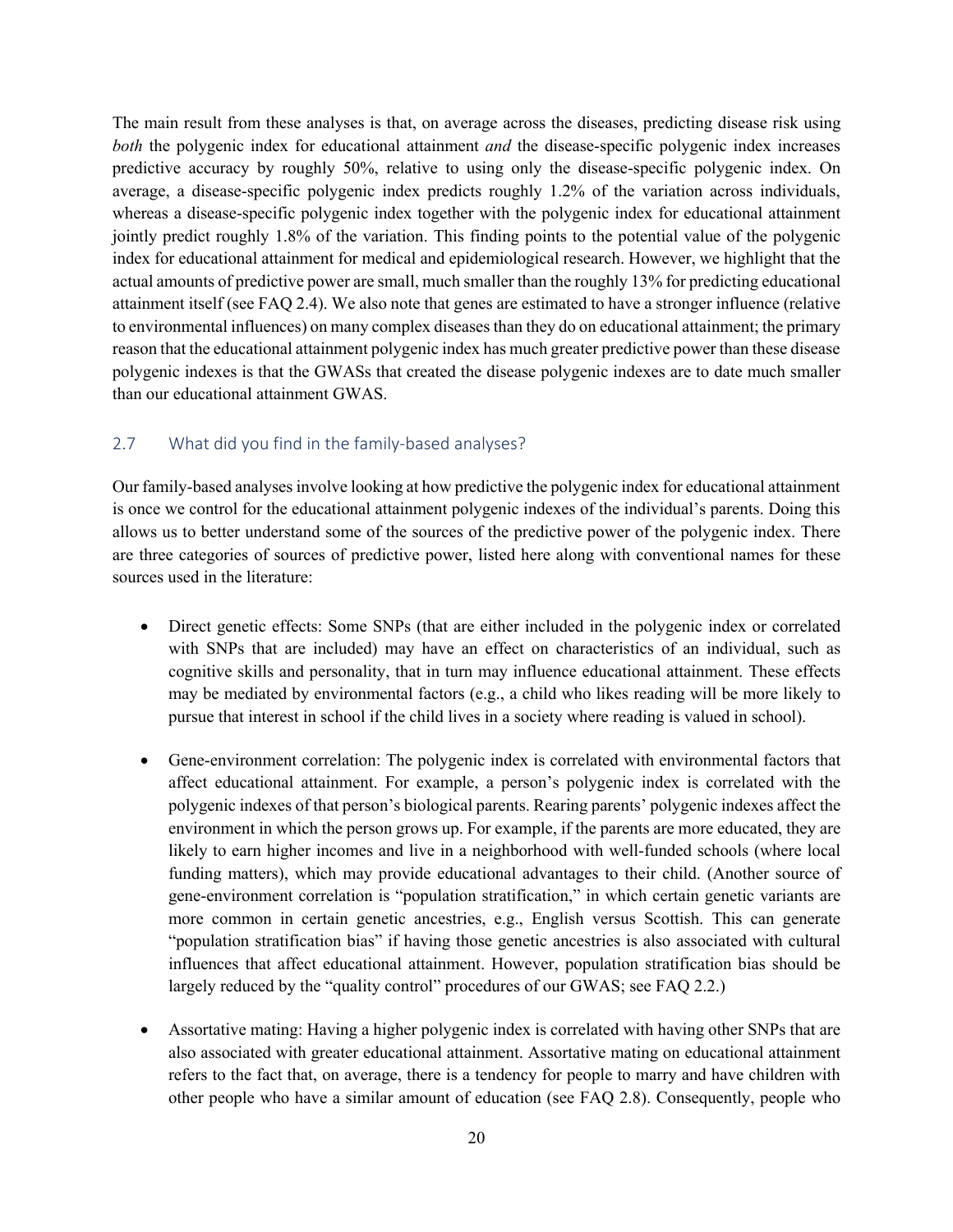inherit SNPs associated with higher educational attainment from one of their parents are also more likely than average to inherit SNPs associated with higher educational attainment from their other parent. Thus, the SNPs included in the polygenic index are correlated with SNPs not included in the polygenic index in such a way that magnifies the index's predictive power.

The key idea of the family-based analyses is to study the predictive power of the polygenic index *controlling for the polygenic indexes of an individuals' parents*. This allows us to control the second and third sources of a polygenic index's predictive power from the bullet list above and isolate the first, which are commonly referred to as the "direct genetic effects." (This terminology is used to distinguish effects of SNPs on one's own outcome—the "direct effects" of a SNP—from effects on someone else's outcome, which are called "indirect effects." An example of indirect effects is in the second bullet list above: parents' SNPs affecting someone else's—the child's—educational attainment.) When controlling for the polygenic indexes of a person's parents, the association between the person's polygenic index and that person's outcomes captures only direct genetic effects. We therefore call it the "direct effect" of the polygenic index.

While we have noted that the predictive power of the polygenic index as a whole does not necessarily reflect causal effects (see FAQ 1.6)—and indeed, the second and third categories above generate predictive power that is correlational but not causal—the component of the polygenic index's predictive power that is due to "direct effects" *does* reflect the causal effects of some SNPs. Because of that, when we identify how much of the predictive power is due to direct effects, we interpret it as telling us how much is due to causal effects. However, we cannot infer that it is the SNPs included in the polygenic index that have those causal effects; the "direct effects" might be due to correlation between measured non-causal SNPs and unmeasured causal SNPs.

Controlling for the polygenic indexes of a person's parents requires having genetic information on the person's parents. Such data is not available in most of the samples available to us, but we have it or can construct it in some of the samples. The Generation Scotland sample contains data on  $\sim$ 3,500 trios: individuals and both their parents. Two other samples—the UK Biobank and the Swedish Twin Registry (where we use only the fraternal twins)—contain large numbers of siblings, ~53,000 individuals in total. From the sibling data, we use a recently developed method (Young *et al.*, 2020) to impute (i.e., statistically partially reconstruct) parental genetic data. These are the samples we use for our family-based analyses.

In our analyses, we compare the direct effect of the polygenic index (i.e., controlling for the polygenic indexes of an individual's parents) with the "population effect," which is the term we use for the association between the polygenic index and an outcome when we do *not* control for the polygenic indexes of an individual's parents. In contrast to the direct effect of the polygenic index, which captures only the source of predictive power in the first bullet point above, the population effect captures all three sources of predictive power in the bullet list above. Our analyses estimate the ratio of the direct effect of a polygenic index to its population effect. This ratio tells us what fraction of a polygenic index's association with some outcome is due to direct genetic effects.

When the educational attainment polygenic index is used to predict educational attainment itself, we estimate that this ratio is 0.556. That is, we estimate that 56% of the association between the polygenic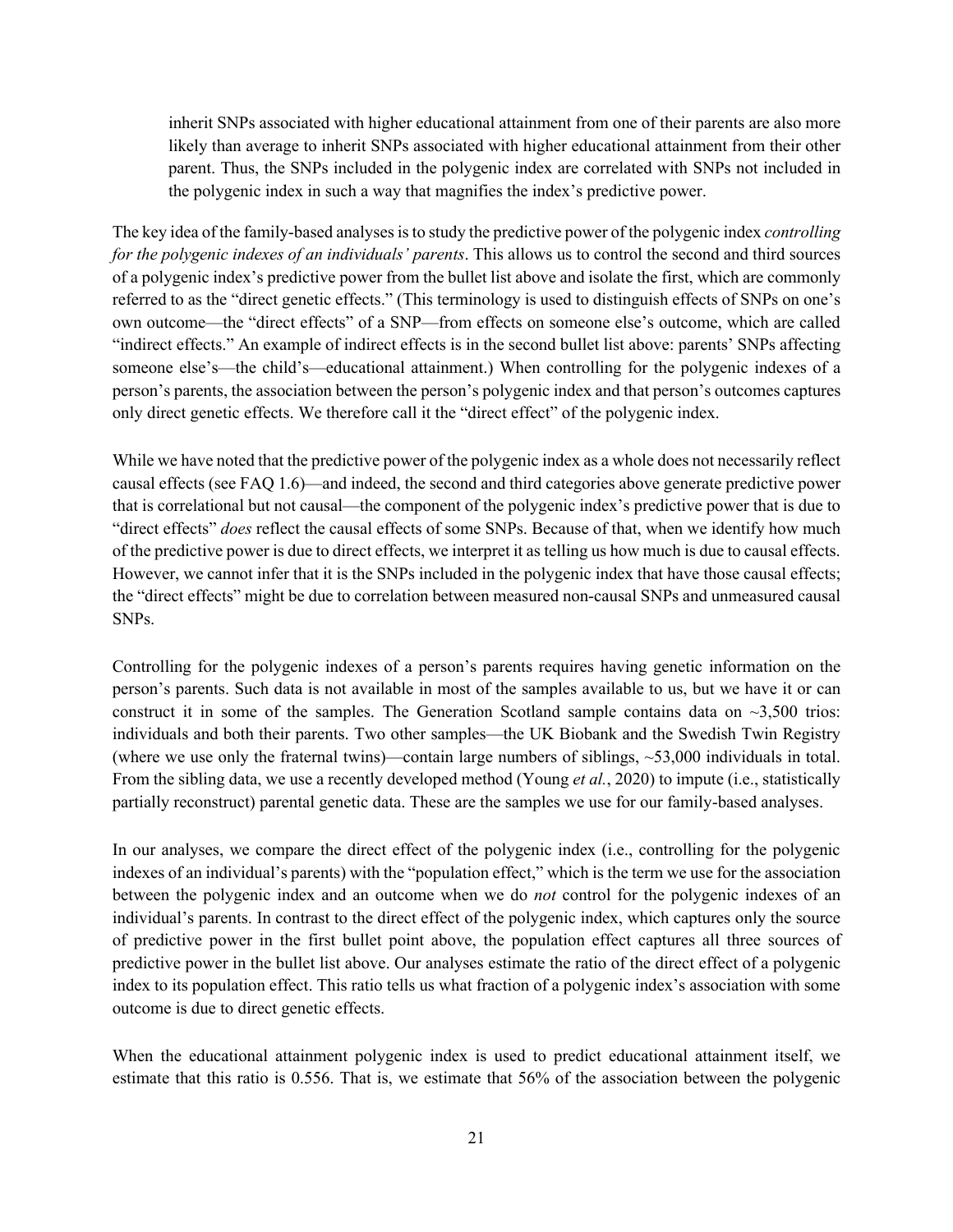index and educational attainment is due to direct genetic effects, and the remainder—44%—is due to the other sources of predictive power representing the second and third bullets above.

Next, we sought to determine this ratio when using the educational attainment polygenic index to predict other outcomes, such as the diseases we analyzed in the paper, including Alzheimer's disease, bipolar disorder, ADHD, schizophrenia, coronary artery disease, and longevity (see FAQ 2.6). However, we cannot study this same set of diseases in our family-based analyses because our trio and sibling samples either do not contain data on the diseases or (in the case of the UK Biobank siblings) do not contain a sufficient number of individuals that have one of the diseases. Instead, to estimate the fraction of the educational attainment polygenic index's association with complex diseases that is due to direct genetic effects, we study a set of 22 health, cognitive, and socioeconomic outcomes. These include several biomarkers related to disease risk, such as BMI, blood pressure, and cholesterol. The set of outcomes also includes height, cognitive performance, smoking, alcohol use, income, and depression. For each of these 22 outcomes, we estimate both the direct effect and the population effect of the polygenic index for educational attainment.

On average across the 22 outcomes, we estimate that the ratio of direct to population effects is 0.588. This is very similar to the ratio when the outcome is educational attainment, and the conclusion is correspondingly similar: we estimate that 59% of the association between the polygenic index and these other outcomes is due to direct genetic effects, and the remaining roughly 41% is due to the other sources of predictive power.

In summary, our family-based analyses find that a substantial part of the predictive power of the polygenic index is due to direct effects, and a substantial part is not. This is true both when using the educational attainment polygenic index to predict educational attainment itself, and when using it to predict other outcomes.

The finding that much of the predictive power is due to direct effects is important for at least three reasons. First, it shows that biases in the GWAS, such as unaccounted-for "population stratification bias" (see FAQs 1.4 & 2.2), are not entirely responsible for the predictive power that we find. This had been shown previously for predicting educational attainment but not for using the educational attainment polygenic index to predict other outcomes.

Second, the finding is a preliminary step toward unpacking the reasons *why* the genetic influences on educational attainment also matter for other outcomes. One possibility is that SNPs influence an outcome that in turn separately influences both education and health. For example, it could be that genetic influences on conscientiousness partially affect both how much education a person gets and also health-promoting behaviors that reduce disease risk. Another possibility is that SNPs influence educational attainment and there is something about formal schooling that, in turn, causes people to engage in more health-promoting behaviors. While our paper does not distinguish between these and other possibilities, our results are informative about the overall strength of the relationship between genetic influences on educational attainment and on certain other outcomes.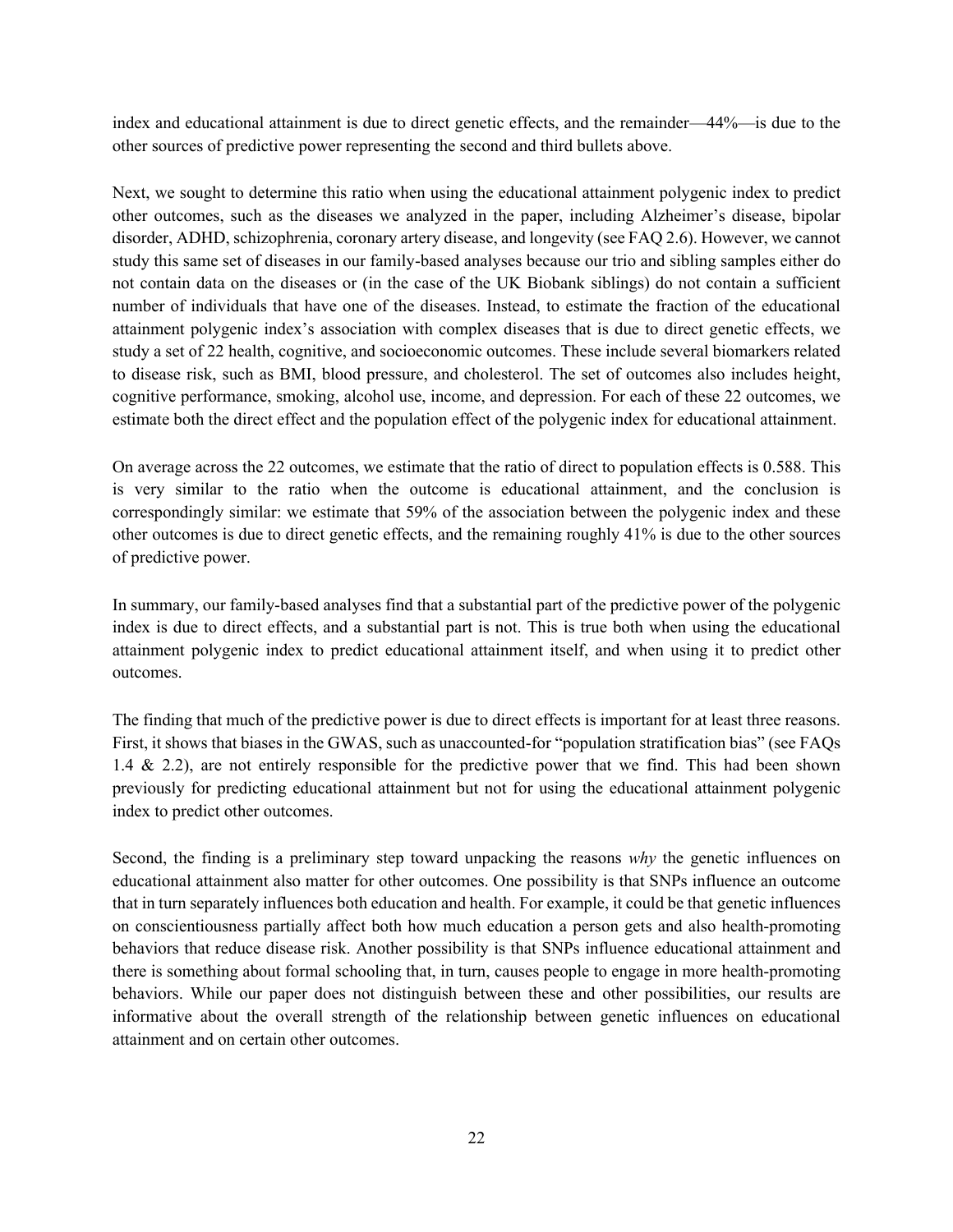Third, the finding that much of the polygenic index's predictive power is *not* due to direct effects—either for educational attainment or for the disease-related biomarkers and outcomes we investigated—is also important. It reinforces the importance of interpreting genetic associations with caution. Our finding implies that a substantial part of the predictive power of the polygenic index is due to some mix of assortative mating and gene-environment correlation. For this and other reasons, we believe it is misleading to use phrases such as "innate ability" or "genetic endowments" to describe what is measured by polygenic indexes based on our GWAS estimates. These phrases incorrectly imply that the polygenic index is entirely capturing direct effects, and they further ignore the potentially important role that environmental factors play in mediating direct effects.

### 2.8 What did you find in the analysis of assortative mating?

Assortative mating refers to the idea that people tend to have children with people who are similar to themselves in particular ways. Assortative mating is a research topic in the social sciences and also in the field of genomics.

Much prior research has found that there is assortative mating on educational attainment: i.e., the available data reveals a tendency for people to have children with people who have similar educational attainment as themselves (e.g., Mare, 1991). For example, in the UK Biobank, we estimate that the correlation between the educational attainments of mates (i.e., biological mothers and fathers) is roughly 0.4. That is a moderately sized correlation. In recent decades in Western countries, educational attainment is one of the outcomes with the strongest assortative mating. In our analysis of assortative mating, we use height as an outcome to compare with educational attainment because it is another outcome for which assortative mating is relatively strong. In the UK Biobank, we estimate that the correlation between mates' heights is roughly 0.3.

In our paper, we study assortative mating using polygenic indexes, which has also been done in some prior research (e.g. Conley *et al.*, 2016; Hugh-Jones *et al.*, 2016; Robinson *et al.*, 2017 and Yengo, Robinson, *et al.*, 2018). In each of the datasets we use, we identify mate pairs based on the genetic data: we find pairs of individuals who share a child in common. We identify 894 mate pairs in the UK Biobank and 2,964 mate pairs in Generation Scotland. Averaging across these data sources, we find that the mate correlation in the polygenic index for educational attainment is roughly 0.17. We again compare with height, this time using a polygenic index for height constructed using the largest published height GWAS that was not based on the datasets we study (Wood *et al.*, 2014). We find that the mate correlation in the polygenic index for height is roughly 0.10.

What is new in our paper is that we use these correlations to test a model of assortative mating that is often assumed in the genetics literature, called the "phenotypic assortment model." When applied to educational attainment, this model states that the mate-pair correlation in the polygenic index for educational attainment is entirely due to the mate-pair correlation in educational attainment. Given the predictive power of the polygenic index, which we estimated (see FAQ 2.4), this model makes a precise prediction about how the mate-pair correlation in an outcome should be related to the mate-pair correlation in the polygenic index for that outcome.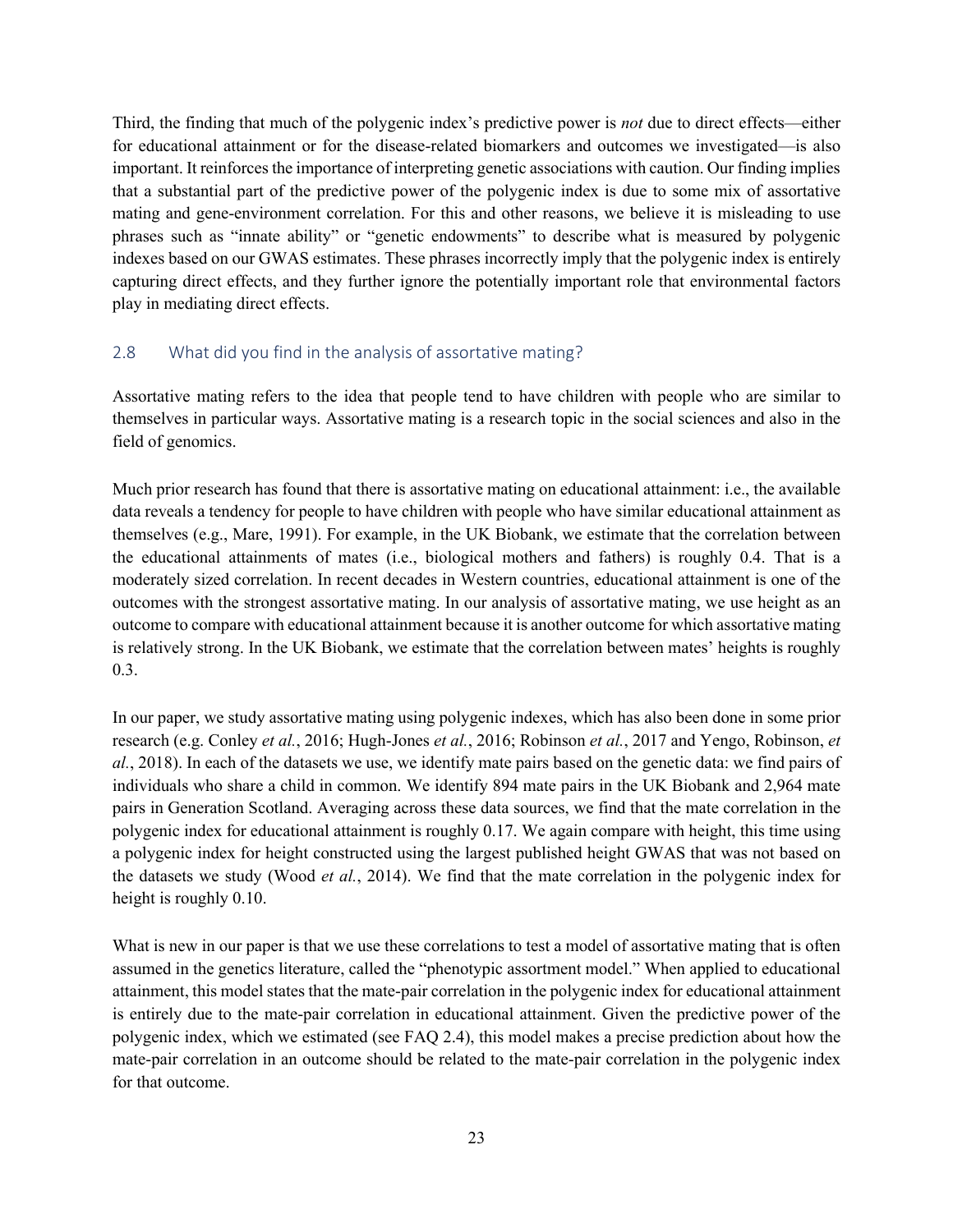For height, that prediction comes close to what we observe. That is, for height, it does appear that the matepair correlation in the polygenic index for height is entirely due to the people tending to marry others with similar height. However, for educational attainment, the prediction of the phenotypic assortment model is far off: the mate-pair correlation in the polygenic index for educational attainment is too high. Thus, for educational attainment, our results provide strong evidence against the phenotypic assortment model. Instead, our results imply that people are marrying other people who are similar to them based on some factor or factors *other than* educational attainment (perhaps in addition to educational attainment itself) but which is correlated with the polygenic index for educational attainment.

We conduct additional analyses to shed light on what these other factors might be. One possible factor is genetic ancestry, which in our data might reflect, for example, people being more likely to marry others from the same city or region of the UK. Another possible factor is cognitive performance. However, we find that assortative mating on both of these factors, added to the effect of assortative mating on educational attainment itself, are not together sufficient to fully account for the mate-pair correlation in the polygenic index for educational attainment. While our results raise the question of what else explains the high matepair correlation in the polygenic index, we cannot fully answer the question with the data we have.

In addition to helping us better understand assortative mating, our results also relate to a common theme across several of our analyses (see FAQs 2.4, 2.6 & 2.7): helping us better understand the sources of the polygenic index's predictive power. Specifically, we draw two conclusions about the polygenic index's predictive power from our analysis of assortative mating. First, there are factors besides educational attainment on which people assortatively mate that contribute to the mate-pair correlation in the polygenic index for educational attainment—and these factors in turn likely contribute to the predictive power of the polygenic index for a range of outcomes. Suppose one of these factors is the region where a person grew up. In order to be a factor that contributes to the mate-pair correlation, the region where a person grew up must be associated with the polygenic index. Moreover, the region where a person grew up is likely to be associated with many other things that relate to educational, socioeconomic, and health outcomes, such as quality of local schools, local economic opportunities, air quality, and so on. If the region where a person grew up is correlated with *both* the polygenic index for educational attainment *and* these various outcomes, then it is one component of the gene-environment correlation that helps explain the polygenic index's predictive power (see FAQ 2.4). Thus, the results of our assortative mating analysis provide evidence that there is substantial gene-environment correlation that likely contributes to the polygenic index's predictive power.

Second, if people assortatively mate on factors that are correlated with the educational attainment polygenic index—as our results imply that they do—then this increases the variation of the polygenic index in the population and thereby magnifies its predictive power. To continue the example from above, imagine an extreme scenario of exact assortative mating on where a person grew up. That is, everyone has a mother and a father who are from the same region. In this scenario, there will be more people with very high and very low educational attainment polygenic indexes compared to a scenario where people marry at random across regions. That is because people from regions with high average polygenic indexes are marrying other people from the same region and having offspring that are relatively more likely to also have a high polygenic index. Similarly, people from regions with low polygenic indexes are marrying other people from their same region and having offspring that are relatively more likely to also have a low polygenic index.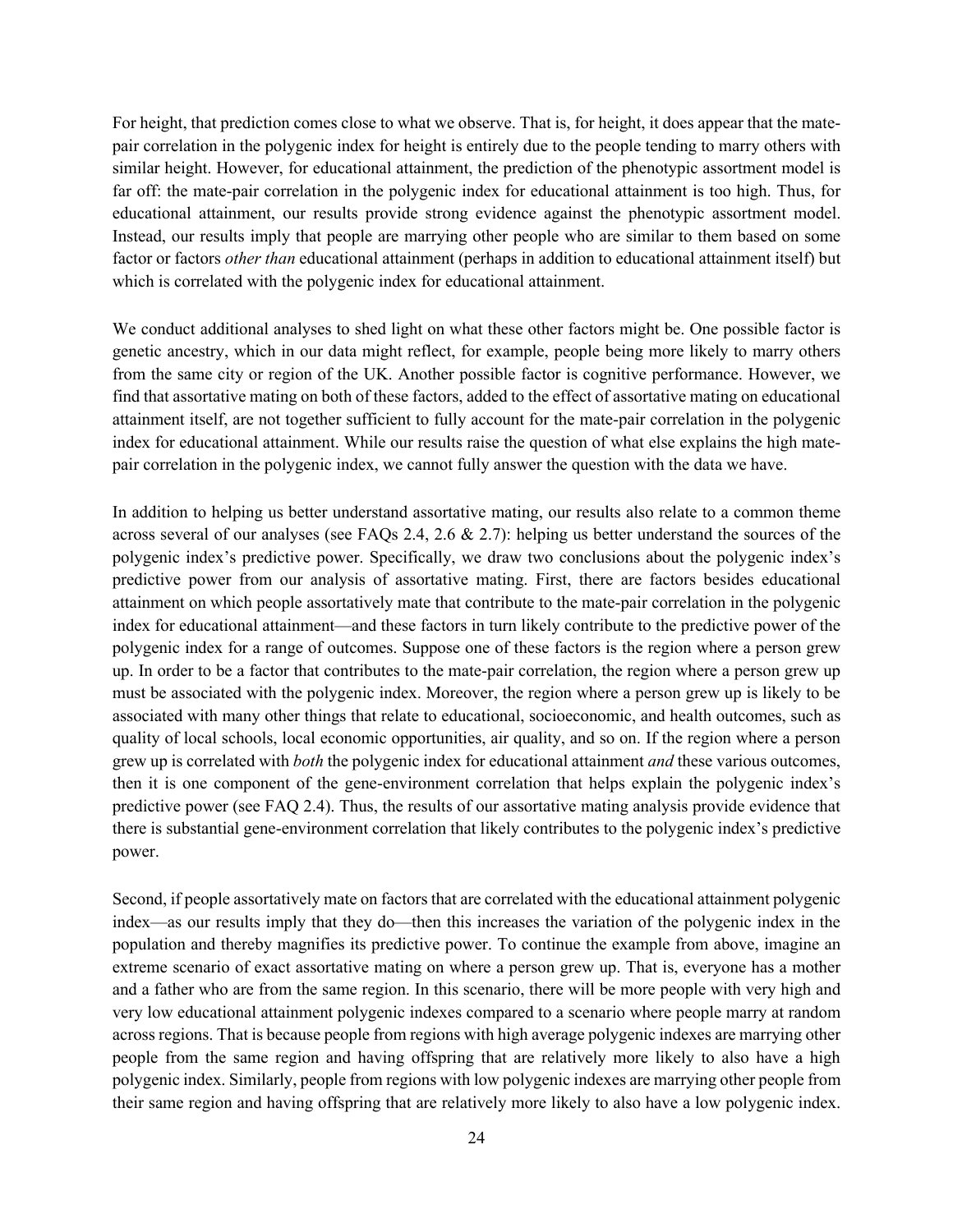Thus, relative to the scenario of people marrying at random across regions, there is more variation of the polygenic index across people in the scenario with assortative mating. Consequently, variation in the polygenic index across people will be associated with (and hence "statistically predict") more of the variation in educational attainment across people.

#### 2.9 What did you find in the analysis of the X chromosome?

Like our most recent GWAS of educational attainment (Lee *et al.*, 2018)—but unlike most GWASs—this study also examined genetic variants on the X chromosome. In addition to the 3,952 variants identified on the autosomes (the non-sex chromosomes), we identified 57 variants associated with educational attainment on the X chromosome.

The results of our analysis of the X chromosome in this study are fully consistent with the results from the previous GWAS of educational attainment (but our confidence in these results is even greater in the current study because of our larger sample size). For example, as in the previous study, we found fewer SNPs associated with educational attainment on the X chromosome than on other chromosomes of similar length. Also as in the previous study, in separate GWASs of men and women, we found that, in aggregate, SNPs on the X chromosome predict similar amounts of variation in educational attainment in men and in women. Some researchers had hypothesized that genetic influences on the X chromosome are an important source of differences in the variance in cognitive performance across men and women. While there were compelling scientific reasons to view such claims skeptically even prior to the publication of our earlier study, the results of both of our studies provide further evidence against the hypothesis.

#### 2.10 What did you do in the "dominance GWAS" of educational attainment? What did you find?

In addition to our standard GWAS of educational attainment on the autosomes (i.e., the non-sex chromosomes) described in FAQ 1.3 above, we also conducted a "dominance GWAS" of educational attainment on the autosomes. As in a standard GWAS, in a dominance GWAS we test each SNP for its association with educational attainment. The only difference is that, unlike in a standard GWAS, in a dominance GWAS, we allow for the possibility that each SNP has a non-linear relationship with educational attainment. A linear relationship is one where an increase in one variable is associated with a correspondingly-sized increase or decrease in another variable. Specifically, suppose (as is typical) there are three possible combinations of alleles at a given SNP: let's call them AA, AB, and BB. And let's assume that the B allele is associated with greater educational attainment. A standard GWAS assumes the "additive model," according to which the effect of going from zero to one B allele (i.e., AA to AB) is assumed to be equal to the effect of going from one to two B alleles (i.e., AB to BB). In contrast, a dominance GWAS separately estimates each of these two effects and thereby allows us to test whether or not they are equal.

(In this context, the term "dominance" originally comes from the idea of "dominant" and "recessive" alleles. In the classical usage, often called "complete dominance," an organism has a trait—for example, a pea is smooth rather than wrinkled—if there are *any* B alleles. In that case, AB and BB would both yield the dominant trait of a smooth pea, and only AA would yield the recessive trait of a wrinkled pea. A dominance GWAS allows for this possibility: a large effect of going from AA to AB but no effect of going from AB to BB. It also allows for other, more common possibilities. For example, in "incomplete dominance," the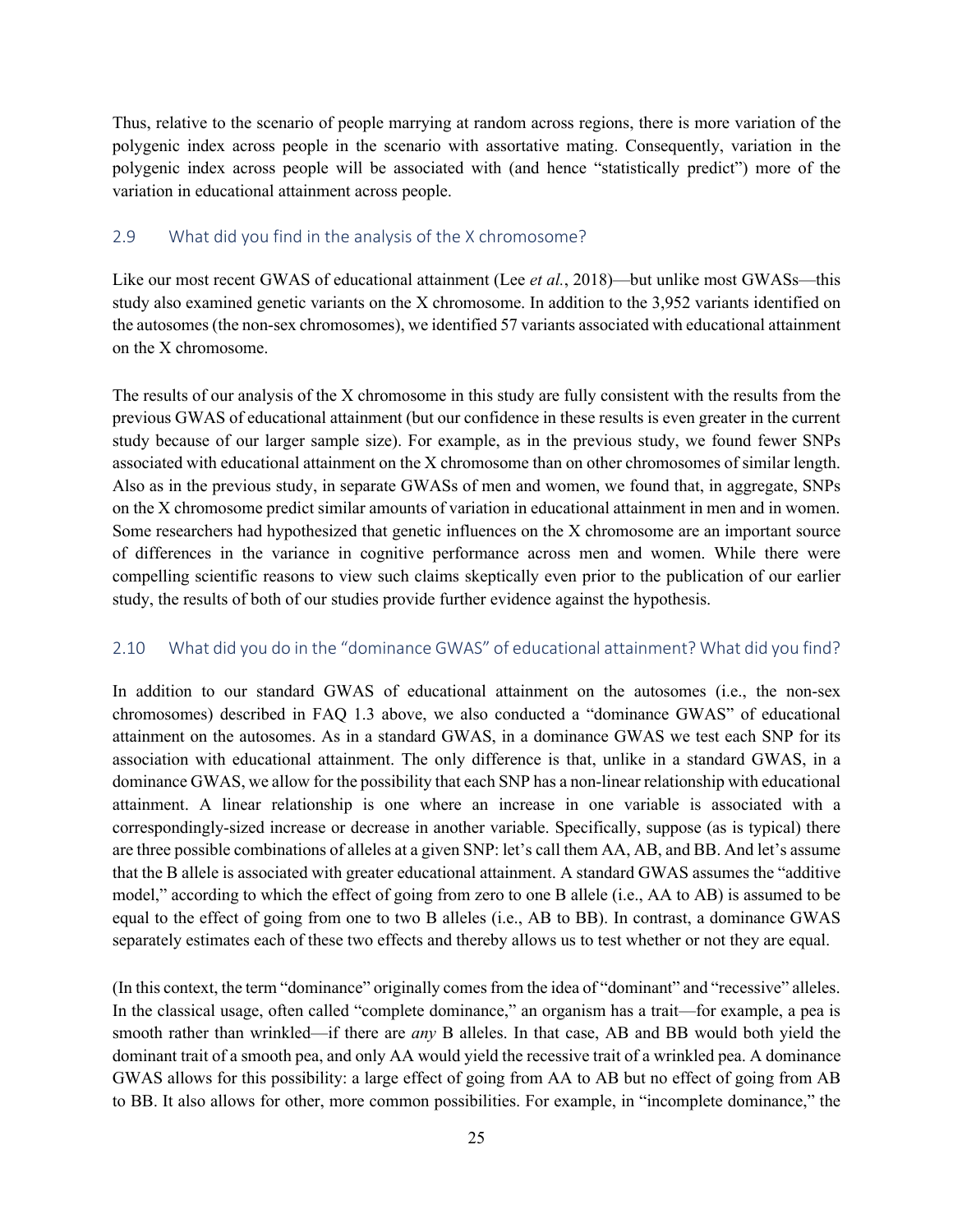effect of going from AA to AB is larger than the effect of going from AB to BB, but both effects are nonzero. Another possibility is "overdominance," where an organism with the AB combination of alleles has more of the trait than an organism with AA or BB.)

To many researchers, it seems natural to expect that relationships between SNPs and outcomes like educational attainment would be non-linear—that is, that there might be less of an effect, or no effect at all, of going from one B allele to two B alleles. Indeed, there is a long tradition in behavior genetics research (much of which compares outcomes across identical and fraternal twins) of assuming that non-linear relationships between SNPs and socio-behavioral outcomes account for a non-trivial fraction of the variation in such outcomes across individuals (e.g. Jinks and Eaves, 1974).

Perhaps surprisingly, there is an equally long tradition in a field of research called quantitative genetics showing that, theoretically, for outcomes like educational attainment that are influenced by many SNPs, deviation from linear relationships are likely to be small and account only for a small fraction of the variation in outcomes across individuals (e.g. Hill, Goddard and Visscher, 2008). There are a variety of theoretical arguments, which stem from both biological and statistical considerations. Based on other kinds of studies that are not dominance GWAS, for many outcomes (but not educational attainment), there is also evidence that dominance deviations account for only a small fraction of the variation across individuals (e.g. Pazokitoroudi *et al.*, 2020; Hivert *et al.*, 2021).

Thus, researchers are divided about whether the relationship between SNPs and socio-behavioral outcomes are likely to be largely linear or to have significant dominance effects. Partly because a dominance GWAS needed to answer that question is more complex than a standard GWAS, ours is one of the first large-scale dominance GWAS conducted for any outcome. We conducted our dominance GWAS in a sample of individuals from 23andMe and the UK Biobank. It was a slightly smaller sample than our standard GWAS, but still a very large sample: ~2.6 million individuals.

Our results strongly support the view of those researchers who believe that with respect to educational attainment, deviations from linear relationships are likely to be small and account only for a small fraction of the variation in outcomes across individuals. We cannot identify *any* SNPs with such a non-linear relationship to educational attainment, despite our very large sample size. While some non-linear relationships between SNPs and educational attainment probably exist, our results indicate that such SNPs must be at least an order of magnitude smaller than the (already very small) linear effects of SNPs on educational attainment.

Even though we cannot identify any dominance effects of specific SNPs, we can use the aggregate results of our dominance GWAS to estimate how much of the variation in educational attainment is explained by the dominance effects that do exist among SNPs in our analysis. Our results suggest that, taken altogether, dominance effects of the SNPs included in our GWAS account for only roughly 0.02% (two hundredths of one percent) of the variation in educational attainment across individuals.

We note two important qualifications about how our findings should be interpreted. First, our results leave open the possibility that there are rare SNPs that have large non-linear relationships with educational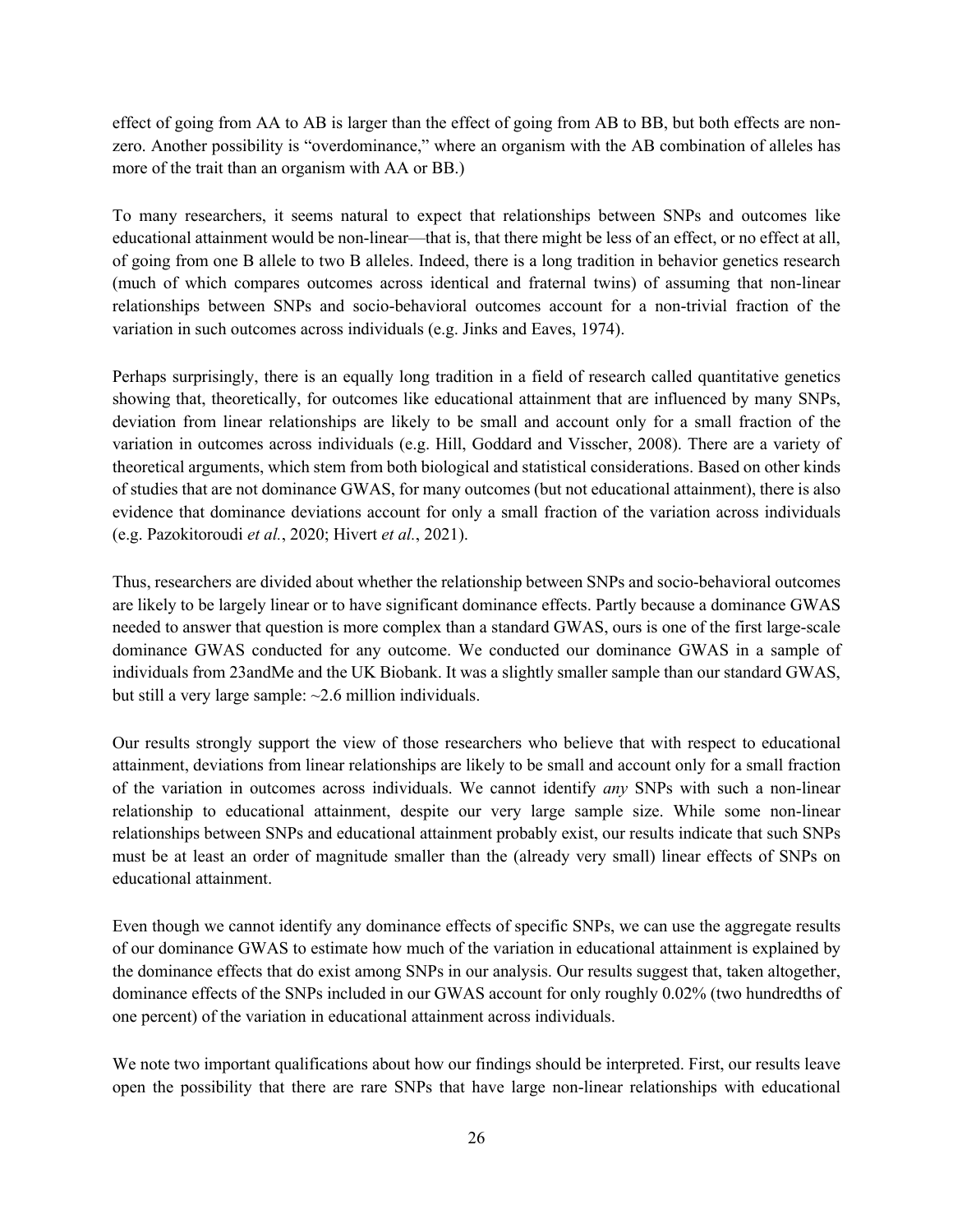attainment. The data included in our GWAS, as in almost all GWASs, are common SNPs (see FAQ 2.1). These common SNPs capture most of the information about common ways in which people vary genetically (e.g., at least 1% of the population has a different genotype than the remainder of the population). However, these common SNPs do not capture information about rare SNPs (e.g., over 99% of the population has the same genotype, but a small percentage of people differ). Our results are therefore silent about whether these rare SNPs may have substantial non-linear relationships with educational attainment.

Second, although the dominance effects of SNPs included in our GWAS account for only a tiny fraction of the variation across individuals, the combined effect of dominance across many SNPs on a particular individual can nonetheless be substantial. In particular, when two close relatives have offspring, the offspring will have an unusually large number of AA and BB SNPs and an unusually small number of AB SNPs (because the parents are more likely than unrelated individuals to both have the same allele, either A or B). While there is a lot of variation across SNPs and outcomes, on average, having the same two alleles at a SNP, i.e., having AA or BB rather than AB, is known to be harmful to an organism. When an individual's recent genetic ancestors are closely genetically related, there can be a noticeably harmful effect on certain outcomes due to the unusually large number of AA and BB genetic variants. Using our dominance GWAS results, we estimate that the offspring of first cousins will have, on average, roughly 1 fewer month of formal schooling than the offspring of unrelated individuals.

### 3 Ethical and social implications of the study

### 3.1 Did you find "the gene for" educational attainment?

#### No.

We did not find "the gene for" educational attainment or anything else. We identified many SNPs that are associated with educational attainment. Although it was once believed that scientists would discover a few strong associations between genes and outcomes, we have known for a number of years that the vast majority of human outcomes are complex and influenced by many thousands of genes, each of which alone tends to have a small influence on the relevant outcome.

Furthermore, many complex outcomes are also influenced by parts of the genome that are not genes at all but instead serve to regulate genes (e.g., sequences of DNA that influence when a gene is turned on or off). Genes typically contain many SNPs (often dozens or hundreds, and in some cases thousands), and there are even more SNPs outside of genes than inside genes. Complex outcomes are often influenced by millions of SNPs.

#### 3.2 Well, then, did you find "the genes for" educational attainment?

Although we did find many SNPs that are associated with educational attainment, we believe that characterizing these as "genes for educational attainment" is still likely to mislead, for many reasons.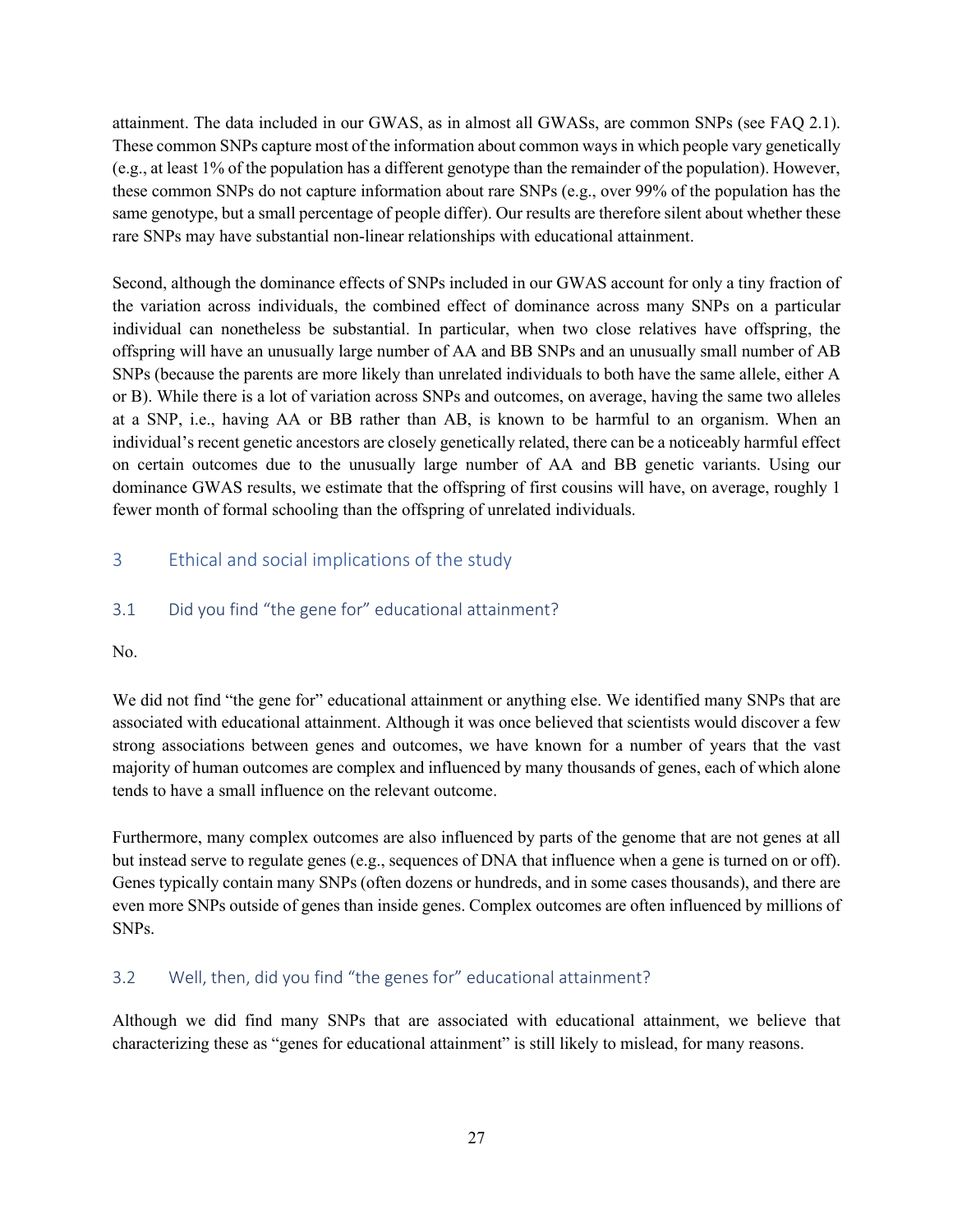First, most of the variation in people's educational attainment is accounted for by social and other environmental factors, not by additive genetic effects (see FAQ 1.8). "Genes for educational attainment" might be read to imply, incorrectly, that genes are the strongest predictor of variation in educational attainment.

Second, the SNPs that are associated with educational attainment are also associated with many other things (only some of which we identify in this study; see FAQs 2.6. & 2.7). These SNPs are no more "for" educational attainment than for the other outcomes with which they are associated.

Third, the "predictive" power (see FAQ 1.5) of each individual SNP that we identify is very small. Our results show that genetic associations with educational attainment are comprised of thousands, or even millions, of SNPs, each of which has a tiny effect size. Each SNP is therefore weakly associated with, rather than a strong influence on, educational attainment. "Genes for educational attainment" might misleadingly imply the latter.

Fourth, environmental factors can increase or decrease the impact of specific SNPs. Put differently, even if a SNP is associated with higher or lower levels of educational attainment *on average*, it may have a much larger or smaller effect depending on environmental conditions. Indeed, in our most recent previous largescale GWAS of educational attainment (Lee *et al.*, 2018), we report exploratory analyses that provide evidence of such gene-environment interactions. Educational attainment couldn't even exist as a meaningful object of measurement if we didn't have schools, and having schools introduces societal mechanisms that influence who spends the most years attending them. Accordingly, genetic associations with educational attainment necessarily will be mediated by societal systems and therefore genetic variation should often be expected to interact with environmental factors when it influences social phenomena, such as educational attainment. "Genes for educational attainment" suggests a stability in the relationship between these genes and the outcome of educational attainment that does not exist.

Finally, genes do not affect educational attainment directly (see FAQ 1.4), although we don't know exactly why the SNPs we identify are associated with educational attainment. We found in our most recent previous large-scale GWAS of educational attainment (Lee *et al.*, 2018) that the genes identified as associated with educational attainment tend to be especially active in the brain and involved in neural development and neuron-to-neuron communication. The "predictive" power (see FAQ 1.5) of genes on educational attainment might therefore partly depend on a long process starting with brain development, followed by the emergence of particular psychological outcomes (e.g., cognitive performance and personality). These outcomes might then lead to behavioral tendencies as well as experiences and treatment by parents, peers, and teachers. All of these factors may additionally interact with the environment in which a person lives. Eventually these outcomes, behaviors, and experiences might influence (but not completely determine) educational attainment. Much more research is needed to explore these and other possible explanations for the relationship between SNPs and educational attainment.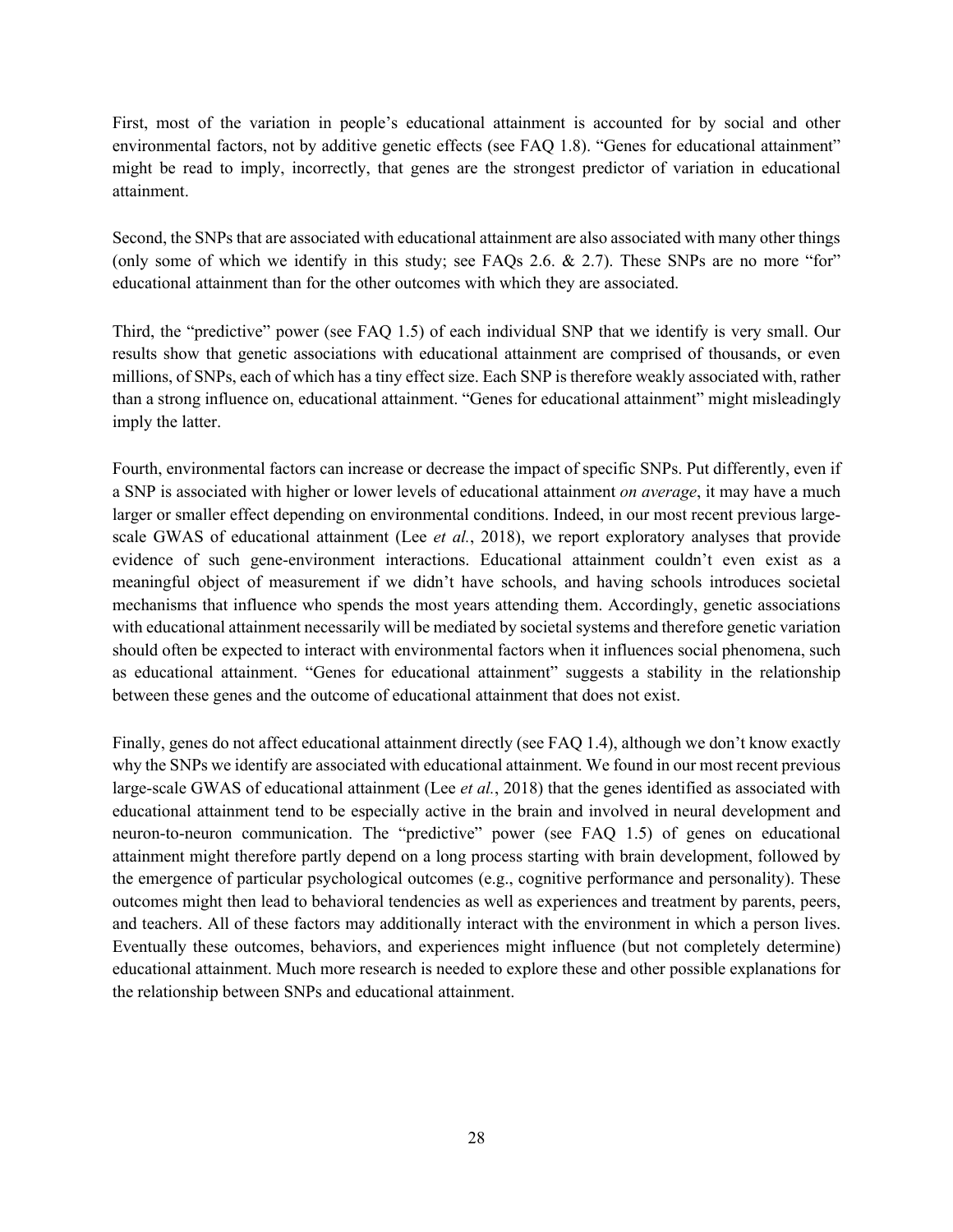3.3 Does this study show that an individual's level of educational attainment (or any other outcome) is determined, or fixed, at conception? Do genes determine the choices we make and who we become?

No and no.

Genes and genetic variation do not determine our choices or who we become. If they did, identical twins would make all of the same decisions, have the same interests, etc. Years of twin studies have shown that, while identical twins tend to be more similar than fraternal twins—including with respect to the years of formal schooling they complete—they are nevertheless different (see FAQ 1.8). This implies that environmental factors also play a large role in our outcomes. In the case of educational attainment, social and other environmental factors account for most variation among people.

But even if it were true that genetic factors accounted for *all* of the differences among individuals in educational attainment, it would *still* not follow that an individual's number of years of formal schooling is "determined" at conception. There are at least three reasons for this.

First, some genetic effects operate through environmental channels (Jencks, 1980). When this is the case, SNPs that are associated with an outcome in one setting might not be associated with it in another setting. As an illustrative example, suppose—hypothetically—that the SNPs we identified are associated with educational attainment because they help students to memorize and, as a result, to become better at taking tests that rely on memorization (in fact, we do not know why the SNPs we identified are associated with educational attainment; see FAQ 3.2). In this example, changes to the intermediate environmental channels—the type of tests administered in schools—could have drastic effects on individuals' educational attainment, even though individuals' DNA would not have changed. A genetic association with educational attainment might not be found *at all* if schools did not use tests that rely on memorization. More generally, the genetic associations that we found might not apply as strongly if the education system were organized differently than it is at present (see also FAQ 1.4).

Second, even if the genetic associations with educational attainment operated entirely through nonenvironmental mechanisms that are difficult to modify (such as direct influences on the formation of neurons in the brain and the biochemical interactions among them), there could still exist powerful environmental interventions that could cancel out what would have been the effect of SNPs. Consider a famous example suggested by the economist Arthur Goldberger. Genes influence eyesight at least partly through biological mechanisms that themselves are hard to change. Yet even if *all* variation in unaided eyesight were due to genes, there would still be enormous benefits from introducing eyeglasses, which can erase the contribution of genes to that outcome (Goldberger, 1979). Conversely, someone genetically predisposed towards being taller than average might end up being shorter than average if they lacked adequate nutrition during childhood. In the context of educational attainment, policies such as a required minimum number of years of education and dedicated resources for individuals with learning disabilities can increase educational attainment in the entire population and/or reduce differences among individuals all without, of course, changing anyone's DNA.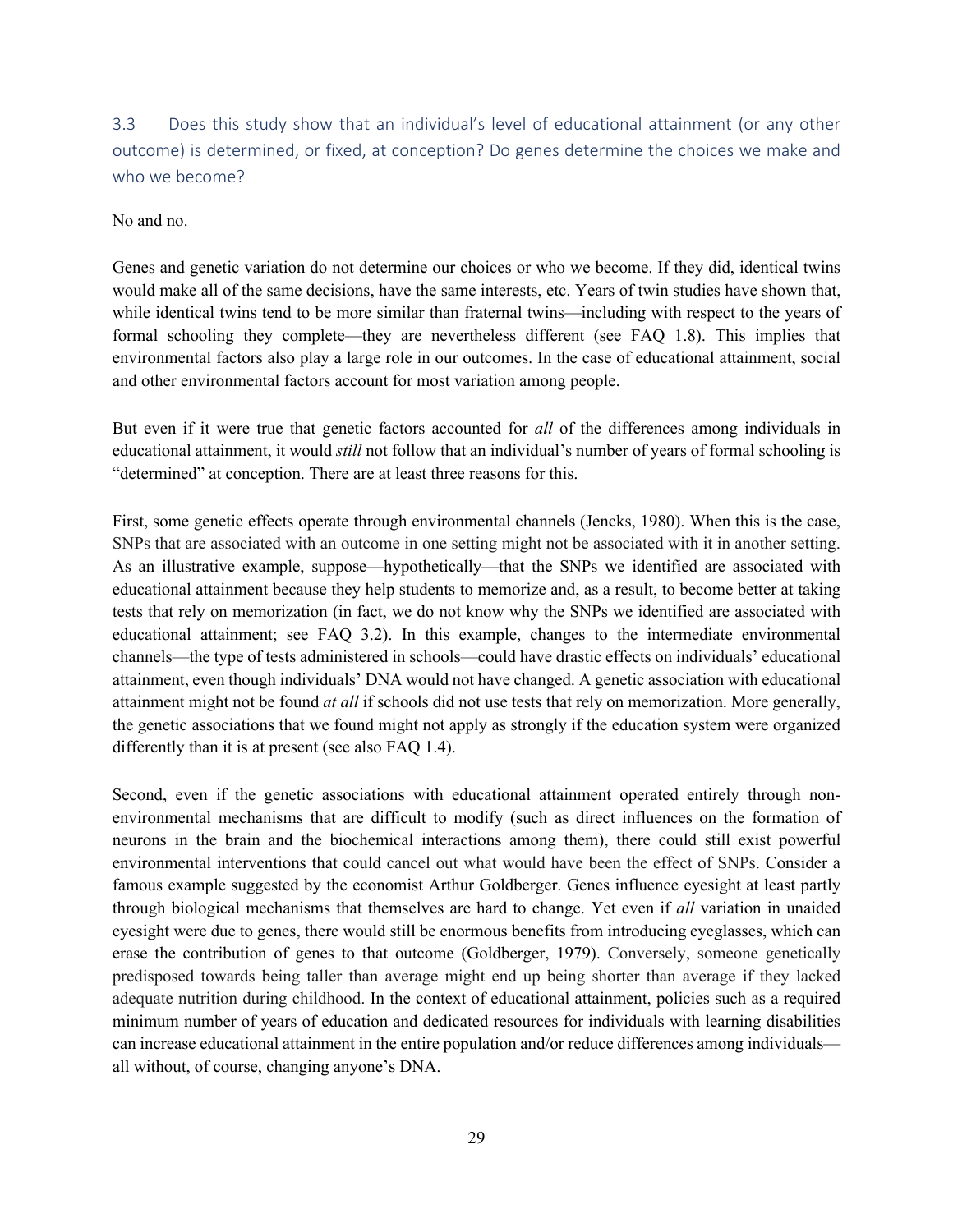Third, even if the genetic effects on educational attainment were not influenced by changes in the environment, those environmental changes themselves could still have a major impact on the educational attainment of the population as a whole. For example, if young children were given more nutritious diets, then everyone's school performance might improve, and college graduation rates might increase. By analogy, 80%-90% of the variation across individuals in height is due to genetic factors. Yet the current generation of people is much taller than past generations due to changes in the environment such as improved nutrition.

# 3.4 Can the polygenic index from this paper be used to accurately predict a particular person's educational attainment?

No. While the "predictive" power (see FAQ 1.5) of our polygenic index is substantial—it predicts 13% of variation in educational attainment across individuals with European genetic ancestries—and useful for some purposes (see FAQ 1.7), it is important to keep in mind that the score *fails to predict* the vast majority (87%) of variation in years of education across individuals. Many of those with low polygenic indexes go on to achieve high levels of education, and a large proportion of those with high polygenic indexes do not complete college.

Thus, an important message of this paper and our earlier papers is that DNA does *not* "determine" an individual's level of education, for multiple reasons: First, it is estimated that, at least in the environments in which we have been measuring it, the additive effects of common SNPs will only ever predict about 20% of the variance in educational attainment across individuals. Second, *today's* polygenic index is only able to predict about two-thirds of that 20% (i.e., 13 percentage points). Third, since SNPs matter more or less depending on environmental context (see FAQ 2.7), a polygenic index might be less (or more) predictive for individuals in some environments than for individuals in others. Fourth, polygenic indexes are most predictive when the individuals used to make the index have the same genetic ancestries as the people whose outcomes you would like to predict. For example, because the research in this paper is almost entirely based on individuals with European genetic ancestries, the polygenic index predicts only about 2% of the variance in individuals with African genetic ancestries (see FAQ 3.5). Finally, polygenic predictions only hold for as long as the environment in which they were developed remains substantially the same: if the laws or pedagogy underlying a population's educational system changes substantially, then so, too, might the optimized polygenic index. Just as eyeglasses allow those genetically predisposed to poor vision to have nearly perfect vision, innovations in education (say, an innovation that makes education irresistibly engaging, thus mitigating the risk to those with SNPs associated with lower propensity to pay attention or avoid distraction) might result in those with lower polygenic indexes to actually achieve just as much education, on average, as those with higher polygenic indexes (see also FAQs 3.2 and 3.3).

As sample sizes for GWASs continue to grow, it will likely be possible to construct a polygenic index for educational attainment whose predictive power comes closer to 20% of the variance in educational attainment across individuals (Rietveld *et al.*, 2013). Even this level of predictive power would pale in comparison to some other scientific predictors. For example, professional weather forecasts correctly predict about 95% of the variation in day-to-day temperatures.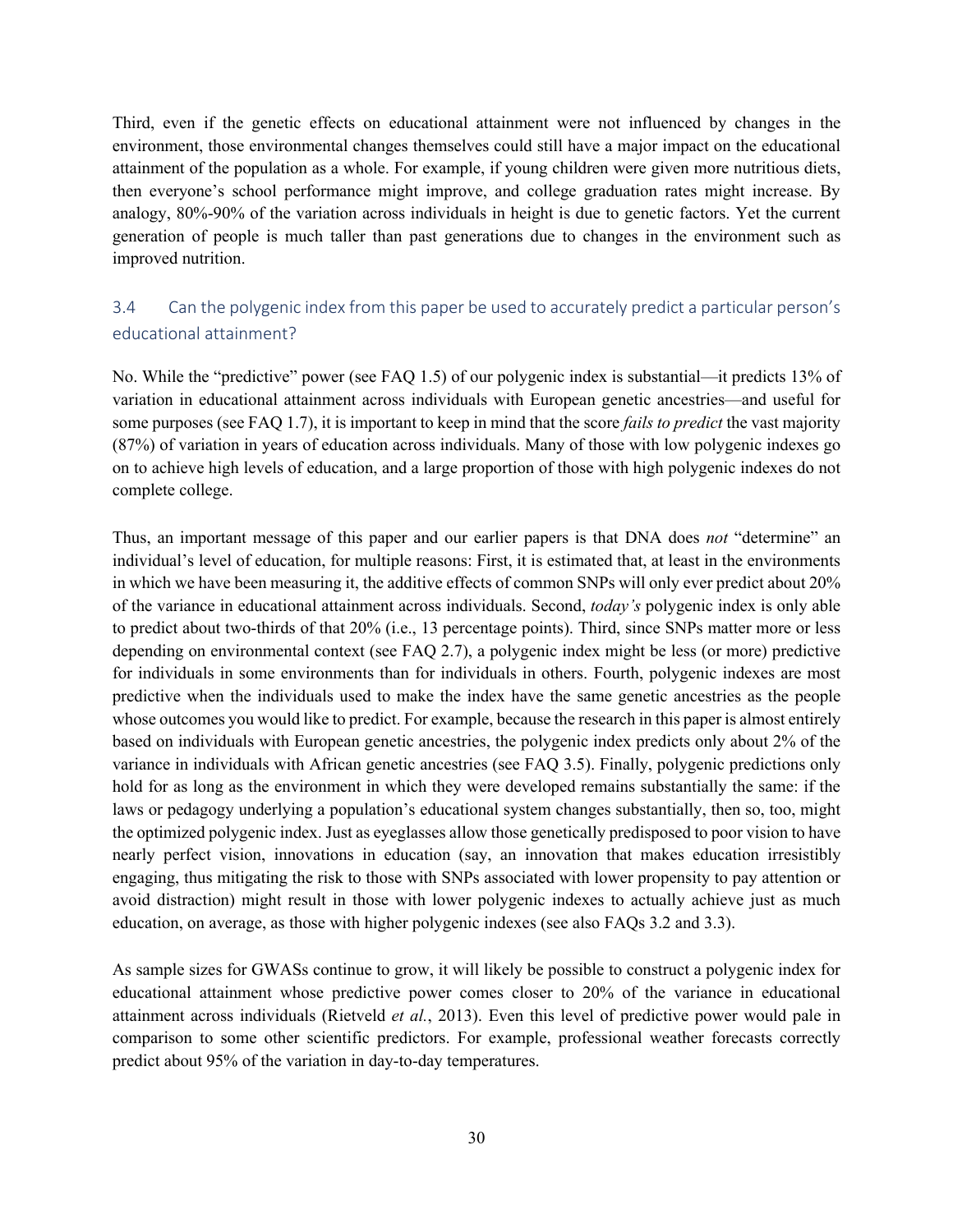The results of SSGAC studies have sometimes been used by online platforms, including some companies, to predict individual outcomes. We recognize that returning individual genomic "results" can be a fun way to engage people in research and other projects and to feed or stoke their interest in genomics. But it is important that participants/users understand that these individual results are not *meaningful* predictions and should be regarded essentially as entertainment. Failure to make this point clear risks sowing confusion and undermining trust in genetics research.

# 3.5 Can your polygenic index be used for research studies in diverse genetic ancestry populations?

Only in a limited way. As a practical matter, it is possible to calculate a polygenic index for any individual for whom genome-wide data is available, but the polygenic index will be most "predictive" (see FAQ 1.5) in populations of European genetic ancestries.

Our study was conducted only using samples of individuals of European genetic ancestries (see Appendix 1). The set of SNPs that are associated with educational attainment in people of European genetic ancestries is unlikely to overlap perfectly with the set of SNPs associated with educational attainment in people of other genetic ancestries. And even if a given SNP is associated in both genetic ancestry groups, the effect size—in other words, the strength of the association—will likely differ. This is partly because linkage disequilibrium (LD) patterns (i.e., the correlation structure of the genome) vary by genetic ancestry. This means that some variant may be associated with educational attainment because the variant is in LD (i.e., correlated) with a variant elsewhere in the genome that causally affects education (see FAQ 1.4). If the strength of the correlation is greater in one genetic ancestry group than in another, then the size of the association will be larger in that genetic ancestry group. Moreover, even if LD patterns were similar in each genetic ancestry group, the association may differ in different groups because environmental conditions differ (see FAQ 1.4, 3.2 & 3.3). The fact that there are differences across genetic ancestry groups in the set of associated SNPs and their effect sizes has two important implications.

First, it means that *polygenic indexes of individuals from different genetic ancestry groups* cannot *be meaningfully compared*. A recent paper (Martin *et al.*, 2017) illustrated this point in the context of polygenic indexes for predicting height; in the sample analyzed in that paper, polygenic indexes for height predict that individuals of European genetic ancestries would be taller than those of South Asian genetic ancestries, who in turn would be taller than those of African genetic ancestries. In actuality, however, populations of African genetic ancestries represented by the sample have similar height to populations of European genetic ancestries, and populations of both African and European genetic ancestries tend to be taller than populations of South Asian genetic ancestries.

Second, while polygenic indexes can be used to predict differences across individuals *within* a sample of people of non-European genetic ancestries, *the amount of predictive power will be much smaller than in a sample of people of European genetic ancestries*. Such an attenuation of predictive power has been repeatedly found in prior work (Belsky *et al.*, 2013; Domingue *et al.*, 2015, 2017; Vassos *et al.*, 2017). Unfortunately, this attenuation means that for non-European genetic-ancestry populations, many of the benefits of having a polygenic index available will have to wait until large GWASs are conducted using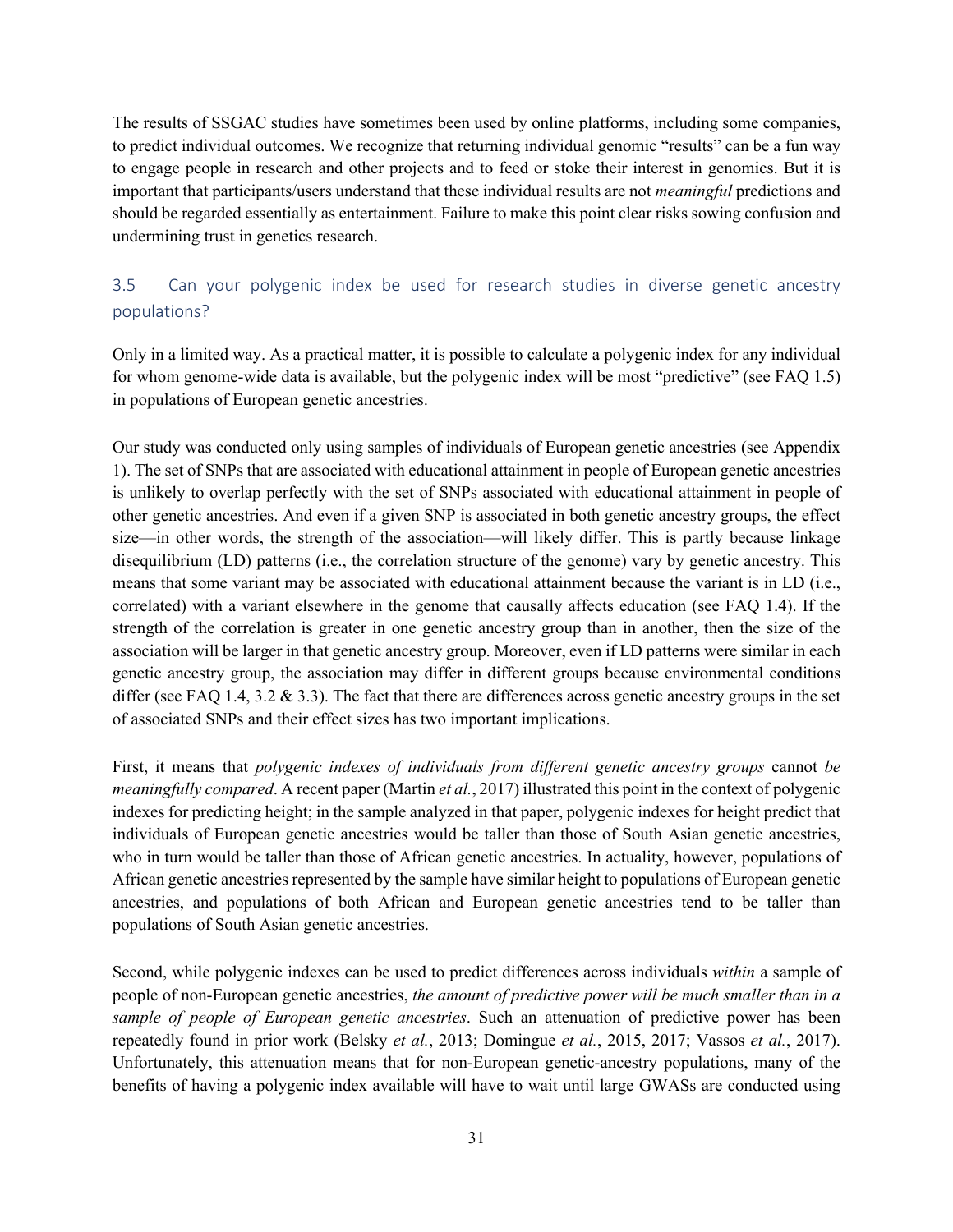samples from these populations. (Currently, most large genotyped samples are of European genetic ancestries.)

For a more extensive, excellent discussion of these and related issues, see Graham Coop's blog post "Polygenic scores and tea drinking": https://gcbias.org/2018/03/14/polygenic-scores-and-tea-drinking/.

For more on population stratification bias, see FAQs 1.4 & 2.2.

# 3.6 Should practitioners (e.g., in education or other domains) use the results of this study to make decisions?

No. Doing so would be extremely premature and unsupported by the science. As explained in FAQ 3.4, our polygenic index is only *weakly* "predictive" (see FAQ 1.5) of educational and health outcomes for individuals. Guessing whether a person has above- or below-average years of education using their polygenic index would only be slightly better than a coin flip: that will be unacceptable in most practice contexts. Nor can our results immediately be used to develop an intervention (say, to improve graduation rates by changing pedagogy) because we don't know *why* the SNPs we identified are associated with educational attainment; much more research is needed to investigate that before any such interventions would be evidence-based.

In this respect, our study is no different from GWASs of complex medical outcomes. There, as here, GWAS associations alone are not actionable for decisions being made by practitioners. They are only an important first step in basic science research that might someday be useful in helping practitioners make decisions. GWAS can help identify SNPs associated with an outcome of interest. Subsequent studies of those SNPs would then be needed to confirm their relationship to the outcome.

When the outcome in question is socio-behavioral rather than clinical, there are additional questions about whether polygenic indexes might stigmatize, whether there are sufficient legal and other protections to prevent discrimination on the basis of polygenic indexes, and whether the expected benefits of using polygenic indexes in a particular practice setting would justify these risks. Addressing these questions would involve a great deal of multidisciplinary empirical and normative research.

Although the results of our study are not immediately useful in practice, they are useful to social scientists (e.g., by allowing them to construct polygenic indexes that can be used as control variables in randomized controlled trials or in studies of gene-by-environment interactions, see FAQ 1.7).

3.7 Could this kind of research lead to discrimination against, or stigmatization of, people with the relevant genetic variants? What has been done to help avert the potential harms of this research?

Unfortunately, like much research, the results of our study and of research that builds on it could be misunderstood, misapplied in ways that are inconsistent with the science, and applied in ways that are unethical.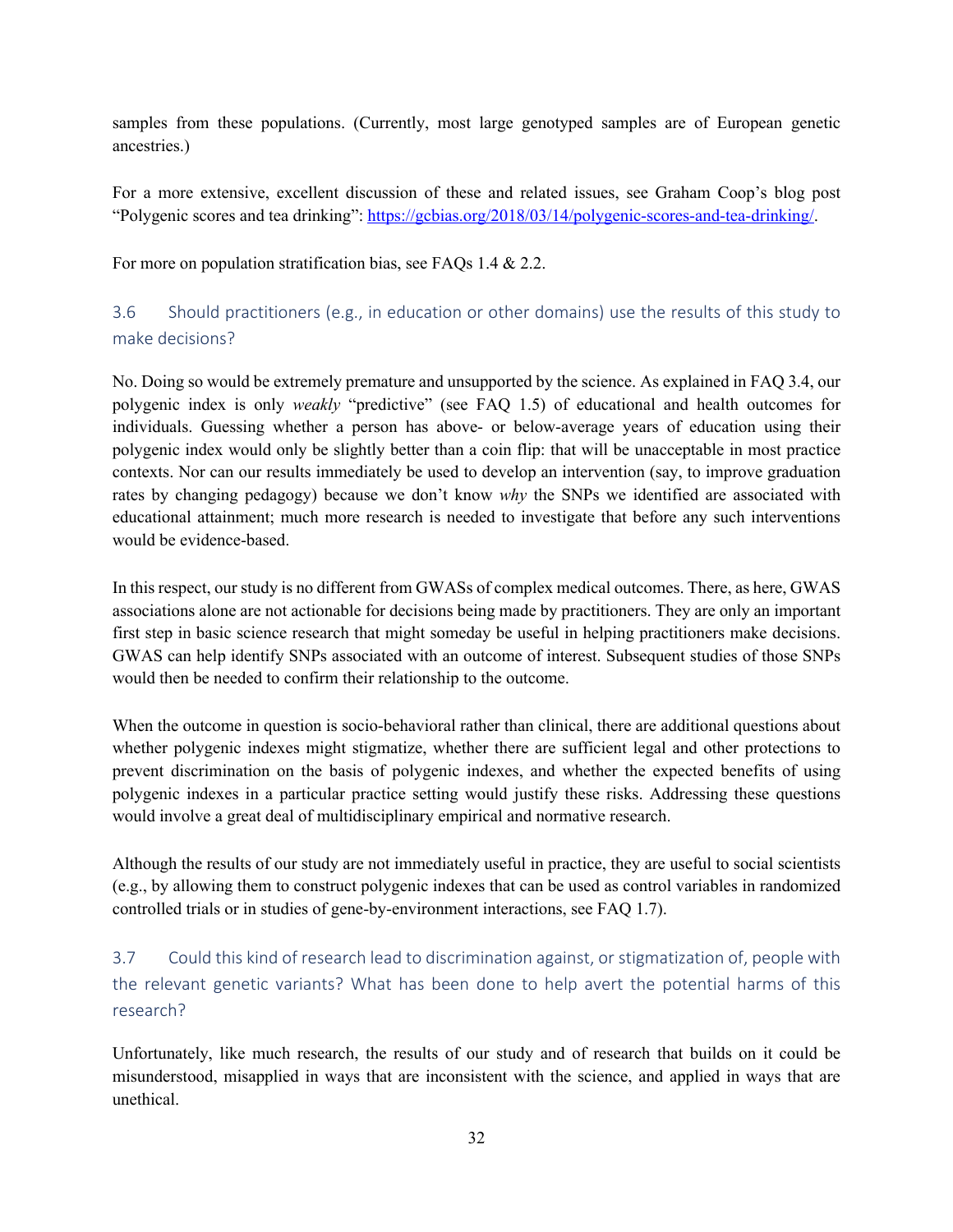Genetics research in particular has a long history of being used to harm people, especially on the basis of racist and classist inferences. Indeed, the term "eugenics" was coined in the late 1800s by one of the most prominent early researchers of heredity, Francis Galton. In the first half of the 20th century, many prominent scientists, politicians, clergymen, and other influential individuals across the political spectrum were active proponents of the belief that socioeconomic disparities in society were primarily or exclusively caused by genetic factors and that existing social disparities simply reflected the natural order and were both inevitable and justified. These ideas, and their active development and endorsement by many in the scientific community, laid the groundwork for 20th century forced sterilizations, anti-miscegenation laws, eugenicsbased immigration restrictions, and genocide. Today, racist individuals and groups continue to misinterpret and misuse the results of genetics research to give unjustified support for their agenda.

Acknowledging the harm done to certain groups in the name of science reminds us of the importance of careful communication of the implications of scientific research and the need for intense vigilance to ensure that disadvantaged groups are not further harmed by this and related work. Nevertheless, for a variety of reasons, in this instance, we do not think that the best response to the possibility that useful knowledge might be misused is to refrain from producing the knowledge. Here, we briefly discuss some of the broad potential benefits of this research. We then describe what we take to be our ethical obligation as researchers conducting this work.

First, one benefit of conducting social-science genetics research in ever larger samples is that doing so allows us to correct the scientific record. An important theme in our earlier work has been to point out that most existing studies in social-science genetics that report genetic associations with behavioral outcomes have serious methodological limitations, fail to replicate, and are likely to be false-positive findings (Benjamin *et al.*, 2012; Chabris *et al.*, 2012, 2015). This same point was made in an editorial in *Behavior Genetics* (the leading journal for the genetics of behavioral outcomes), which stated that "it now seems likely that many of the published [behavior genetics] findings of the last decade are wrong or misleading and have not contributed to real advances in knowledge" (Hewitt, 2012). One of the most important reasons why earlier work generated unreliable results is that the sample sizes were far too small, given that the true effects of individual genetic variants on behavioral outcomes are tiny. Pre-existing claims of genetic associations with complex social-science outcomes have reported widely varying effect sizes, many of them purporting to "predict" (see FAQ 1.5) ten to one hundred times as much of the variation across individuals as did the genetic variants we found in this study and in our other studies.

Second, behavioral genetics research also has the potential to correct the *social* record and thereby to help *combat* discrimination and stigmatization. For instance, at various times and places throughout human history (unfortunately, including the present day), girls and women have been discouraged or even prevented from pursuing as much education as their male counterparts. There are of course many reasons why that argument has been made and sometimes prevailed, but to the extent that it is rooted in a belief in genetically-based differences between males and females, our current study's (and our previous study's) analysis of the X chromosome finds no such evidence (see FAQ 2.9). Similarly, overestimating the role of genetics can be damaging, and the present work can help debunk this myth, too. Of the 20% of the variance in educational attainment that is related to the additive effects of common SNPs, we (Lee *et al.*, 2018) and others have found that the relationship to educational attainment depends importantly on environmental factors. By clarifying the *limits* of deterministic views of complex outcomes, recent behavioral genetics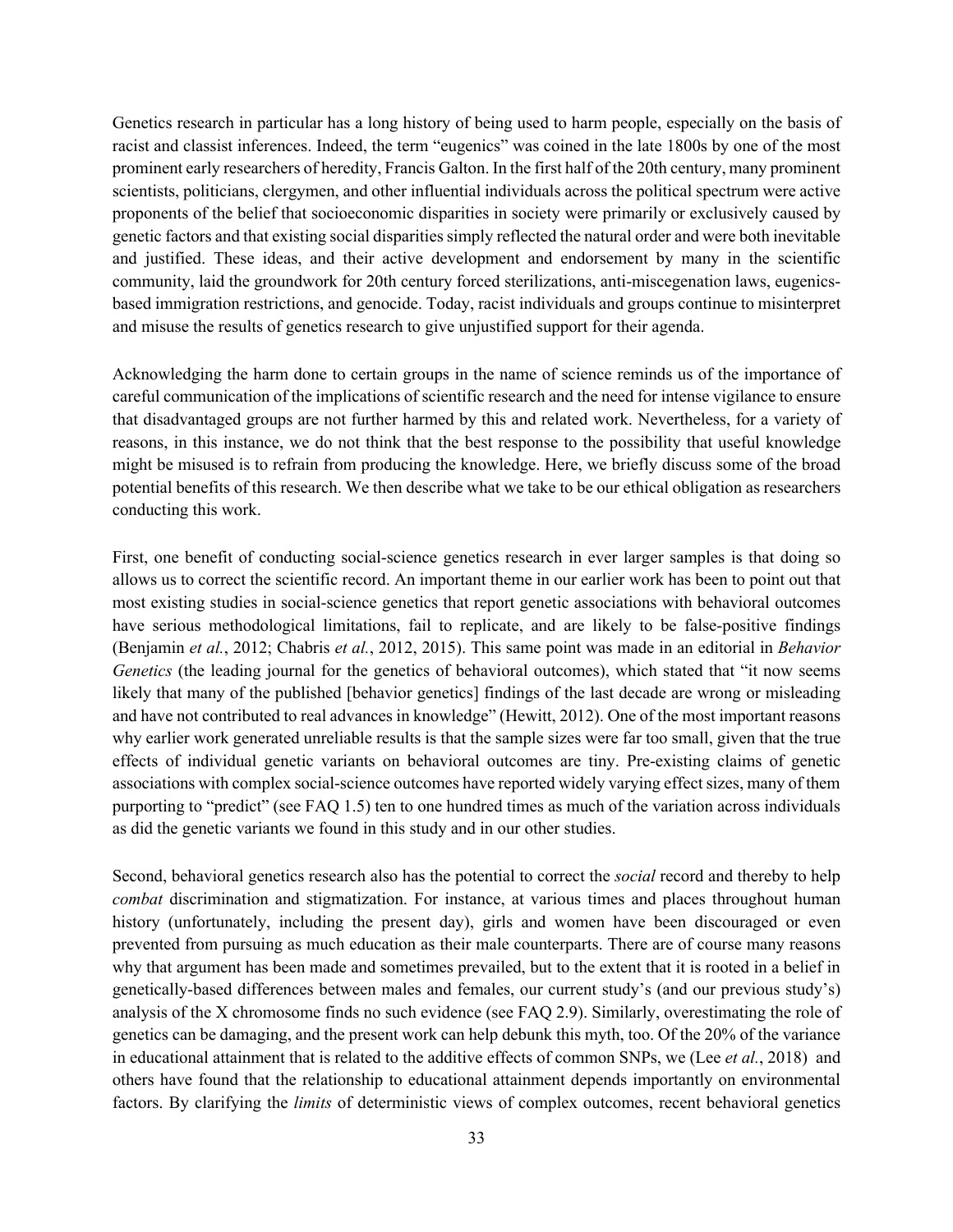research—if communicated responsibly—could make appeals to genetic justifications for discrimination and stigmatization *less* persuasive to the public in the future.

Third, behavioral genetics research has the potential to yield many other benefits, especially as sample sizes continue to increase—as briefly summarized in FAQ 1.7. Foregoing this research necessarily entails foregoing these and any other possible benefits, some of which will likely be the result of serendipity rather than being foreseeable. For instance, because educational attainment is measured in far larger genotyped samples than brain function, large-scale GWASs of educational attainment have provided better insights into brain function than GWASs to date that directly examine brain function, since the latter have necessarily been conducted in much smaller samples.

In sum, we agree with the U.K. Nuffield Council on Bioethics, which concluded in a report (Nuffield Council on Bioethics, 2002, p. 114) that "research in behavioural genetics has the potential to advance our understanding of human behaviour and that the research can therefore be justified," but that "researchers and those who report research have a duty to communicate findings in a responsible manner." In our view, responsible behavioral genetics research includes sound methodology and analysis of data; a commitment to publish all results, including any negative results; and transparent, complete reporting of methodology and findings in publications, presentations, and communications with the media and the public, including particular vigilance regarding what the results do—and do not—show and how they should—and should not—be used (hence, this FAQ document). In addition, we are developing a Terms of Use for researchers who would like to use our results in their own research. Researchers will agree to "have read and understand the principles articulated by the American Society of Human Genetics (ASHG) position statement: 'ASHG Denounces Attempts to Link Genetics and Racial Supremacy.' (See also International Genetic Epidemiological Society Statement on Racism and Genetic Epidemiology.)." Data-users also will acknowledge "I understand that comparisons of genetically predicted phenotype levels across ancestral groups are usually scientifically confounded due to the effects of linkage disequilibrium, gene-environment correlation, gene-environment interactions, and other methodological problems" (see FAQ 3.5).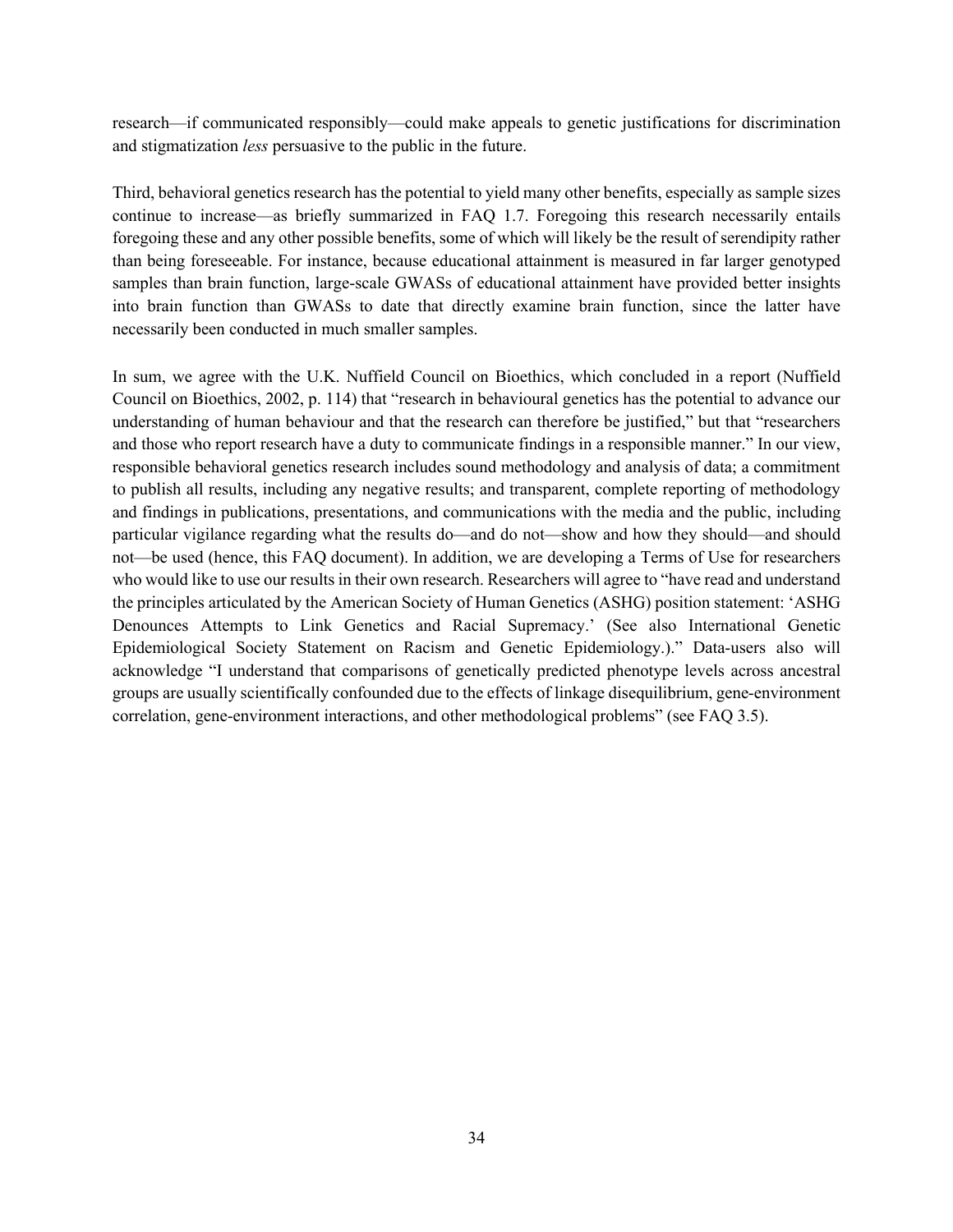### Additional reading and references

Amos, C. I. *et al.* (2008) 'Genome-wide association scan of tag SNPs identifies a susceptibility locus for lung cancer at 15q25.1', *Nature Genetics*, 40, pp. 616–622. doi: 10.1038/ng.109.

Anderson, E. L. *et al.* (2017) 'The causal effect of educational attainment on Alzheimer's disease: A twosample Mendelian randomization study', *bioRxiv [https://doi.org/10.1101/127993]*.

Bansal, V. *et al.* (2017) 'Genetics of educational attainment aid in identifying biological subcategories of schizophrenia', *bioRxiv [https://doi.org/10.1101/114405]*.

Barban, N. *et al.* (2016) 'Genome-wide analysis identifies 12 loci influencing human reproductive behavior', *Nature Genetics*, 48(12), pp. 1462–1472. doi: 10.1038/ng.3698.

Barcellos, S. H., Carvalho, L. S. and Turley, P. (2018) 'Education can Reduce Health Disparities Related to Genetic Risk of Obesity: Evidence from a British Reform', *bioRxiv [https://doi.org/10.1101/260463]*. doi: 10.1101/260463.

Belsky, D. W. *et al.* (2013) 'Development and evaluation of a genetic risk score for obesity', *Biodemography and Social Biology*, 59(1), pp. 85–100. doi: 10.1080/19485565.2013.774628.

Belsky, D. W. *et al.* (2016) 'The Genetics of Success', *Psychological Science*, 27(7), pp. 957–972. doi: 10.1177/0956797616643070.

Benjamin, D. J. *et al.* (2012) 'The Promises and Pitfalls of Genoeconomics', *Annual Review of Economics*, 4(1), pp. 627–662. doi: 10.1146/annurev-economics-080511-110939.

Branigan, A. R. *et al.* (2013) 'Variation in the Heritability of Educational Attainment: An International Meta-Analysis', *Social Forces*, 92(1), pp. 109–140. doi: 10.1093/sf/sot076.

Bulik-Sullivan, B. K. *et al.* (2015) 'LD Score regression distinguishes confounding from polygenicity in genome-wide association studies.', *Nature Genetics*, 47(3), pp. 291–295. doi: 10.1038/ng.3211.

Cesarini, D. and Visscher, P. M. (2017) 'Genetics and educational attainment', *npj Science of Learning*, 2(1), p. 4. doi: 10.1038/s41539-017-0005-6.

Chabris, C. F. *et al.* (2012) 'Most reported genetic associations with general intelligence are probably false positives', *Psychological Science*, 23(11), pp. 1314–1323. doi: 10.1177/0956797611435528.

Chabris, C. F. *et al.* (2015) 'The Fourth Law of Behavior Genetics', *Current Directions in Psychological Science*, 24(4), pp. 304–312. doi: 10.1177/0963721415580430.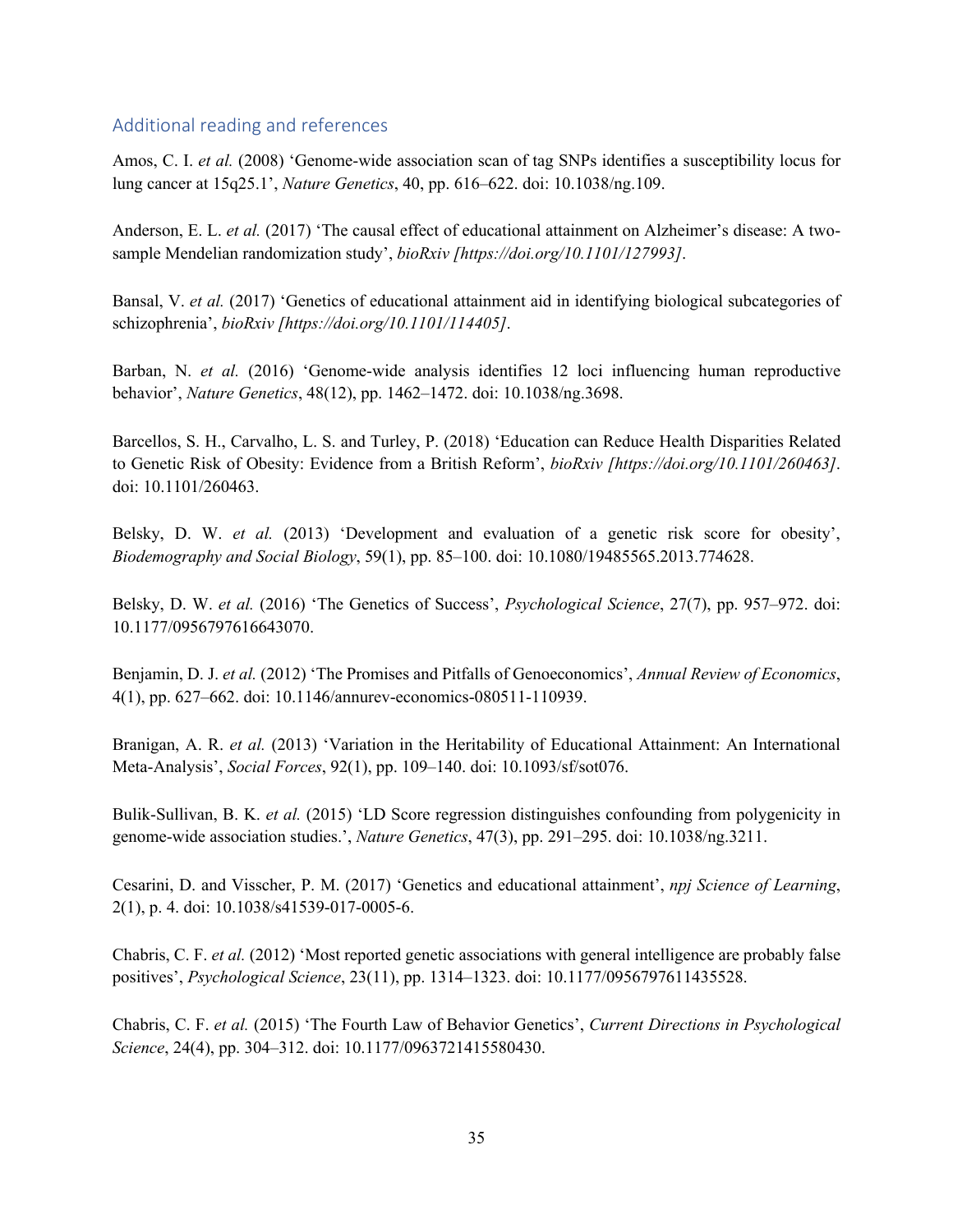Cheesman, R. *et al.* (2020) 'Comparison of Adopted and Nonadopted Individuals Reveals Gene– Environment Interplay for Education in the UK Biobank', *Psychological Science*, 31(5), pp. 582–591. doi: 10.1177/0956797620904450.

Conley, D. *et al.* (2016) 'Assortative mating and differential fertility by phenotype and genotype across the 20th century', *Proceedings of the National Academy of Sciences*, 113(24), pp. 6647–6652.

Cutler, D. M. and Lleras-Muney, A. (2010) 'Education and Health: Evaluating Theories and Evidence', in House, J. et al. (eds) *Making Americans Healthier: Social and Economic Policy as Health Policy*. New York: New York: Russell Sage Foundation, pp. 29–60.

Davies, N. M. *et al.* (2018) 'The causal effects of education on health outcomes in the UK Biobank', *Nature Human Behaviour*. doi: 10.1038/s41562-017-0279-y.

Domingue, B. W. *et al.* (2015) 'Polygenic Influence on Educational Attainment: New evidence from The National Longitudinal Study of Adolescent to Adult Health', *AERA Open*, 1(3), pp. 1–13. doi: 10.1177/2332858415599972.

Domingue, B. W. *et al.* (2017) 'Mortality selection in a genetic sample and implications for association studies', *International Journal of Epidemiology*, 46(4), pp. 1285–1294. doi: 10.1093/ije/dyx041.

Duncan, L. *et al.* (2019) 'Analysis of polygenic risk score usage and performance in diverse human populations', *Nature Communications*, 10(1), pp. 1–9. doi: 10.1038/s41467-019-11112-0.

Goldberger, A. S. A. (1979) 'Heritability', *Economica*, 46(184), pp. 327–347. Available at: http://www.jstor.org/stable/2553675.

Heath, A. C. *et al.* (1985) 'Education policy and the heritability of educational attainment', *Nature*, 314(6013), pp. 734–736. doi: doi:10.1038/314734a0.

Heckman, J. J. *et al.* (2010) 'The rate of return to the HighScope Perry Preschool Program', *Journal of Public Economics*, 94(1–2), pp. 114–128. doi: 10.1016/j.jpubeco.2009.11.001.

Hewitt, J. K. (2012) 'Editorial policy on candidate gene association and candidate gene-by-environment interaction studies of complex traits.', *Behavior Genetics*, 42(1), pp. 1–2. doi: 10.1007/s10519-011-9504 z.

Hill, W. G., Goddard, M. E. and Visscher, P. M. (2008) 'Data and theory point to mainly additive genetic variance for complex traits.', *PLoS Genetics*. Edited by T. F. C. Mackay, 4(2), p. e1000008. doi: 10.1371/journal.pgen.1000008.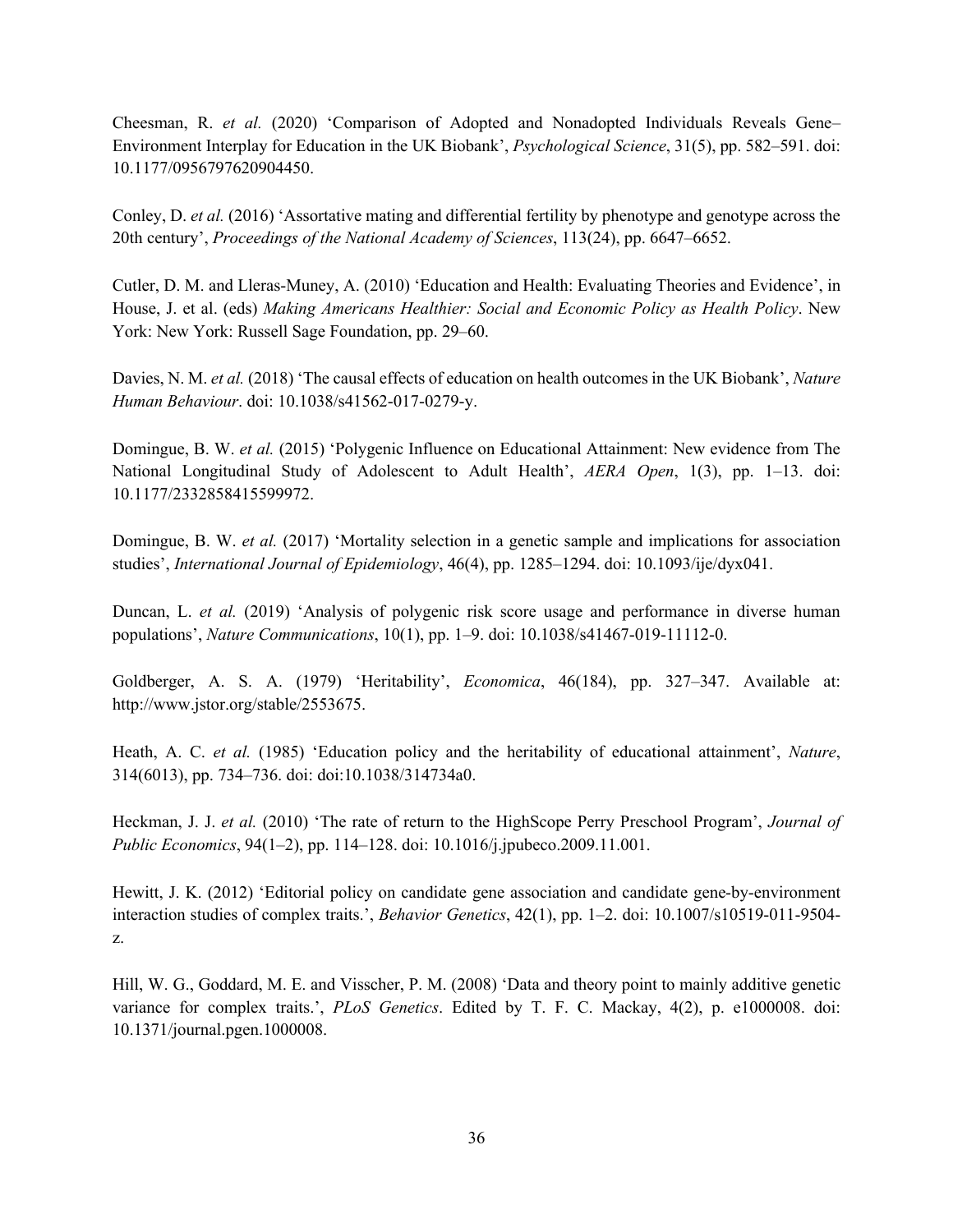Hivert, V. *et al.* (2021) 'Estimation of non-additive genetic variance in human complex traits from a large sample of unrelated individuals', *American Journal of Human Genetics*, 108(5), pp. 786–798. doi: 10.1016/J.AJHG.2021.02.014.

Houmark, M. A., Ronda, V. and Rosholm, M. (2020) *The Nurture of Nature and the Nature of Nurture: How Genes and Investments Interact in the Formation of Skills*. Bonn: Institute of Labor Economics (IZA). Available at: http://hdl.handle.net/10419/227307.

Hugh-Jones, D. *et al.* (2016) 'Assortative mating on educational attainment leads to genetic spousal resemblance for polygenic scores', *Intelligence*, 59, pp. 103–108. doi: 10.1016/j.intell.2016.08.005.

Hung, R. J. *et al.* (2008) 'A susceptibility locus for lung cancer maps to nicotinic acetylcholine receptor subunit genes on 15q25', *Nature*. doi: 10.1038/nature06885.

Jencks, C. (1980) 'Heredity, environment, and public policy reconsidered', *American Sociological Review*, 45(5), pp. 723–736. Available at: http://www.jstor.org/stable/2094892.

Jinks, J. and Eaves, L. J. (1974) 'IQ and Inequality', *Nature*, 248(5446), pp. 287–289. Available at: https://doi.org/10.1038/248287a0.

van Kippersluis, H. and Rietveld, C. A. (2018) 'Pleiotropy-robust Mendelian randomization', *International Journal of Epidemiology*, 47(4), pp. 1279–1288. doi: 10.1093/ije/dyx002.

Kong, A. *et al.* (2018) 'The nature of nurture: Effects of parental genotypes', *Science*, 359(6374), pp. 424– 428. doi: 10.1126/science.aan6877.

Lambert, J.-C. *et al.* (2013) 'Meta-analysis of 74,046 individuals identifies 11 new susceptibility loci for Alzheimer's disease', *Nature Genetics*, 45(12), pp. 1452–1458. doi: 10.1038/ng.2802.

Lander, E. S. and Schork, N. J. (1994) 'Genetic dissection of complex traits', *Science*, 265, pp. 2037–48.

Lee, J. J. *et al.* (2018) 'Gene discovery and polygenic prediction from a genome-wide association study of educational attainment in 1.1 million individuals', *Nature Genetics*, 50(8), pp. 1112–1121. doi: 10.1038/s41588-018-0147-3.

Linnér, R. K. *et al.* (2017) 'An epigenome-wide association study meta-analysis of educational attainment', *Nature Publishing Group*. doi: 10.1038/mp.2017.210.

Locke, A. E. A. *et al.* (2015) 'Genetic studies of body mass index yield new insights for obesity biology', *Nature*, 518(7538), pp. 197–206. doi: 10.1038/nature14177.

Mare, R. D. (1991) 'Five decades of educational assortative mating', *American sociological review*, pp. 15–32.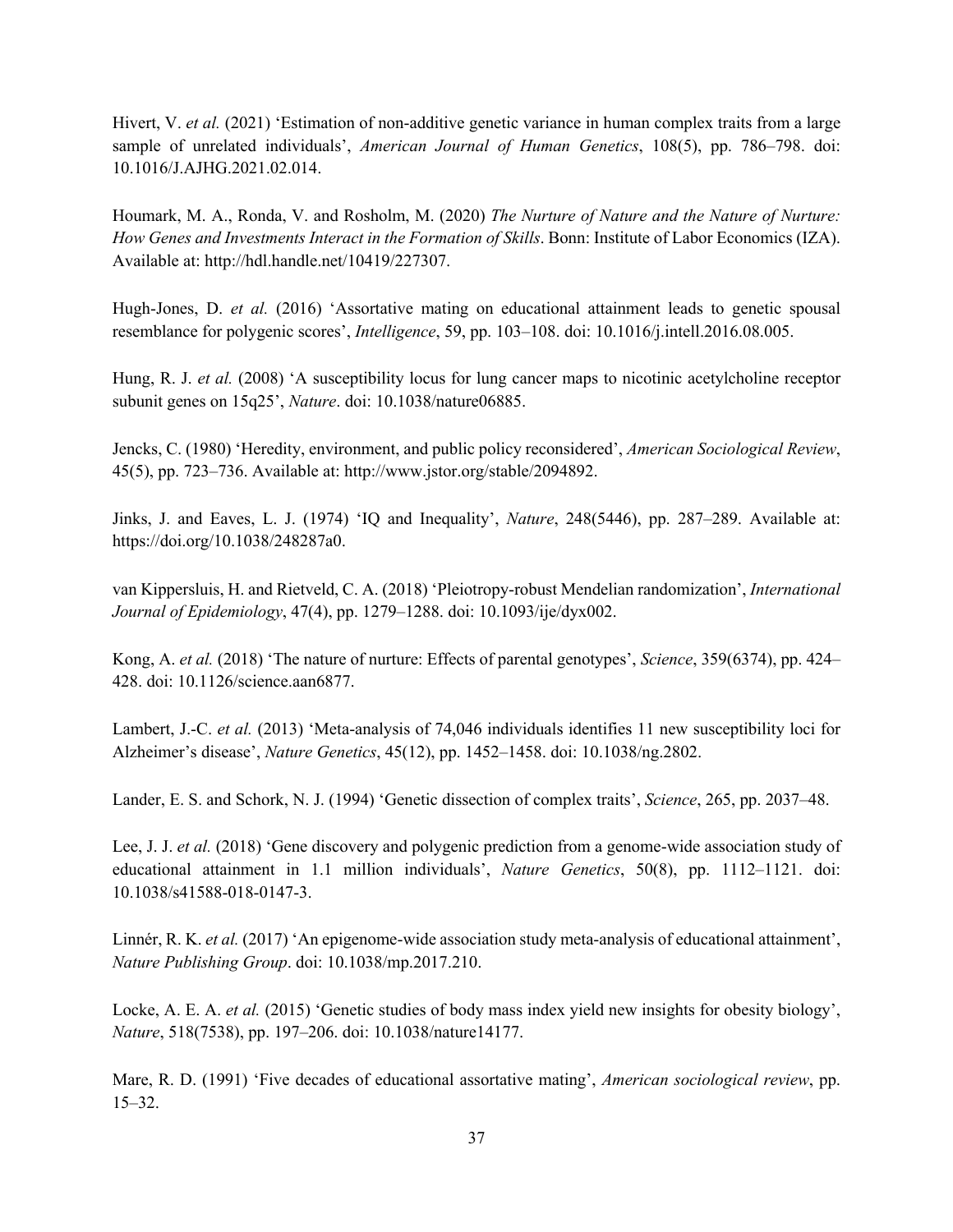Marioni, Riccardo E. *et al.* (2016) 'Genetic variants linked to education predict longevity', *Proceedings of the National Academy of Sciences*, 113(47), pp. 13366–13371. doi: 10.1073/pnas.1605334113.

Marioni, Riccardo E *et al.* (2016) 'The epigenetic clock and telomere length are independently associated with chronological age and mortality', *International journal of epidemiology*, pp. 1–9. doi: 10.1093/ije/dyw041.

Martin, A. R. *et al.* (2017) 'Human Demographic History Impacts Genetic Risk Prediction across Diverse Populations', *American Journal of Human Genetics*, 100(4), pp. 635–649. doi: 10.1016/j.ajhg.2017.03.004.

Nature Editors (2013) 'Dangerous work', *Nature*, 502(7469), pp. 5–6. doi: 10.1038/502005b.

Nuffield Council on Bioethics (2002) *Genetics and human behaviour: the ethical context*. London: Nuffield Council on Bioethics [http://nuffieldbioethics.org/wp-content/uploads/2014/07/Genetics-and-humanbehaviour.pdf].

Okbay, A., Baselmans, B. M. L., *et al.* (2016) 'Genetic variants associated with subjective well-being, depressive symptoms, and neuroticism identified through genome-wide analyses', *Nature Genetics*, 48(6), pp. 624–633. doi: 10.1038/ng.3552.

Okbay, A., Beauchamp, J. P., *et al.* (2016) 'Genome-wide association study identifies 74 loci associated with educational attainment', *Nature*, 533(7604), pp. 539–542. doi: 10.1038/nature17671.

Parens, E. and Appelbaum, P. S. (2015) 'An introduction to thinking about trustworthy research into the genetics of intelligence', *Hastings Center Report*, 45(S1), pp. S2–S8. doi: 10.1002/hast.491.

Pazokitoroudi, A. *et al.* (2020) *Quantifying the contribution of dominance effects to complex trait variation in biobank-scale data*, *bioRxiv*. doi: 10.1101/2020.11.10.376897.

Pickrell, J. K. *et al.* (2016) 'Detection and interpretation of shared genetic influences on 42 human traits', *Nature Genetics*, 48(7), pp. 709–717. doi: 10.1038/ng.3570.

Rietveld, C. A. *et al.* (2013) 'GWAS of 126,559 individuals identifies genetic variants associated with educational attainment', *Science*, 340(6139), pp. 1467–1471. doi: 10.1126/science.1235488.

Ripke, S. *et al.* (2014) 'Biological insights from 108 schizophrenia-associated genetic loci', *Nature*, 511(7510), pp. 421–427. doi: 10.1038/nature13595.

Robinson, M. R. *et al.* (2017) 'Genetic evidence of assortative mating in humans', *Nature Human Behaviour*. doi: 10.1038/s41562-016-0016.

Ross, C. E. and Wu, C. (1995) 'The links between education and health', *American Sociological Review*, 60(5), pp. 719–745.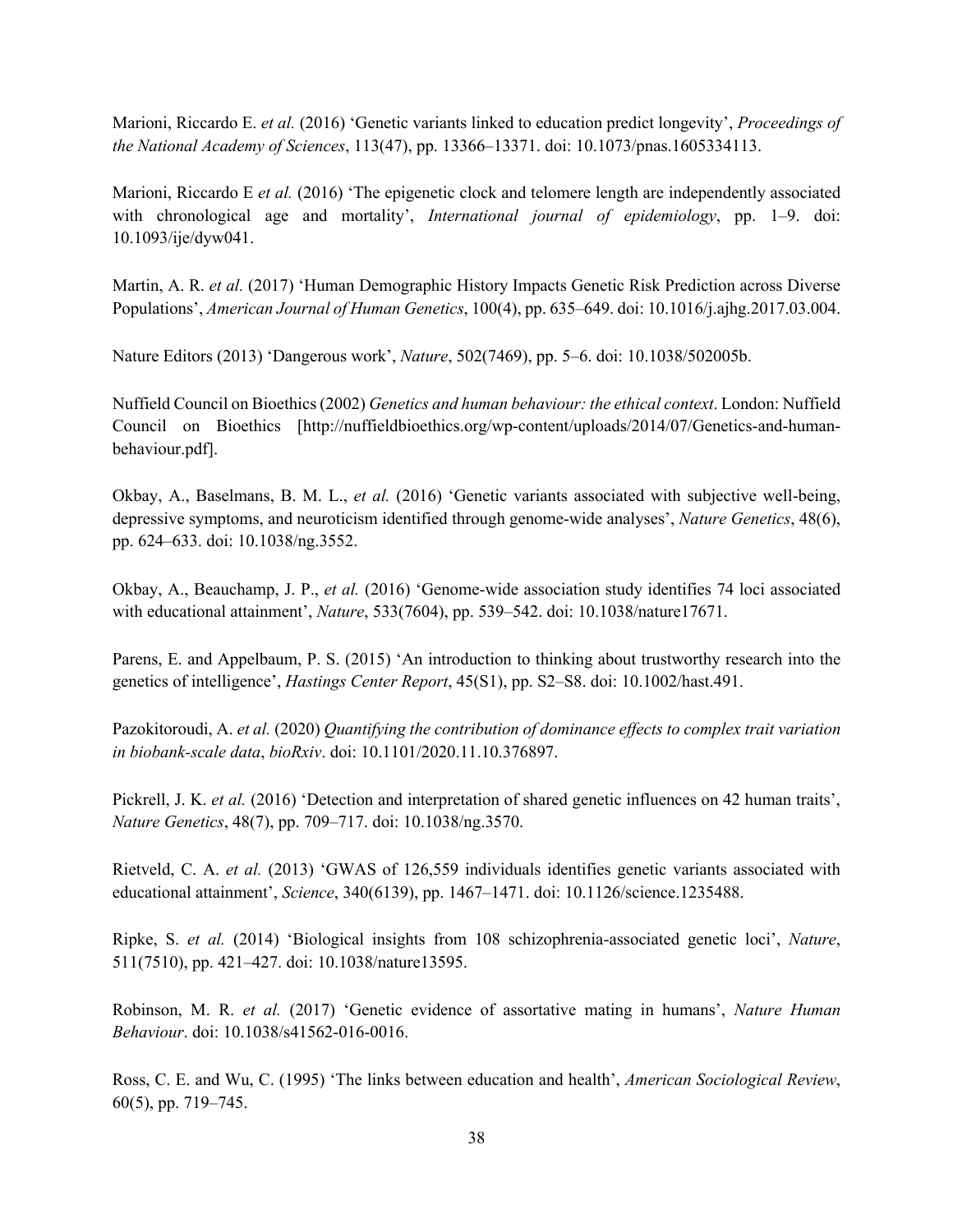Sacerdote, B. (2007) 'How Large are the Effects from Changes in Family Environment? A Study of Korean American Adoptees', *The Quarterly Journal of Economics*, 122(1), pp. 119–157. doi: 10.1162/qjec.122.1.119.

Sacerdote, B. (2011) 'Nature and Nurture Effects On Children's Outcomes: What Have We Learned From Studies of Twins And Adoptees?', in Benhabib, J., Bisin, A., and Jackson, M. O. (eds) *Handbook of Social Economics*. Elsevier/North-Holland, pp. 1–29.

Schmitz, L. L. and Conley, D. (2017) 'The effect of Vietnam-era conscription and genetic potential for educational attainment on schooling outcomes', *Economics of Education Review*, 61, pp. 85–97. doi: https://doi.org/10.1016/j.econedurev.2017.10.001.

Silventoinen, K. *et al.* (2004) 'Heritability of body height and educational attainment in an international context: comparison of adult twins in Minnesota and Finland', *American Journal of Human Biology*, 16(5), pp. 544–555.

Thorgeirsson, T. E. *et al.* (2008) 'A variant associated with nicotine dependence, lung cancer and peripheral arterial disease', *Nature*, 452(7187), pp. 638–642. doi: 10.1038/nature06846.

Tillmann, T. *et al.* (2017) 'Education and coronary heart disease: Mendelian randomisation study', *BMJ (Online)*, 358, p. j3542. doi: 10.1136/bmj.j3542.

Turkheimer, E. (2000) 'Three laws of behavior genetics and what they mean', *Current Directions in Psychological Science*, 9(5), pp. 160–164.

Turley, P. *et al.* (2018) 'Multi-trait analysis of genome-wide association summary statistics using MTAG', *Nature Genetics*, 50(2), pp. 229–237. doi: 10.1101/118810.

Vassos, E. *et al.* (2017) 'An Examination of Polygenic Score Risk Prediction in Individuals With First-Episode Psychosis', *Biological Psychiatry*, 81(6), pp. 470–477. doi: 10.1016/j.biopsych.2016.06.028.

Visscher, P. M. *et al.* (2017) '10 Years of GWAS Discovery: Biology, Function, and Translation', *The American Journal of Human Genetics*, 101(1), pp. 5–22. doi: 10.1016/j.ajhg.2017.06.005.

Wang, Y. *et al.* (2020) 'Theoretical and empirical quantification of the accuracy of polygenic scores in ancestry divergent populations', *Nature Communications*, 11(1), pp. 1–9. doi: 10.1038/s41467-020-17719 y.

Warrier, V. *et al.* (2016) 'Genetic overlap between educational attainment, schizophrenia and autism', *bioRxiv [https://doi.org/10.1101/093575]*. doi: 10.1101/093575.

Weikart, D. P. and Perry Preschool Project (1967) *Preschool intervention; a preliminary report of the Perry Preschool Project.* Ann Arbor: Campus Publishers.